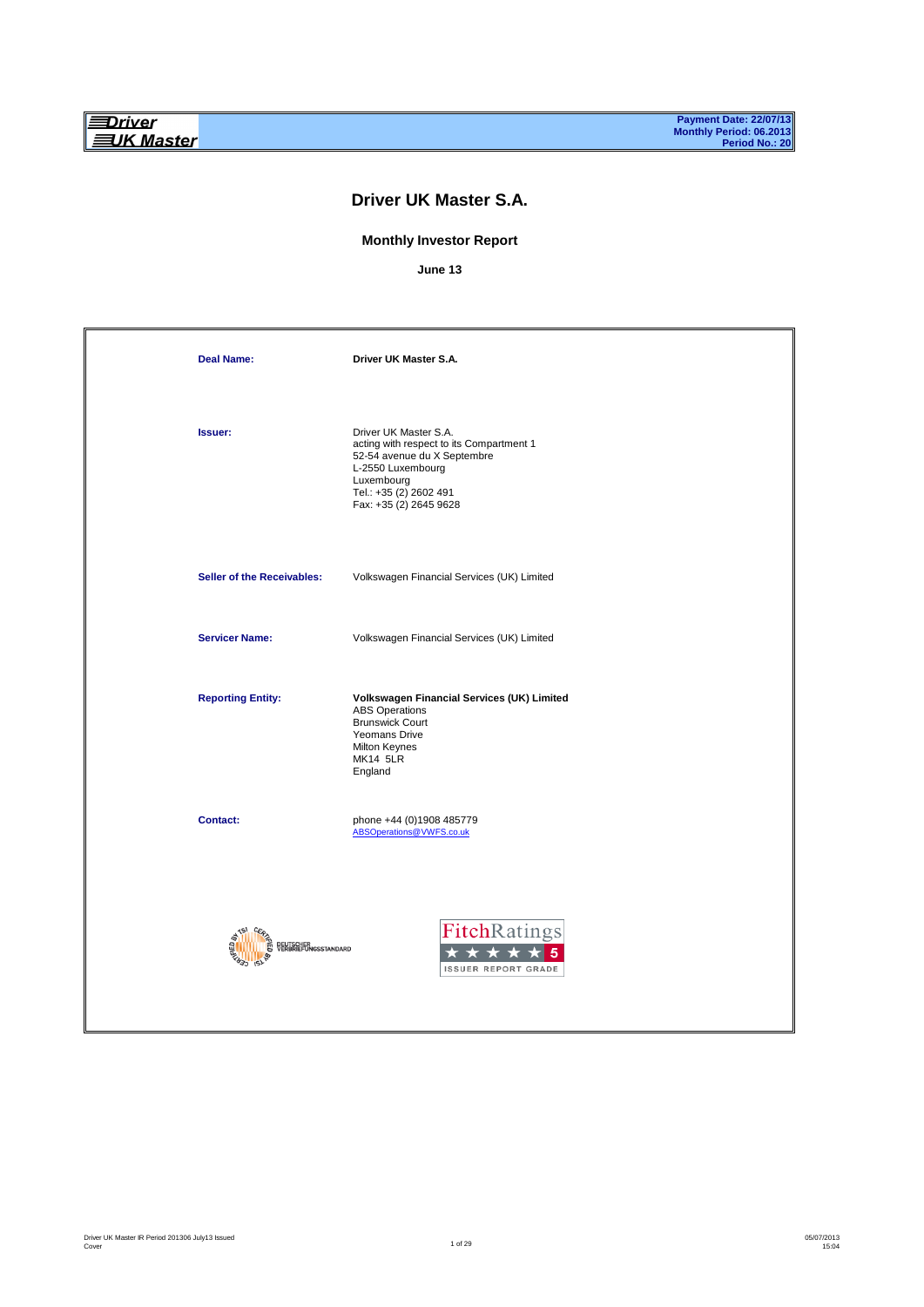

| Page                    | <b>Table of Contents</b>              |
|-------------------------|---------------------------------------|
| 1                       | Cover                                 |
| $\overline{2}$          | Content                               |
| 3                       | <b>Deal Overview</b>                  |
| $\overline{\mathbf{4}}$ | Events & Triggers                     |
| 5                       | Ratings                               |
| 6                       | Counterparties                        |
| $\overline{7}$          | Notes I                               |
| 8                       | Notes II                              |
| 9                       | Order of Priority                     |
| 10                      | Collections                           |
| 11                      | <b>Amortisation Profile</b>           |
| 12                      | <b>Run Out Schedule</b>               |
| 13                      | <b>Pool Concentration</b>             |
| 14                      | <b>Outstanding Contracts</b>          |
| 15                      | Information Contract Pool 0           |
| 16                      | Information Contract Pool 1           |
| 17                      | <b>Information Contract Pool 2</b>    |
| 18                      | <b>Information Contract Pool 3</b>    |
| 19                      | Information Contract Pool 4           |
| 20                      | <b>Information Contract Pool 5</b>    |
| 21                      | <b>Contract in Arrears</b>            |
| 22                      | <b>Hostile Terminated Recoveries</b>  |
| 23                      | <b>PCP Terminated Recoveries</b>      |
| 24                      | Write-offs                            |
| 25                      | Retention                             |
| 26                      | Fitch                                 |
| 27                      | Invoice Log                           |
| 28                      | <b>Bank Account Reconciliation</b>    |
| 29                      | Specific Supplementary UK Information |
|                         |                                       |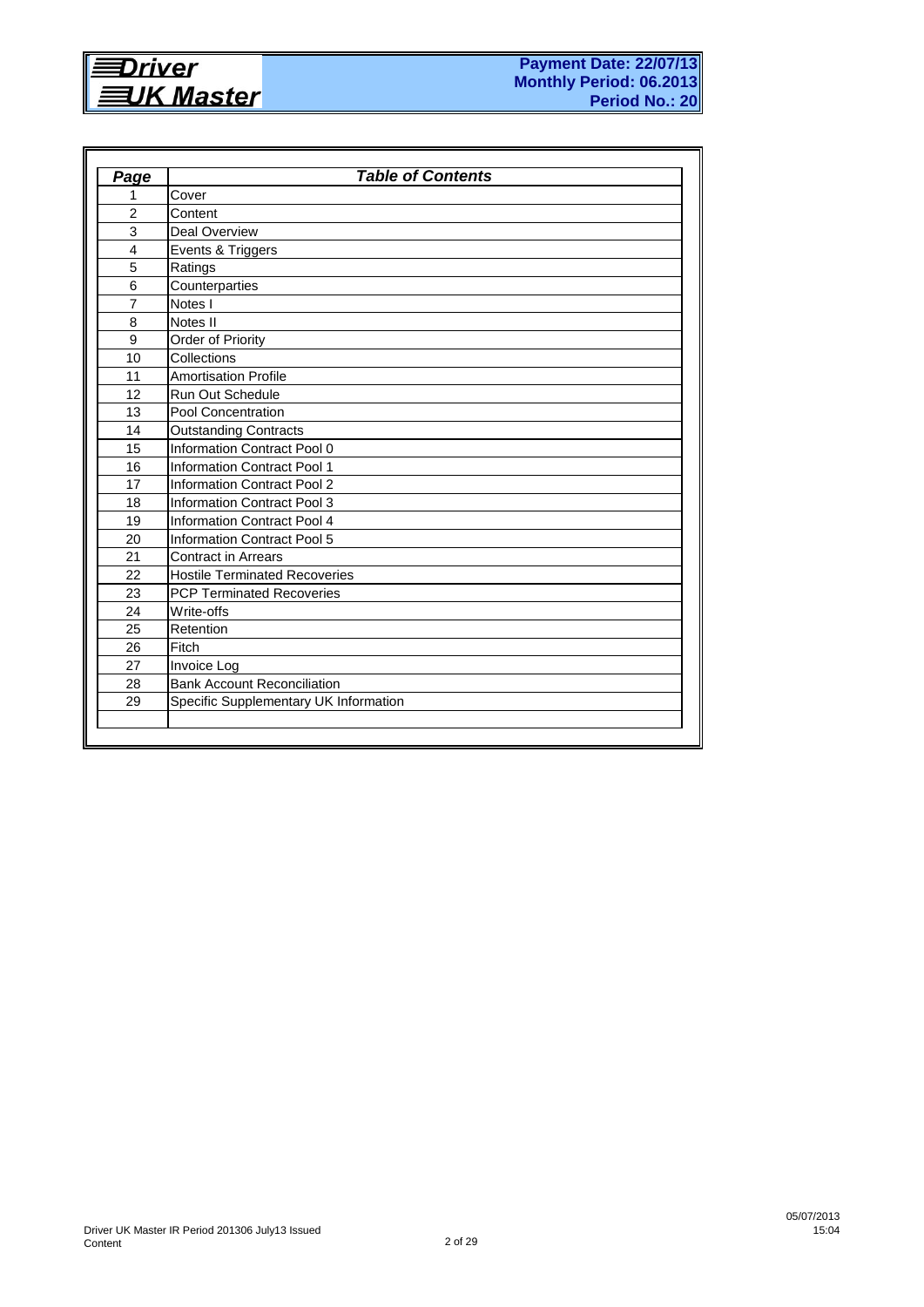#### **Deal Overview**

| <b>Cut-Off Date prior to Closing Date</b>                                                                                                                          | 31/10/2012                                  |                                                         |                                                          |                  |
|--------------------------------------------------------------------------------------------------------------------------------------------------------------------|---------------------------------------------|---------------------------------------------------------|----------------------------------------------------------|------------------|
| <b>Issue Date:</b>                                                                                                                                                 | 22/07/2013                                  | <b>Legal Maturity Date:</b>                             |                                                          | 20/10/2021       |
| <b>Monthly Period:</b>                                                                                                                                             | 01/06/13 to 30/06/13                        |                                                         |                                                          |                  |
| <b>Monthly Investor Report Performance Date</b>                                                                                                                    | 16/07/2013                                  |                                                         |                                                          |                  |
| <b>Reporting Frequency:</b>                                                                                                                                        | Monthly                                     |                                                         |                                                          |                  |
| <b>Period No.:</b>                                                                                                                                                 | 20                                          |                                                         |                                                          |                  |
| <b>Payment Date:</b>                                                                                                                                               | 22/07/2013                                  |                                                         |                                                          |                  |
| <b>Next Payment Date:</b>                                                                                                                                          | 20/08/2013                                  |                                                         |                                                          |                  |
| <b>Available Distribution Amount for the Monthly Period:</b>                                                                                                       | 01/06/13 to 30/06/13                        |                                                         |                                                          |                  |
| <b>Interest Accrual Period:</b>                                                                                                                                    | 20/06/2013                                  | 22/07/2013                                              | Days accrued: 32                                         |                  |
| <b>Series Revolving Period Expiration Date (all Series of Notes)</b>                                                                                               | 20/10/2013                                  |                                                         |                                                          |                  |
|                                                                                                                                                                    |                                             |                                                         |                                                          |                  |
| <b>Pool Information at Pool Cut</b>                                                                                                                                |                                             |                                                         |                                                          |                  |
|                                                                                                                                                                    | <b>No of Contracts</b>                      | Included<br><b>Receivables</b><br><b>Balance</b>        |                                                          |                  |
| Pool Information at Closing Date                                                                                                                                   | 243,581                                     | £ 2,350,468,577.37                                      |                                                          |                  |
| Repurchase Amount in the Monthly Period                                                                                                                            | $\mathbf 0$                                 | £                                                       |                                                          |                  |
| Cumulative Repurchase Amount since Closing Date                                                                                                                    |                                             | 53 £<br>435,921.66                                      |                                                          |                  |
| If a repurchase of receivables occurred, it would only result from non-eligibility as of the respective Cut Off Date (which has been discovered at a later stage). |                                             |                                                         |                                                          |                  |
| <b>Financing Contract</b>                                                                                                                                          | Percentage of No<br>of Contracts (%)        | <b>Included</b><br><b>Receivables</b><br><b>Balance</b> | <b>Percentage of Included</b><br>Receivables Balance (%) |                  |
| Hire Purchase                                                                                                                                                      | 42.70%                                      | £<br>592,735,450.91                                     |                                                          | 25.22%           |
| PCP Agreement                                                                                                                                                      | 57.17%                                      | £ 1,755,825,586.24                                      |                                                          | 74.70%           |
| Lease Purchase                                                                                                                                                     | 0.13%                                       | £<br>1,907,540.22                                       |                                                          | 0.08%            |
| <b>Total</b>                                                                                                                                                       | 100.00%                                     | £ 2,350,468,577.37                                      |                                                          | 100.00%          |
| <b>Type of Vehicle</b>                                                                                                                                             | <b>Percentage of No</b><br>of Contracts (%) | <b>Included</b><br><b>Receivables</b><br><b>Balance</b> | <b>Percentage of Included</b><br>Receivables Balance (%) |                  |
| New<br>Used                                                                                                                                                        | 57.74%<br>42.26%                            | £ 1,573,147,413.25<br>£<br>777,321,164.12               |                                                          | 66.93%<br>33.07% |
| <b>Total</b>                                                                                                                                                       | 100.00%                                     | £ 2,350,468,577.37                                      |                                                          | 100.00%          |
|                                                                                                                                                                    |                                             |                                                         |                                                          |                  |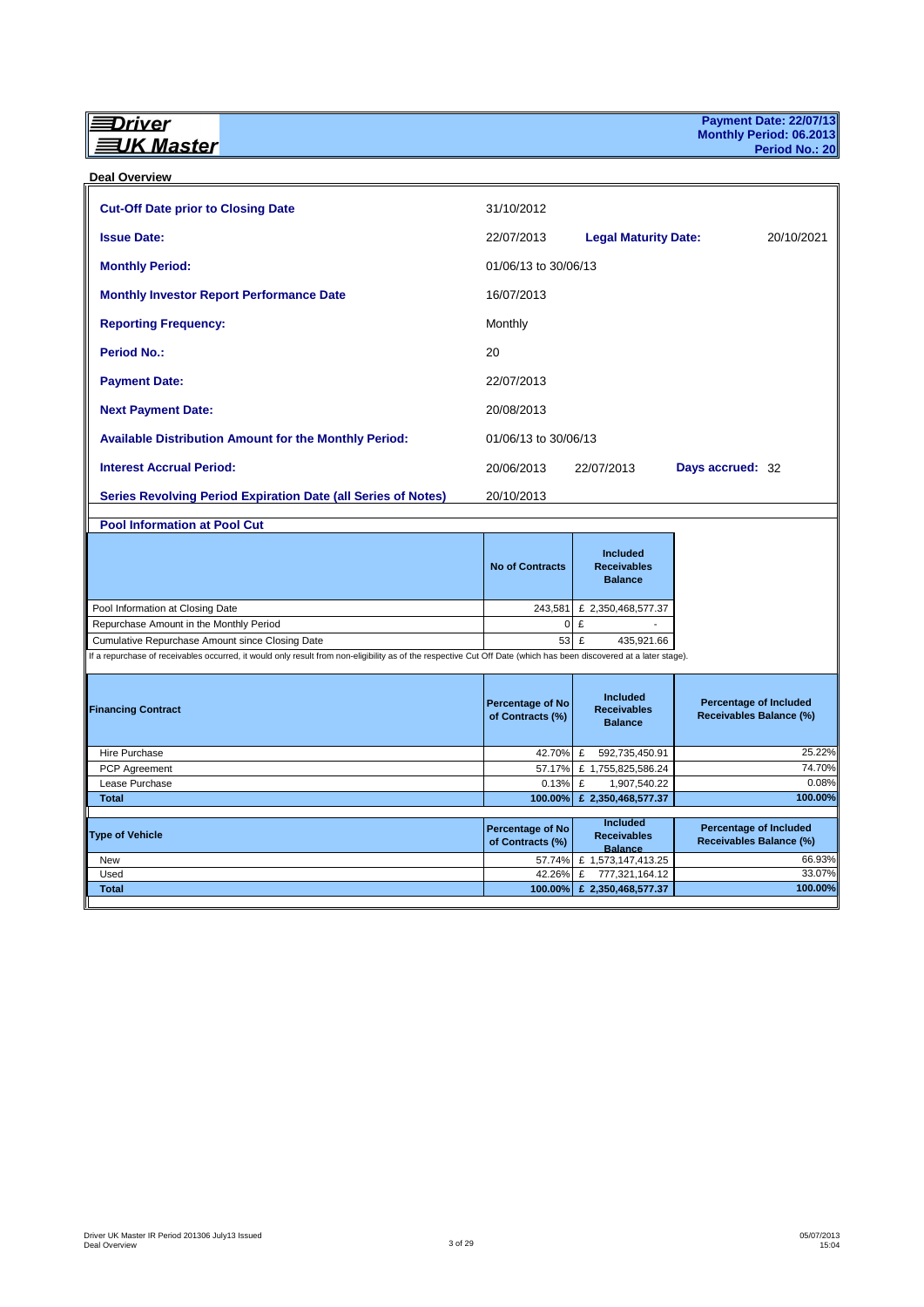#### **Events & Triggers**

| <b>Administrative Call Option (clause 12 of RPA)</b><br><b>Overcollateralisation Amount</b><br>As per clause 12 of RPA<br><b>Total</b> |                                                  |                                                                                        | £23,504,273.50<br>£25,000,000.00<br>£48,504,273.50 |                          | <b>Administrative Call Option Notice</b>                |                    |                      | No                    |                    |  |
|----------------------------------------------------------------------------------------------------------------------------------------|--------------------------------------------------|----------------------------------------------------------------------------------------|----------------------------------------------------|--------------------------|---------------------------------------------------------|--------------------|----------------------|-----------------------|--------------------|--|
| <b>Accumulation Balance</b>                                                                                                            |                                                  |                                                                                        |                                                    |                          |                                                         |                    |                      |                       |                    |  |
| Amounts not Invested for                                                                                                               |                                                  | <b>Monthly Period</b><br>Monthly Period                                                | <b>Accumulation Balance</b>                        | $\overline{\phantom{a}}$ | in %                                                    |                    |                      |                       |                    |  |
| the purchase of Additional<br>Receivables                                                                                              |                                                  | Previous Monthly Period 1<br>Previous Monthly Period 2                                 |                                                    |                          |                                                         |                    |                      |                       |                    |  |
|                                                                                                                                        |                                                  |                                                                                        |                                                    |                          |                                                         |                    |                      |                       |                    |  |
| <b>Credit Enhancement Increase Conditions</b>                                                                                          |                                                  |                                                                                        |                                                    |                          |                                                         |                    |                      |                       |                    |  |
| <b>Weighted Average Seasoning</b>                                                                                                      |                                                  |                                                                                        | 16.32                                              |                          |                                                         |                    |                      |                       |                    |  |
| <b>Dynamic Net Loss Ratio</b>                                                                                                          |                                                  | <b>Weighted Average Seasoning</b>                                                      |                                                    | < 12 Months              | 12 - 24 Months                                          | 25 - 36 Months     | > 36 Months          |                       |                    |  |
|                                                                                                                                        |                                                  | <b>Monthly Period</b><br>Monthly Period                                                | in $%$<br>0.0424%                                  | > 0.25%<br>$\sim$        | >0.45%<br>No                                            | $>2.0\%$<br>$\sim$ | N/A<br>N/A           |                       |                    |  |
|                                                                                                                                        |                                                  | Previous Monthly Period 1<br>Previous Monthly Period 2                                 | 0.0314%<br>0.0364%                                 | $\sim$<br>$\sim$         | <b>No</b><br>No                                         | $\sim$<br>$\sim$   | N/A<br>N/A           |                       |                    |  |
|                                                                                                                                        |                                                  |                                                                                        |                                                    |                          |                                                         |                    |                      |                       |                    |  |
| <b>Cumulative Net Loss Ratio</b>                                                                                                       |                                                  | <b>Weighted Average Seasoning</b>                                                      |                                                    | < 12 Months              | 12 - 24 Months                                          | 25 - 36 Months     | > 36 Months          |                       |                    |  |
|                                                                                                                                        |                                                  | <b>Monthly Period</b>                                                                  | in $%$                                             | > 0.6%                   | $>1.2\%$                                                | $>2.3\%$           | >3.5%                |                       |                    |  |
|                                                                                                                                        |                                                  | <b>Monthly Period</b><br>Previous Monthly Period 1                                     | 0.1778%<br>0.1523%                                 | $\sim$<br>$\sim$         | No<br>No                                                | $\sim$<br>$\sim$   | ÷,<br>$\blacksquare$ |                       |                    |  |
|                                                                                                                                        |                                                  | Previous Monthly Period 2                                                              | 0.1331%                                            | $\sim$                   | <b>No</b>                                               | $\sim$             |                      |                       |                    |  |
|                                                                                                                                        |                                                  | Included Receivables Balance at Cut Off Date plus Additional Receivables since Cut Off | £3,143,865,519.77                                  |                          |                                                         |                    |                      |                       |                    |  |
| <b>Late Delinquency Ratio</b>                                                                                                          |                                                  |                                                                                        | 0.0352%                                            | $> 0.7\%$                |                                                         |                    |                      |                       |                    |  |
|                                                                                                                                        |                                                  |                                                                                        |                                                    |                          |                                                         |                    |                      |                       |                    |  |
| <b>Insolvency Event</b>                                                                                                                |                                                  |                                                                                        | <b>No</b>                                          |                          |                                                         |                    |                      |                       |                    |  |
| <b>Enforcement Event</b>                                                                                                               |                                                  |                                                                                        | <b>No</b>                                          |                          | <b>Enforcement Notice</b>                               |                    | N <sub>O</sub>       |                       |                    |  |
| <b>Cash Collateral Account</b>                                                                                                         |                                                  | Account Balance                                                                        |                                                    |                          | 19,800,000.00 Specified Cash Collateral Account Balance |                    | 19,800,000.00        |                       | <b>No</b>          |  |
|                                                                                                                                        |                                                  |                                                                                        |                                                    |                          |                                                         |                    |                      |                       |                    |  |
| <b>Transaction Parties replacement</b>                                                                                                 |                                                  |                                                                                        |                                                    |                          |                                                         |                    |                      |                       |                    |  |
|                                                                                                                                        | <b>Capacity of Transaction</b><br><b>Parties</b> | Date of Servicer Replacement Event                                                     |                                                    |                          | <b>Servicer Replacement Event</b>                       |                    |                      | <b>Replaced Party</b> | <b>Replaced by</b> |  |
|                                                                                                                                        |                                                  |                                                                                        |                                                    |                          |                                                         |                    |                      |                       |                    |  |
|                                                                                                                                        |                                                  |                                                                                        |                                                    |                          |                                                         |                    |                      |                       |                    |  |
|                                                                                                                                        |                                                  |                                                                                        |                                                    |                          |                                                         |                    |                      |                       |                    |  |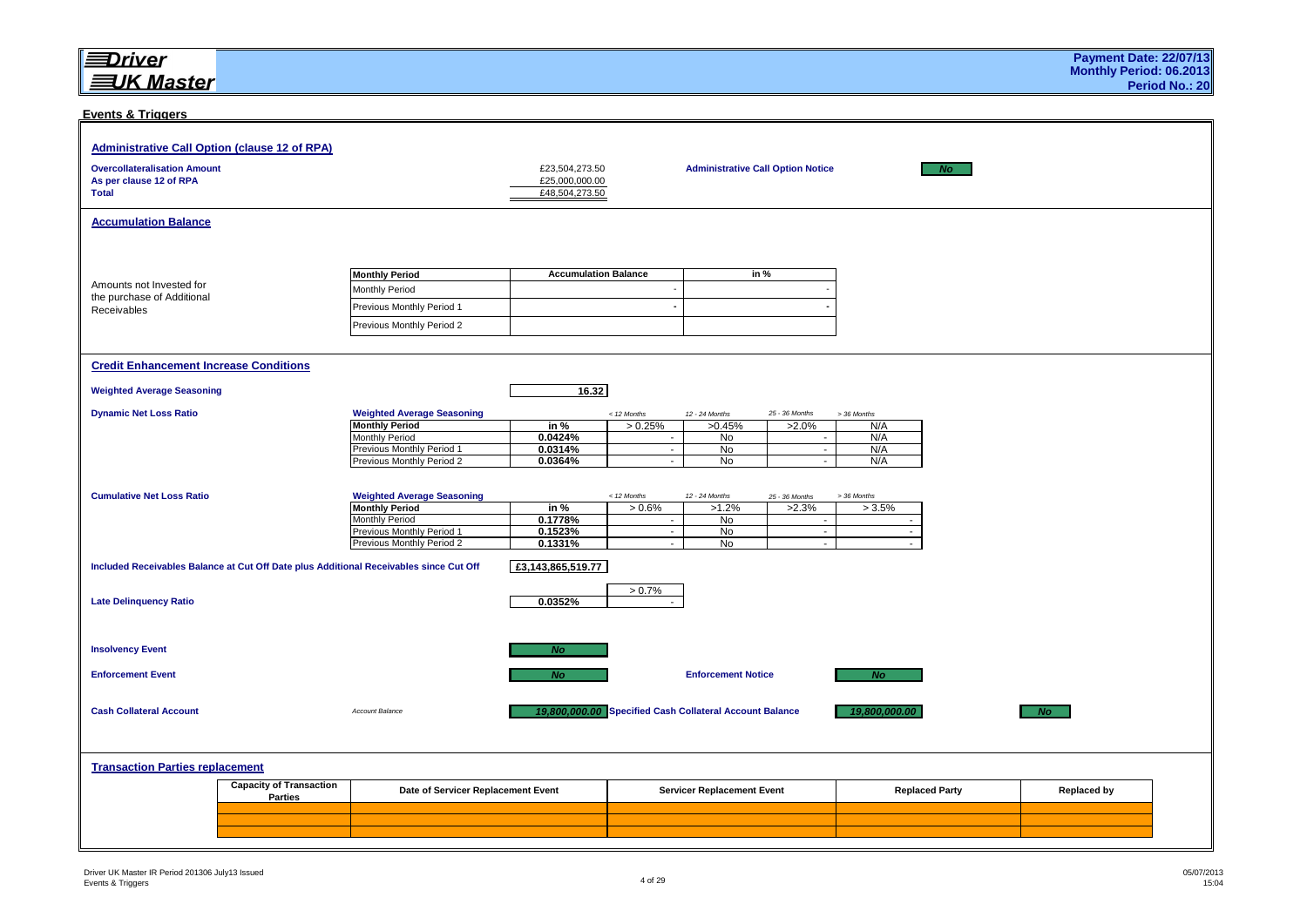#### **EUK Master**

# **Ratings**

| Ratings                                                                                                                                                                      |                            |                                                                                                                                                                                                                                                                                                        |                                               |                         |                            |                   |                                                                                                                                                   |                             |                                     |                                                       |  |
|------------------------------------------------------------------------------------------------------------------------------------------------------------------------------|----------------------------|--------------------------------------------------------------------------------------------------------------------------------------------------------------------------------------------------------------------------------------------------------------------------------------------------------|-----------------------------------------------|-------------------------|----------------------------|-------------------|---------------------------------------------------------------------------------------------------------------------------------------------------|-----------------------------|-------------------------------------|-------------------------------------------------------|--|
|                                                                                                                                                                              |                            |                                                                                                                                                                                                                                                                                                        |                                               |                         |                            |                   |                                                                                                                                                   |                             |                                     |                                                       |  |
| <b>Rating Information on relevant Transaction Parties</b>                                                                                                                    |                            |                                                                                                                                                                                                                                                                                                        |                                               |                         |                            |                   |                                                                                                                                                   |                             |                                     |                                                       |  |
|                                                                                                                                                                              |                            | <b>DBRS</b>                                                                                                                                                                                                                                                                                            |                                               |                         | Fitch                      |                   |                                                                                                                                                   | S&P                         |                                     |                                                       |  |
|                                                                                                                                                                              | <b>Long Term</b>           | <b>Short Term</b>                                                                                                                                                                                                                                                                                      | Outlook                                       | <b>Long Term</b>        | <b>Short Term</b>          | Outlook           | <b>Long Term</b>                                                                                                                                  | <b>Short Term</b>           | Outlook                             |                                                       |  |
| <b>Account Bank:</b><br><b>BNP Paribas Securities Services</b><br><b>Current Rating*</b>                                                                                     |                            |                                                                                                                                                                                                                                                                                                        |                                               |                         | $F1+$                      | <b>Stable</b>     | Λ.                                                                                                                                                | $A-1$                       | Negative                            |                                                       |  |
| <b>Minimum required Rating</b>                                                                                                                                               |                            |                                                                                                                                                                                                                                                                                                        |                                               |                         |                            |                   |                                                                                                                                                   |                             |                                     |                                                       |  |
| (if no short term Rating available, the higher long term rating is<br>applicable)                                                                                            |                            |                                                                                                                                                                                                                                                                                                        |                                               |                         |                            |                   |                                                                                                                                                   |                             |                                     |                                                       |  |
|                                                                                                                                                                              |                            | If the Account Bank ceases to have the Account Bank Required Rating it shall, at its own cost,<br>(i) transfer the accounts to an Eligible Collateral Bank, or<br>(ii) provide a guarantee from an Eligible Guarantor, or<br>(iii) take any other action in order to maintain the rating of the Notes. |                                               |                         |                            |                   |                                                                                                                                                   |                             |                                     | <b>Required Rating:</b><br><b>fulfilled</b>           |  |
|                                                                                                                                                                              |                            | If none of the measures is taken within a given timespan, the Issuer may enter into new banking arrangements at its own initiative with another Account Bank.                                                                                                                                          |                                               |                         |                            |                   |                                                                                                                                                   |                             |                                     |                                                       |  |
|                                                                                                                                                                              |                            | <b>DBRS</b>                                                                                                                                                                                                                                                                                            |                                               |                         | Fitch                      |                   |                                                                                                                                                   | S&P                         |                                     |                                                       |  |
| <b>Swap Counterparty:</b>                                                                                                                                                    | <b>Long Term</b>           | <b>Short Term</b>                                                                                                                                                                                                                                                                                      | Outlook                                       | <b>Long Term</b><br>AA- | <b>Short Term</b><br>$F1+$ | Outlook<br>Stable | <b>Long Term</b><br>AA-                                                                                                                           | <b>Short Term</b><br>$A-1+$ | Outlook<br>Negative                 |                                                       |  |
| <b>HSBC Bank PLC</b><br><b>Current Rating*</b><br><b>Minimum required Rating</b><br>(if no short term Rating available, the higher long term rating is<br>.<br>applicable)   |                            |                                                                                                                                                                                                                                                                                                        |                                               |                         |                            |                   |                                                                                                                                                   |                             |                                     |                                                       |  |
|                                                                                                                                                                              | Obligations                | If the Swap Bank falls below the above mentioned Minimum Rating (Level I) it shall provide Eligible Credit Support by means of Cash or certain types of Prime Debt                                                                                                                                     |                                               |                         |                            |                   |                                                                                                                                                   |                             |                                     | <b>Required Rating:</b>                               |  |
|                                                                                                                                                                              |                            |                                                                                                                                                                                                                                                                                                        |                                               |                         |                            |                   |                                                                                                                                                   |                             |                                     | fulfilled                                             |  |
|                                                                                                                                                                              |                            | If the Swap Bank ceases to have the even lower Rating as an Eligible Swap Counterparty (Level II) it shall, at its own cost, additionlly<br>(i) transfer all rights and obligations under the Swap Agreement to another Eligible Swap Partner or                                                       |                                               |                         |                            |                   |                                                                                                                                                   |                             |                                     |                                                       |  |
|                                                                                                                                                                              |                            | <b>DBRS</b>                                                                                                                                                                                                                                                                                            | le Guaranto                                   |                         | Fitch                      |                   |                                                                                                                                                   | S&P                         |                                     |                                                       |  |
| Swap Counterparty:                                                                                                                                                           | <b>Long Term</b>           | <b>Short Term</b>                                                                                                                                                                                                                                                                                      | Outlook                                       | <b>Long Term</b>        | <b>Short Term</b>          | Outlook           | <b>Long Term</b>                                                                                                                                  | <b>Short Term</b>           | Outlook                             |                                                       |  |
| <b>Mitsubishi UFJ Securities International PIc</b><br><b>Current Rating*</b>                                                                                                 |                            | $R-1M$                                                                                                                                                                                                                                                                                                 | <b>Stable</b>                                 |                         | н                          |                   |                                                                                                                                                   |                             |                                     |                                                       |  |
| <b>Minimum required Rating</b><br>(if no short term Rating available, the higher long term rat<br>ing is<br>applicable)                                                      |                            |                                                                                                                                                                                                                                                                                                        |                                               |                         |                            |                   |                                                                                                                                                   |                             |                                     |                                                       |  |
|                                                                                                                                                                              | If the Swap<br>Obligations |                                                                                                                                                                                                                                                                                                        |                                               |                         |                            |                   | falls below the above mentioned Minimum Rating (Level I) it shall provide Eligible Credit Support by means of Cash or certain types of Prime Debt |                             |                                     | <b>Required Rating:</b><br>fulfilled                  |  |
|                                                                                                                                                                              |                            | If the Swap Bank ceases to have the even lower Rating as an Eligible Swap Counterparty (Level II) it shall, at its own cost, additionlly<br>(i) transfer all rights and obligations under the Swap Agreement to another Eligible Swap Partner or                                                       |                                               |                         |                            |                   |                                                                                                                                                   |                             |                                     |                                                       |  |
|                                                                                                                                                                              |                            | (ii) provide a guarantee from an Eligible Guarantor.<br><b>DBRS</b>                                                                                                                                                                                                                                    |                                               |                         | Fitch                      |                   |                                                                                                                                                   | S&P                         |                                     |                                                       |  |
| <b>Swap Counterparty:</b>                                                                                                                                                    | <b>Long Term</b>           | <b>Short Term</b>                                                                                                                                                                                                                                                                                      | Outlook                                       | <b>Long Term</b>        | <b>Short Term</b>          | Outlook           | <b>Long Term</b>                                                                                                                                  | <b>Short Term</b>           | Outlook                             |                                                       |  |
| <b>ROYAL BANK OF CANADA</b><br><b>Current Rating*</b><br><b>Minimum required Rating</b><br>(if no short term Rating available, the higher long term rating is<br>applicable) | AA                         | $R-1$<br>(High)                                                                                                                                                                                                                                                                                        | Stable                                        | AA                      |                            |                   | AA                                                                                                                                                | $A - 1 +$                   |                                     |                                                       |  |
|                                                                                                                                                                              |                            |                                                                                                                                                                                                                                                                                                        |                                               |                         |                            |                   |                                                                                                                                                   |                             |                                     |                                                       |  |
|                                                                                                                                                                              | Obligations                | If the Swap Bank falls below the above mentioned Minimum Rating (Level I) it shall provide Eligible Credit Support by means of Cash or certain types of Prime Debt                                                                                                                                     |                                               |                         |                            |                   |                                                                                                                                                   |                             |                                     | <b>Required Rating:</b><br>fulfilled                  |  |
|                                                                                                                                                                              |                            | If the Swap Bank ceases to have the even lower Rating as an Eligible Swap Counterparty (Level II) it shall, at its own cost, additionly                                                                                                                                                                |                                               |                         |                            |                   |                                                                                                                                                   |                             |                                     |                                                       |  |
|                                                                                                                                                                              | (ii) provide a             | (i) transfer all rights and obligations under the Swap Agreement to another Eligible Swap Partner or                                                                                                                                                                                                   | <b>Contractive Contract Contract Contract</b> |                         |                            |                   |                                                                                                                                                   |                             |                                     |                                                       |  |
|                                                                                                                                                                              |                            | DBRS                                                                                                                                                                                                                                                                                                   |                                               |                         | Fitch                      |                   |                                                                                                                                                   | S&P                         |                                     |                                                       |  |
| Servicer                                                                                                                                                                     | <b>Long Term</b>           | <b>Short Term</b>                                                                                                                                                                                                                                                                                      | Outlook                                       |                         | Long Term Short Term       | Outlook           |                                                                                                                                                   | Long Term Short Term        | Outlook                             |                                                       |  |
| <b>VWFS</b>                                                                                                                                                                  |                            |                                                                                                                                                                                                                                                                                                        |                                               |                         |                            |                   |                                                                                                                                                   |                             |                                     |                                                       |  |
| <b>Current Rating*</b>                                                                                                                                                       |                            |                                                                                                                                                                                                                                                                                                        |                                               |                         |                            |                   |                                                                                                                                                   |                             |                                     |                                                       |  |
| (Volkswagen Financial Services AG)                                                                                                                                           |                            |                                                                                                                                                                                                                                                                                                        |                                               |                         |                            |                   |                                                                                                                                                   |                             |                                     |                                                       |  |
|                                                                                                                                                                              |                            |                                                                                                                                                                                                                                                                                                        |                                               |                         |                            |                   |                                                                                                                                                   |                             |                                     |                                                       |  |
|                                                                                                                                                                              |                            |                                                                                                                                                                                                                                                                                                        |                                               |                         |                            |                   |                                                                                                                                                   |                             | *Ratings last updated on 09/05/2013 | +Rating of Volkswagen Financial Services (UK) Limited |  |
|                                                                                                                                                                              |                            |                                                                                                                                                                                                                                                                                                        |                                               |                         |                            |                   |                                                                                                                                                   |                             |                                     |                                                       |  |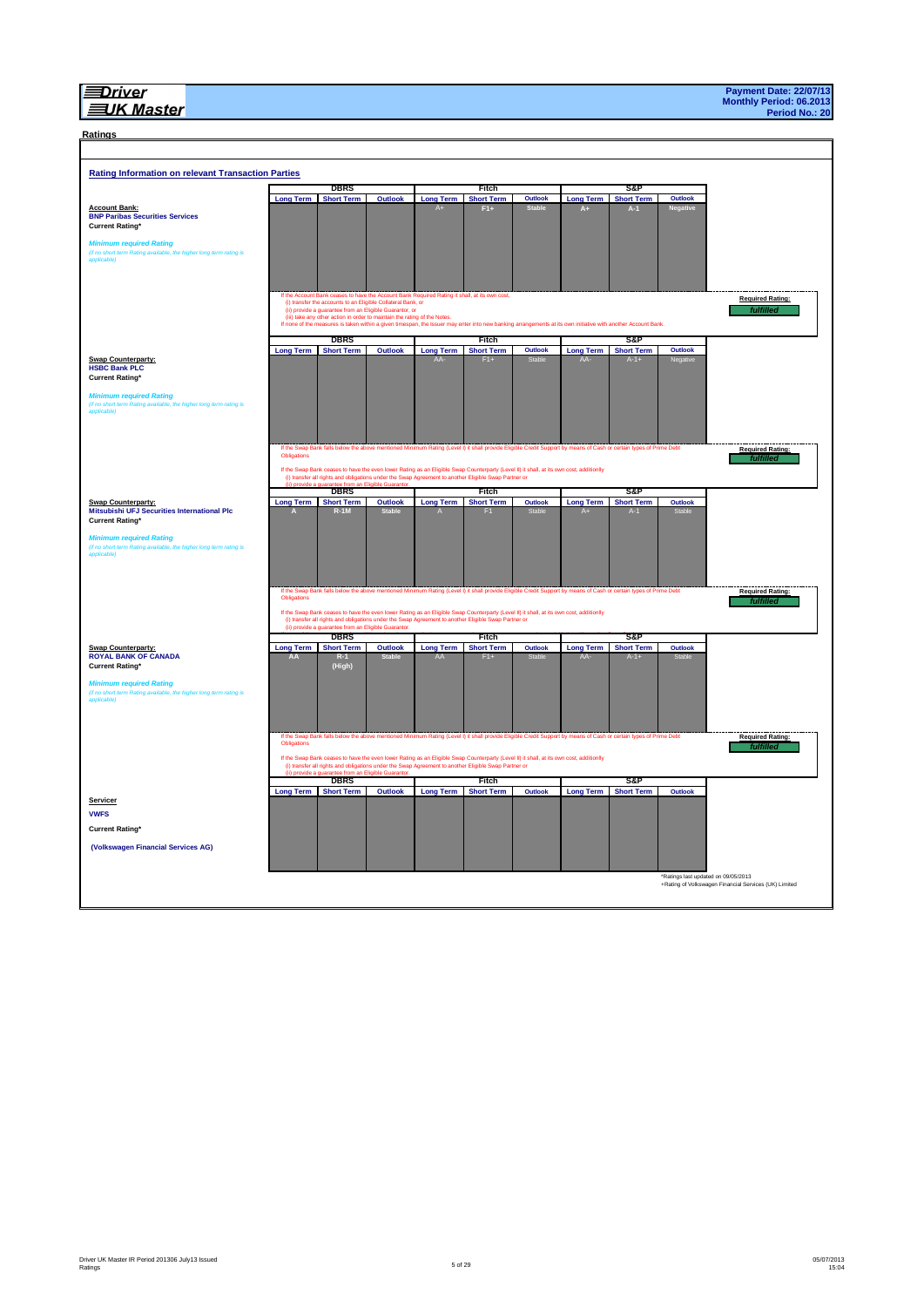l≡Driver **EUK Master** 

# **Payment Date: 22/07/13 Monthly Period: 06.2013 Period No.: 20**

#### **Deal Overview: Counterparties**

| <b>Lead Manager:</b>                                                                                   | The Royal Bank of Scotland PLC<br>135 Bishopsgate<br>London, EC2M 3UR<br>email: secsupportconduit@rbs.com                                                                                                                                                                                                                              | <b>Corporate Services Provider:</b> | Wilmington Trust SP Services (Luxembourg) S.A.<br>52-54 Avenue du X Septembre<br>L-2550 Luxembourg<br>Luxembourg<br>email: VCL@WilmingtonTrust.com                                                               |
|--------------------------------------------------------------------------------------------------------|----------------------------------------------------------------------------------------------------------------------------------------------------------------------------------------------------------------------------------------------------------------------------------------------------------------------------------------|-------------------------------------|------------------------------------------------------------------------------------------------------------------------------------------------------------------------------------------------------------------|
| <b>Joint Lead Manager</b>                                                                              | <b>Volkswagen Financial Services A.G</b><br>Gifhorner Strasse 57<br>38112 Braunschweig<br>Germany                                                                                                                                                                                                                                      | <b>Security Trustee:</b>            | Wilmington Trust (London) Limited<br><b>Third Floor</b><br>1 King's Arms Yard<br>London, EC2R 7AF                                                                                                                |
| Servicer:<br><b>Paying Agent/</b><br><b>Calculation Agent/</b><br><b>Interest Determination Agent:</b> | Volkswagen Financial Services (UK) Limited<br><b>ABS Operations</b><br><b>Brunswick Court</b><br>Yeomans Drive<br><b>Milton Keynes</b><br><b>MK14 5LR</b><br>England<br>email: ABSOperations@vwfs.co.uk<br><b>BNP Paribas Securities Services</b><br>Luxembourg Branch 33<br>rue de Gaperich, Howald - Hesperange<br>L-2085 Luxembourg | <b>Clearing Systems:</b>            | Clearstream Banking S.A.<br>42 Avenue JF Kennedy<br>L-1885 Luxembourg<br>Luxembourg<br>email: web@clearstream.com<br>Euroclear Banking S.A./ N.V.<br>1 Boulevard du Roi Albert II.<br>B-1210 Brussels<br>Belgium |
| <b>Account Bank:</b>                                                                                   | email: alain.hammann@bnpparibas.com<br><b>BNP Paribas Securities Services</b><br>Luxembourg Branch 33<br>rue de Gaperich, Howald - Hesperange<br>L-2085 Luxembourg<br>email: alain.hammann@bnpparibas.com                                                                                                                              | <b>Rating Agencies:</b>             | <b>DBRS</b><br>1 Minister Court, 10th Floor<br>Mincing Lane<br>London, EC3R 7AA                                                                                                                                  |
| <b>Swap Counterparty:</b>                                                                              | <b>HSBC Bank Plc</b><br>8 Canada Square<br>London<br>E14 5HQ<br>email: vanillasettlements@hsbc.com                                                                                                                                                                                                                                     |                                     | Fitch<br>30 North Colonnade<br>London<br>E14 5GN                                                                                                                                                                 |
| <b>Swap Counterparty:</b>                                                                              | <b>Royal Bank of Canada</b><br><b>Riverbank House</b><br>2 Swan Lane<br>London<br>EC4R 3BF<br>email: collateral@rbccm.com                                                                                                                                                                                                              |                                     | S&P<br>20 Canada Square<br>Canary Wharf<br>London, E14 5LH                                                                                                                                                       |
| <b>Swap Counterparty:</b>                                                                              | Mitsubishi UFJ Securities International Plc<br>Ropemaker Place<br>25 Ropemaker Street<br>London, EC2Y 9AJ<br>email: docsconfirms@int.sc.mufg.jp                                                                                                                                                                                        |                                     |                                                                                                                                                                                                                  |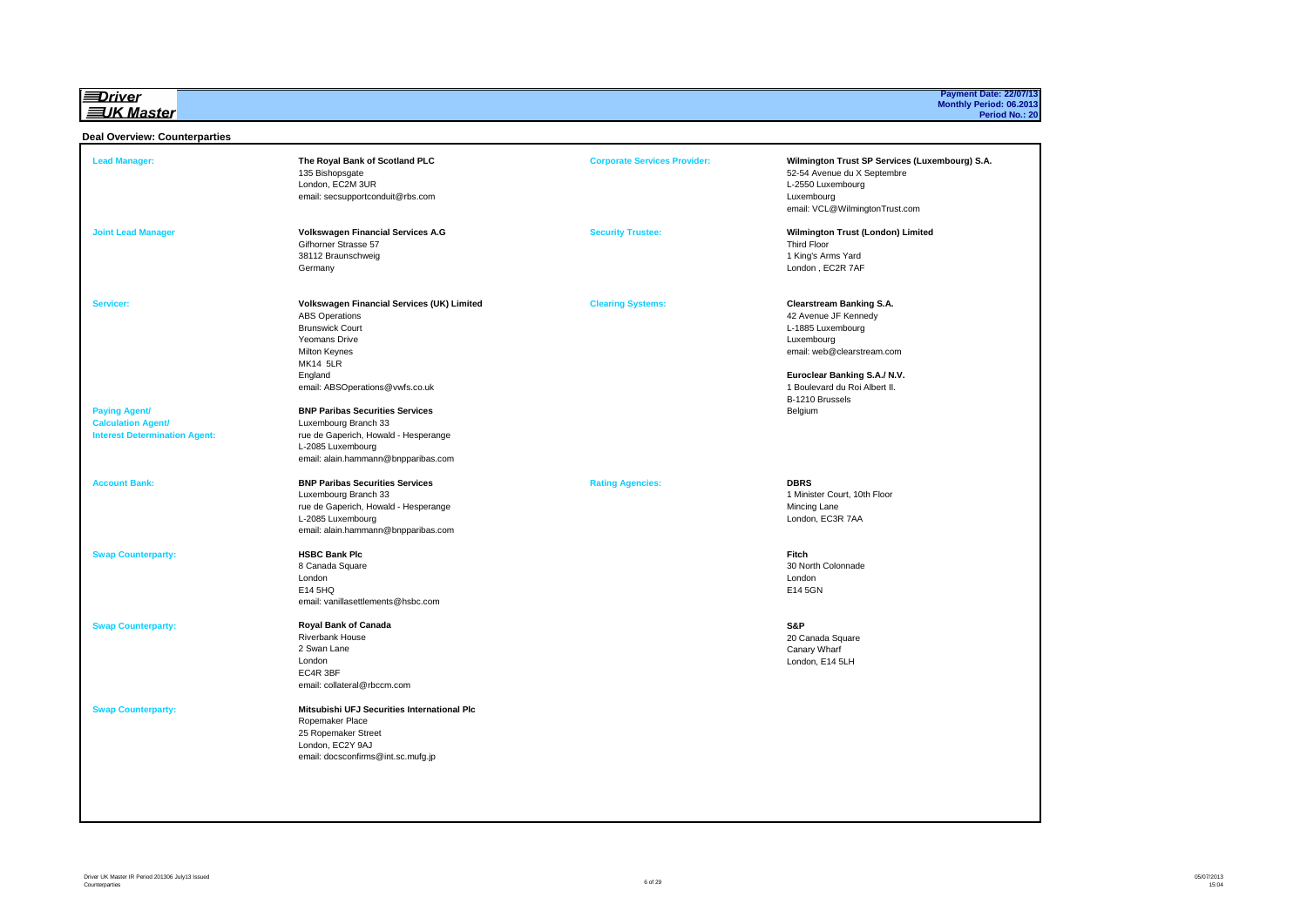| <u> Driver</u><br><b>三JK Master</b>                               |                              |                      |                      |                   |                      |                      |               | <b>Payment Date: 22/07/13</b><br>Monthly Period: 06.2013<br>Period No.: 20 |
|-------------------------------------------------------------------|------------------------------|----------------------|----------------------|-------------------|----------------------|----------------------|---------------|----------------------------------------------------------------------------|
| Notes I                                                           |                              |                      |                      |                   |                      |                      |               |                                                                            |
| Rating Details (DBRS / Fitch / S&P)                               | <b>Series 2011-1</b>         | <b>Series 2011-2</b> | <b>Series 2011-3</b> | Series 2011-5     | <b>Series 2012-1</b> | <b>Series 2012-2</b> | Series 20xx-x | Series 20xx-x                                                              |
| Rating at Issue Date<br><b>DBRS</b><br>Fitch<br>Standard & Poors  | AAA<br>AAA<br>AAA            | AAA<br>AAA<br>AAA    | AAA<br>AAA<br>AAA    | AAA<br>AAA<br>AAA | AAA<br>AAA<br>AAA    | AAA<br>AAA<br>AAA    |               |                                                                            |
| <b>Current Rating</b><br><b>DBRS</b><br>Fitch<br>Standard & Poors | AAA<br>AAA<br>AAA            | AAA<br>AAA<br>AAA    | AAA<br>AAA<br>AAA    | AAA<br>AAA<br>AAA | AAA<br>AAA<br>AAA    | AAA<br>AAA<br>AAA    |               |                                                                            |
| <b>Information on Notes</b>                                       | <b>Series 2011-1</b>         | <b>Series 2011-2</b> | <b>Series 2011-3</b> | Series 2011-5     | <b>Series 2012-1</b> | <b>Series 2012-2</b> | Series 20xx-x | Series 20xx-x                                                              |
| <b>ISIN</b>                                                       | XS0856652192                 | XS0856944482         | XS0856944722         | XS0856945026      | XS0856945299         | XS0856945372         |               |                                                                            |
| Common Code                                                       | 085665219                    | 085694448            | 085694472            | 085694502         | 085694529            | 085694537            |               |                                                                            |
| Original Face Value                                               | £ 300,000,000.00             | £300,000,000.00      | £375,000,000.00      | £ 375,000,000.00  | £ 150,000,000.00     | £ 150,000,000.00     |               |                                                                            |
| <b>Information on Interest</b>                                    | <b>Class A-Series</b>        |                      |                      |                   |                      |                      |               |                                                                            |
| <b>Scheduled Repayment</b>                                        | Payment Date in October 2019 |                      |                      |                   |                      |                      |               |                                                                            |
| Legal Maturity Date:                                              | Payment Date in October 2021 |                      |                      |                   |                      |                      |               |                                                                            |
| Spread/ Margin                                                    | 60<br>bps                    |                      |                      |                   |                      |                      |               |                                                                            |
| <b>Index Rate</b>                                                 | 1-Month-Libor                |                      |                      |                   |                      |                      |               |                                                                            |
| Fixed/Floating                                                    | floating                     |                      |                      |                   |                      |                      |               |                                                                            |
| Current Coupon                                                    | 1-M-Libor + 60 bps           |                      |                      |                   |                      |                      |               |                                                                            |
| Day Count Convention                                              | actual/365                   |                      |                      |                   |                      |                      |               |                                                                            |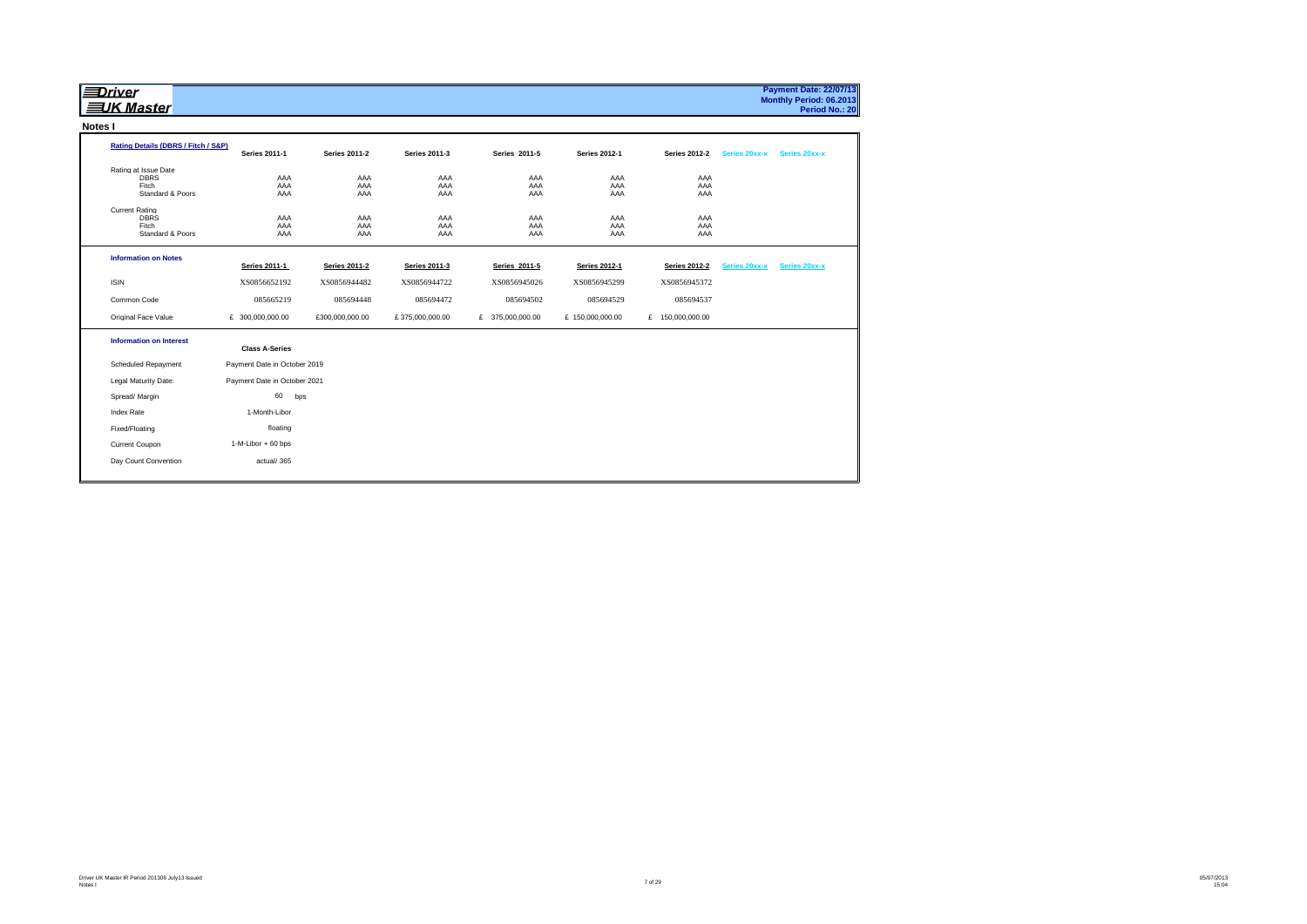|                 | <b>∄Driver</b><br><b>三UK Master</b>                                                                                                                                                                                                                                               |                                                                                  |                                         |                                                       |                                       |                                         |                                        |                                        |               | <b>Payment Date: 22/07/13</b><br>Monthly Period: 06.2013<br>Period No.: 20 |
|-----------------|-----------------------------------------------------------------------------------------------------------------------------------------------------------------------------------------------------------------------------------------------------------------------------------|----------------------------------------------------------------------------------|-----------------------------------------|-------------------------------------------------------|---------------------------------------|-----------------------------------------|----------------------------------------|----------------------------------------|---------------|----------------------------------------------------------------------------|
| <b>Notes II</b> |                                                                                                                                                                                                                                                                                   |                                                                                  |                                         |                                                       |                                       |                                         |                                        |                                        |               |                                                                            |
|                 | <b>Note Balance</b>                                                                                                                                                                                                                                                               |                                                                                  |                                         |                                                       |                                       |                                         |                                        |                                        |               |                                                                            |
|                 | During Revolving Period - Increase of Notes                                                                                                                                                                                                                                       | <b>Total Notes</b>                                                               | Series 2011-1                           | <b>Series 2011-2</b>                                  | Series 2011-3                         | Series 2011-5                           | <b>Series 2012-1</b>                   | <b>Series 2012-2</b>                   | Series 20xx-x | Series 20xx-x                                                              |
|                 | Balance as of the Beginning of the Period<br>Add, Issue Amount                                                                                                                                                                                                                    | £1,650,000,000.00                                                                | £300,000,000.00                         | £300,000,000.00                                       | £375,000,000.00                       | £375,000,000.00                         | £150,000,000.00                        | £150,000,000.00                        |               |                                                                            |
|                 | Term Take Out Redemption<br>Balance as of the End of Period                                                                                                                                                                                                                       | £1,650,000,000.00                                                                | £300,000,000.00                         | £300,000,000.00                                       | £375,000,000.00                       | £375,000,000.00                         | £150,000,000.00                        | £150,000,000.00                        |               |                                                                            |
|                 |                                                                                                                                                                                                                                                                                   | <b>Total Notes</b>                                                               | Series 2011-1                           | Series 2011-2                                         | <b>Series 2011-3</b>                  | Series 2011-5                           | <b>Series 2012-1</b>                   | <b>Series 2012-2</b>                   | Series 20xx-x | Series 20xx-x                                                              |
|                 | Balance as of the Beginning of the Period                                                                                                                                                                                                                                         | £1,650,000,000.00                                                                | £300,000,000.00                         | £300,000,000.00                                       | £375,000,000.00                       | £375,000,000.00                         | £150,000,000.00                        | £150,000,000.00                        |               |                                                                            |
|                 | Unallocated Redemption Amount of<br>the previous Period                                                                                                                                                                                                                           |                                                                                  |                                         |                                                       |                                       |                                         |                                        |                                        |               |                                                                            |
|                 | Available Redemption Amount for<br>the Reporting Period                                                                                                                                                                                                                           |                                                                                  |                                         |                                                       |                                       |                                         |                                        |                                        |               |                                                                            |
|                 | <b>Total Available Redemption Amount</b>                                                                                                                                                                                                                                          |                                                                                  |                                         |                                                       |                                       |                                         |                                        |                                        |               |                                                                            |
|                 | Redemption Amount per Note                                                                                                                                                                                                                                                        |                                                                                  |                                         |                                                       |                                       |                                         |                                        |                                        |               |                                                                            |
|                 | Redemption Amount per Series                                                                                                                                                                                                                                                      |                                                                                  |                                         |                                                       |                                       |                                         |                                        |                                        |               |                                                                            |
|                 | <b>Unallocated Redemption Amount</b><br>from current Period                                                                                                                                                                                                                       |                                                                                  |                                         |                                                       |                                       |                                         |                                        |                                        |               |                                                                            |
|                 | Add. Issue Amount/<br>Term Take Out Redemption                                                                                                                                                                                                                                    |                                                                                  |                                         |                                                       |                                       |                                         |                                        |                                        |               |                                                                            |
|                 | Class Balance as of the End of the Period                                                                                                                                                                                                                                         | £1,650,000,000.00                                                                | £300,000,000.00                         | £300,000,000.00                                       | £375,000,000.00                       | £375,000,000.00                         | £150,000,000.00                        | £150,000,000.00                        |               |                                                                            |
|                 | <b>Payments to Investors</b>                                                                                                                                                                                                                                                      |                                                                                  | Series 2011-1                           | <b>Series 2011-2</b>                                  | Series 2011-3                         | Series 2011-5                           | <b>Series 2012-1</b>                   | <b>Series 2012-2</b>                   | Series 20xx-x | Series 20xx-x                                                              |
|                 | 1-m-Libor for the Monthly period<br>Interest (1-m-Libor + Margin 60 bps), for the Monthly Period<br><b>Amortising Series</b><br><b>Amortising Amount</b>                                                                                                                          | 0.49313%<br>£1,581,294.90                                                        | £287,508.16<br>No                       | £287,508.16<br>No                                     | £359,385.21<br>No                     | £359,385.21<br>No                       | £143,754.08<br>No                      | £143,754.08<br>No                      |               |                                                                            |
|                 |                                                                                                                                                                                                                                                                                   |                                                                                  |                                         |                                                       |                                       |                                         |                                        |                                        |               |                                                                            |
|                 | Series Nominal Amount                                                                                                                                                                                                                                                             |                                                                                  | £300,000,000.00                         | £300,000,000.00                                       | £375,000,000.00                       | £375,000,000.00                         | £150,000,000.00                        | £150,000,000.00                        |               |                                                                            |
|                 | Series Percentage                                                                                                                                                                                                                                                                 |                                                                                  | 0.0000%                                 | 0.0000%                                               | 0.0000%                               | 0.0000%                                 | 0.0000%                                | 0.0000%                                |               |                                                                            |
|                 | <b>Interest Shortfall</b>                                                                                                                                                                                                                                                         |                                                                                  | <b>Series 2011-1</b>                    | <b>Series 2011-2</b>                                  | Series 2011-3                         | Series 2011-5                           | <b>Series 2012-1</b>                   | <b>Series 2012-2</b>                   | Series 20xx-x | Series 20xx-x                                                              |
|                 |                                                                                                                                                                                                                                                                                   | Interest Shortfall in the Monthly Period<br><b>Cumulative Interest Shortfall</b> |                                         |                                                       |                                       |                                         |                                        |                                        |               |                                                                            |
|                 | <b>Credit Enhancement for Notes</b>                                                                                                                                                                                                                                               |                                                                                  |                                         |                                                       |                                       |                                         |                                        |                                        |               |                                                                            |
|                 | Cash Collateral Amount<br>Specified Cash Collateral Account Balance                                                                                                                                                                                                               | <b>Opening</b><br>£19,800,000.00<br>£19,800,000.00                               | <b>Movement</b>                         | Closing<br>£19,800,000,00<br>£19,800,000.00           |                                       |                                         |                                        |                                        |               |                                                                            |
|                 | Cash Collateral Amount as a percentage of the Notes balance<br>Overcollateralisation Amount                                                                                                                                                                                       | 1.20%<br>£23,504,273.50                                                          |                                         | 1.20%<br>£23,504,273.50                               |                                       |                                         |                                        |                                        |               |                                                                            |
|                 | Overcollateralisation Percentage<br>Overcollateralisation Amount divided by Included Receivables Balance<br>Subordinated Loan Balance excluding CCA Amount (see above)<br>Subordinated Loan Target Percentage<br>Subordinated Loan Amount divided by Included Receivables Balance | 1.00%<br>1.00%<br>£676,925,713.85<br>28.80%<br>28.80%                            | £<br>(570.95)                           | 1.00%<br>1.00%<br>£676,925,142.90<br>28.80%<br>28.80% |                                       |                                         |                                        |                                        |               |                                                                            |
|                 | <b>Information on Swaps</b>                                                                                                                                                                                                                                                       |                                                                                  | <b>Series 2011-1</b>                    | <b>Series 2011-2</b>                                  | <b>Series 2011-3</b>                  | Series 2011-5                           | <b>Series 2012-1</b>                   | <b>Series 2012-2</b>                   | Series 20xx-x | Series 20xx-x                                                              |
|                 | Swap nominal amount/ Underlying Principle                                                                                                                                                                                                                                         |                                                                                  | £300,000,000.00                         | £300,000,000.00                                       | £375,000,000.00                       | £375,000,000.00                         | £150,000,000.00                        | £150,000,000.00                        |               |                                                                            |
|                 | Swap Structure<br>Index Rate<br>Net Swap Payment (Receipt)                                                                                                                                                                                                                        |                                                                                  | pay fixed<br>1-m-Libor<br>(E21, 206.79) | pay fixed<br>1-m-Libor<br>(E21, 206.79)               | pay fixed<br>1-m-Libor<br>(E8,015.35) | pay fixed<br>1-m-Libor<br>(E27, 433.16) | pay fixed<br>1-m-Libor<br>(E10,603.40) | pay fixed<br>1-m-Libor<br>(E10,603.40) |               |                                                                            |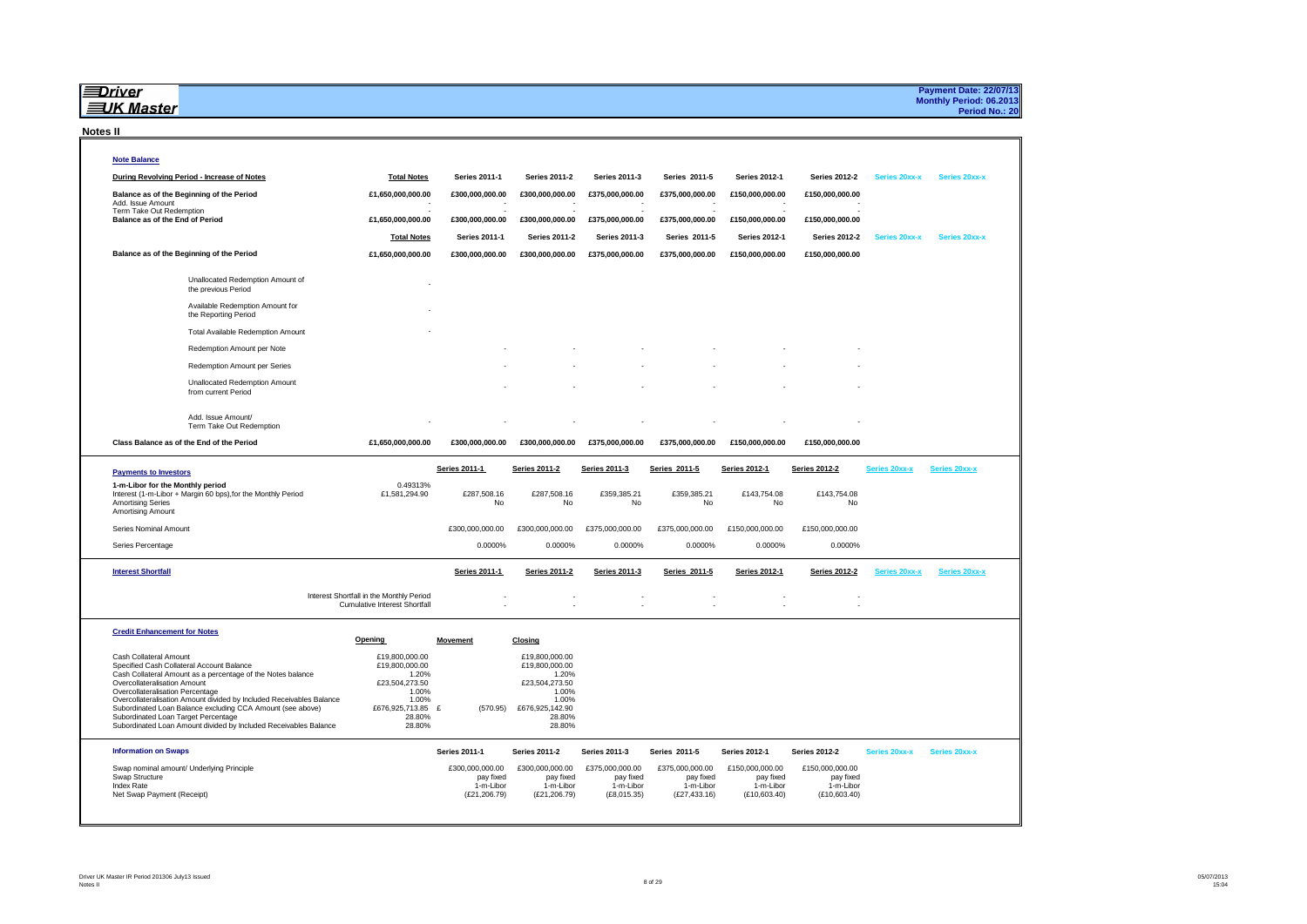#### **Order of Priority**

| <b>Order of Priority (waterfall)</b>                                                                                                                                                                                                                                                                                                                                                                                                                                                                                                                                                                                                                                                                                                                                                                                                              |                                                                                                                                                      |                                                                                                                                                                                                                                                                 |
|---------------------------------------------------------------------------------------------------------------------------------------------------------------------------------------------------------------------------------------------------------------------------------------------------------------------------------------------------------------------------------------------------------------------------------------------------------------------------------------------------------------------------------------------------------------------------------------------------------------------------------------------------------------------------------------------------------------------------------------------------------------------------------------------------------------------------------------------------|------------------------------------------------------------------------------------------------------------------------------------------------------|-----------------------------------------------------------------------------------------------------------------------------------------------------------------------------------------------------------------------------------------------------------------|
| <b>Purchased Receivables Collection Amount</b><br><b>Net Swap Receipts</b>                                                                                                                                                                                                                                                                                                                                                                                                                                                                                                                                                                                                                                                                                                                                                                        | 131,150,612.94<br>£<br>99,068.89                                                                                                                     |                                                                                                                                                                                                                                                                 |
| <b>Available Collection Amount of the Period</b>                                                                                                                                                                                                                                                                                                                                                                                                                                                                                                                                                                                                                                                                                                                                                                                                  | 131,249,681.83<br>£                                                                                                                                  |                                                                                                                                                                                                                                                                 |
| <b>Remaining Amount from Previous Period</b>                                                                                                                                                                                                                                                                                                                                                                                                                                                                                                                                                                                                                                                                                                                                                                                                      | £                                                                                                                                                    | £131,249,681.83                                                                                                                                                                                                                                                 |
| <b>Available Distribution Amount</b><br>Summary of the Order of Priority contained in clause 20.3 (a) of the Trust Agreement<br>1. Taxes<br>2. Payments to the Security Trustee<br>3. Corporate Services Provider/ Servicer Fee/ Rating Agencies fees/ Process Agent)<br>4. Costs relating to the listing of Notes<br>5. Account Bank fees<br>6. Swap Counterparties/ Net Swap Payments or Swap Termination Payments<br>7. Interest accrued/Interest Shortfalls on all Notes<br>8. Cash Collateral Account payments<br>9. Amortising Amount<br>10. Accumulation Account<br>11. Any payments under the respective Swap Agreements other than those made under 6<br>12. Interest Accrued/ Interest Shortfalls on the Subordinated Loan<br>13. Subordinated Loan Amortising Amount<br>14 Deferred Purchase Price/ Additional Deferred Purchase Price | £<br>£<br>£<br>1,931,859.79<br>£<br>£<br>£<br>1,581,294.90<br>£<br>£<br>£<br>117,733,772.37<br>£<br>1.370.166.66<br>£<br>570.95<br>£<br>8,632,017.16 | £131,249,681.83<br>£131,249,681.83<br>£129,317,822.04<br>£129,317,822.04<br>£129,317,822.04<br>£129,317,822.04<br>£127,736,527.14<br>£127,736,527.14<br>£127,736,527.14<br>£ 10,002,754.77<br>10,002,754.77<br>£<br>8,632,588.11<br>£<br>£<br>8,632,017.16<br>£ |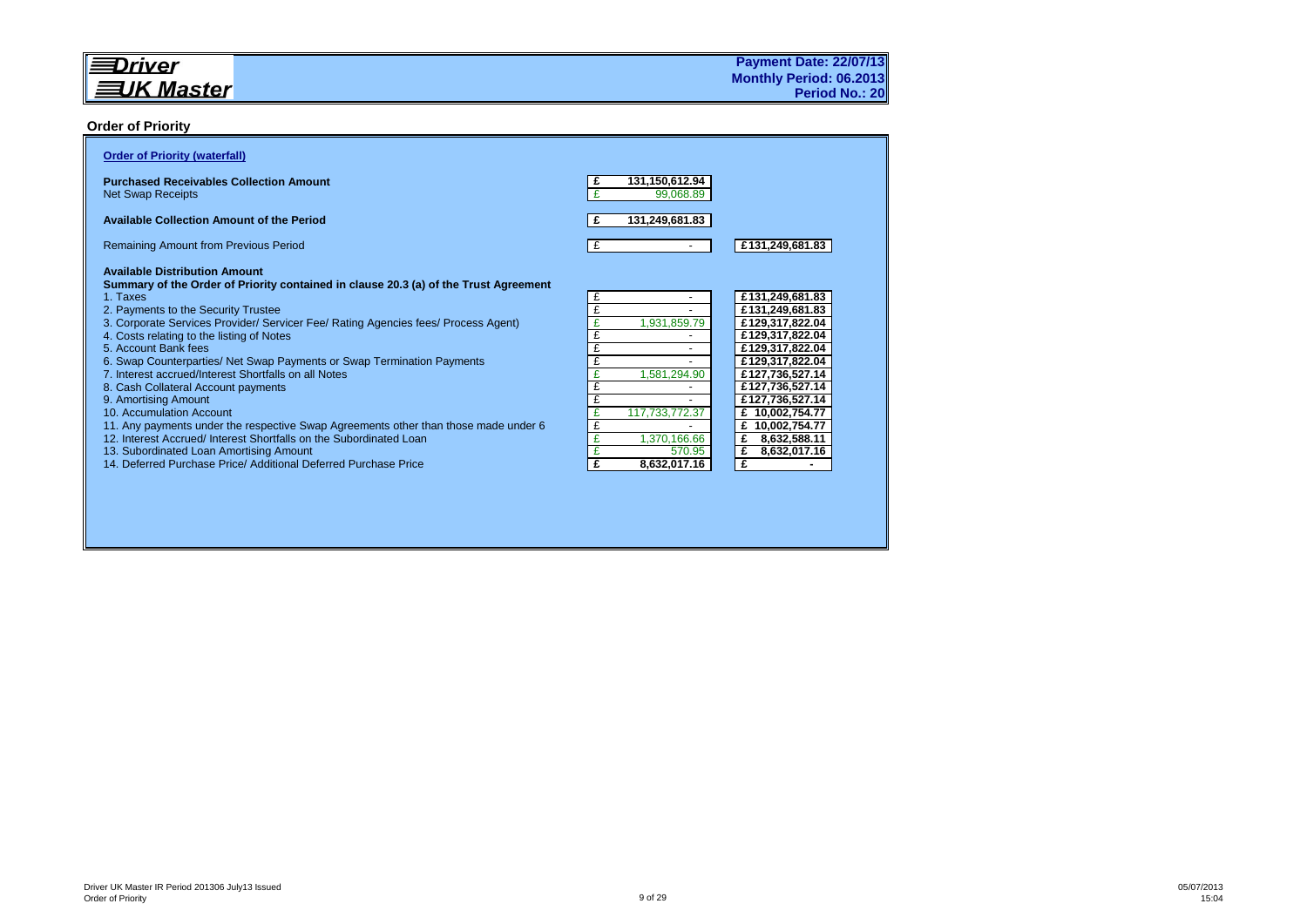## $\equiv$ Driver **EUK Master**

#### **Collections**

| <b>Early settlements</b>                                                                                                                                                                                                                                                            |                       |                                                                          |                                           |
|-------------------------------------------------------------------------------------------------------------------------------------------------------------------------------------------------------------------------------------------------------------------------------------|-----------------------|--------------------------------------------------------------------------|-------------------------------------------|
|                                                                                                                                                                                                                                                                                     | No of Contracts       | Cash                                                                     | <b>Total Cash Amount</b>                  |
| Early settlements in the Monthly Period<br>Thereof<br>> Early settlements contracts<br>$\mathbf{1}$<br>2<br>> Voluntary terminations contracts<br>3<br>> Hostile terminations contracts<br>4<br>> Charged-off and Post Charged-off Recoveries Contracts<br><b>Total settlements</b> | 264<br>150 £<br>7,492 | 7,078 £ 49,277,791.77<br>E<br>397,869.10<br>11,227.76<br>£<br>117,931.31 | 49,804,819.94<br>£                        |
| <b>Monthly collections</b>                                                                                                                                                                                                                                                          |                       | Cash                                                                     | Cash Amount                               |
| <b>Schedules Payments in the Monthly Period</b><br>> Normal payments received<br>5<br>6<br>> Maturity cash received                                                                                                                                                                 |                       | £ 68,941,834.39<br>£ 12,403,958.61                                       | £<br>81,345,793.00                        |
| Early settlements of the Monthly Period                                                                                                                                                                                                                                             |                       |                                                                          | £<br>49,804,819.94<br>£<br>131.150.612.94 |
| <b>Constant prepayment rate</b>                                                                                                                                                                                                                                                     |                       | 2.24%                                                                    |                                           |
| <b>Available Distribution Amount</b><br><b>Total collections of the Monthly Period</b>                                                                                                                                                                                              |                       |                                                                          | £ 131,150,612.94                          |
| <b>Calculation of Additional Receivables (Top-Up/Tap-Up)</b>                                                                                                                                                                                                                        |                       |                                                                          |                                           |
| Brought forward from the above table                                                                                                                                                                                                                                                |                       |                                                                          | £ 131,150,612.94                          |
| Plus other Ineligible Funded Purchase Price in the Monthly Period                                                                                                                                                                                                                   |                       |                                                                          | £                                         |
| <b>Available Distribution Amount</b>                                                                                                                                                                                                                                                |                       |                                                                          | £ 131,150,612.94                          |
| Less: (Pos 1 - 9) of the Waterfall                                                                                                                                                                                                                                                  |                       |                                                                          | £<br>3,513,154.69                         |
| Payments to the Accumulation Account (Pos. 10) of the Waterfall                                                                                                                                                                                                                     |                       |                                                                          | £ 117,733,772.37                          |
| <b>B/F Accumulation Balance</b><br><b>Accumulation Amount from this Monthly Period</b><br><b>B/F Replenishment Adjustment Drawing</b>                                                                                                                                               |                       |                                                                          | £<br>£ 117,733,772.37<br>£<br>2,636.93    |
| <b>Additional Purchase Price this Monthly Period</b><br><b>C/F Accumulation Balance</b><br><b>Replenishment Adjustment Drawing</b><br><b>Replenishment Adjustment Payment</b>                                                                                                       |                       |                                                                          | £ 117,733,772.37<br>£<br>£<br>£<br>570.95 |
| Check                                                                                                                                                                                                                                                                               |                       |                                                                          | £                                         |
| C/F Replenishment Adjustment Drawing                                                                                                                                                                                                                                                |                       |                                                                          | £<br>2,065.98                             |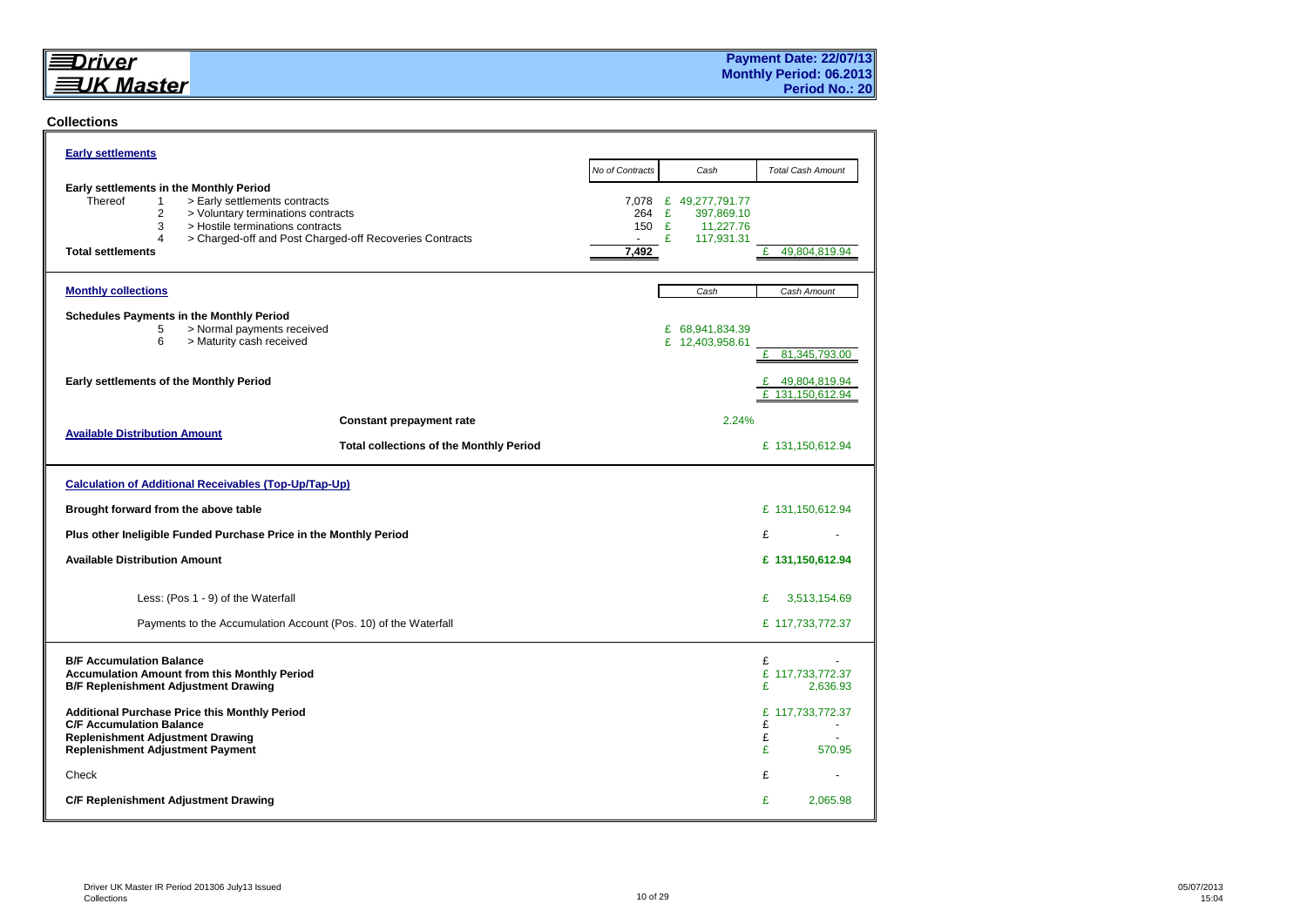| ll≡Driver         |  |
|-------------------|--|
| <b>三UK Master</b> |  |

**Payment Date: 22/07/13 Monthly Period: 06.2013 Period No.: 20**

#### **(Expected) Amortisation Profile**

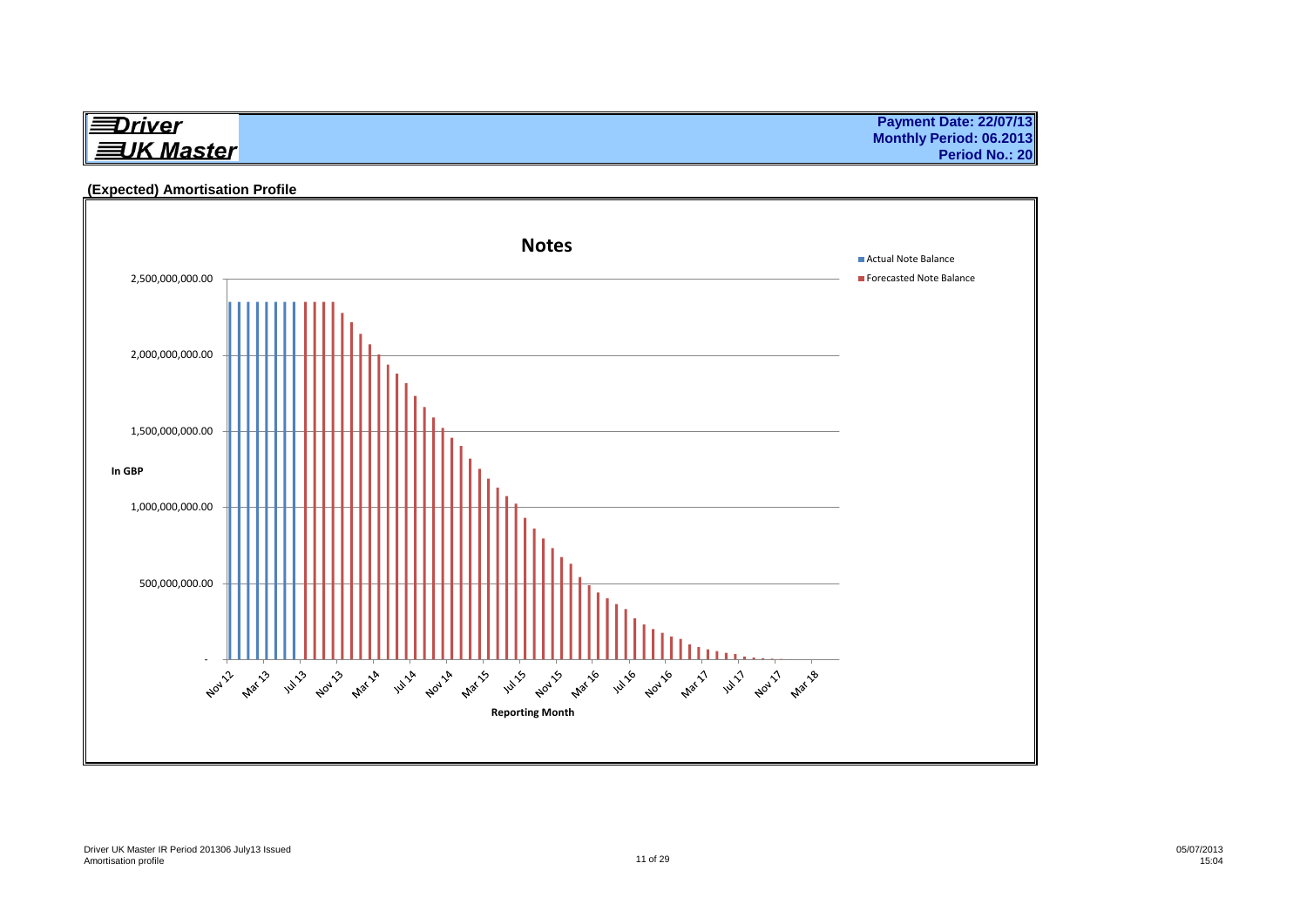#### **Run Out Schedule**

|                    |                                                                  |          |                                  | At the End of the previous Monthly Period - Post Top Up |                                                     |                    |                   |                                        |                   |                                | At the end of the Monthly Period - Post Top Up and Term Take Out |                                      |
|--------------------|------------------------------------------------------------------|----------|----------------------------------|---------------------------------------------------------|-----------------------------------------------------|--------------------|-------------------|----------------------------------------|-------------------|--------------------------------|------------------------------------------------------------------|--------------------------------------|
|                    |                                                                  |          |                                  |                                                         | <b>Included Receivables</b>                         |                    |                   |                                        |                   |                                |                                                                  | <b>Included Receivables</b>          |
| <b>Month</b>       | Scheduled reduction   Scheduled Interest                         |          |                                  | Receivable                                              | <b>Balance reduction</b>                            | <b>Month</b>       |                   | Scheduled reduction Scheduled Interest |                   |                                | <b>Receivable</b>                                                | <b>Balance reduction</b>             |
| 06.2013            | £<br>64,462,308.56 £                                             |          | 15,108,690.47 E                  | 79.570.999.03                                           | 75,437,440.43                                       | 07.2013            | £                 | 61.461.690.17                          | Ι£                | 15,020,947.87 £                | 76,482,638.04 E                                                  | 72,831,876.72                        |
| 07.2013<br>08.2013 | £<br>63.233.252.23<br>£<br>61,244,582.82                         | £<br>£   | 14.691.931.29<br>14,274,221.35   | 77.925.183.52<br>£<br>£<br>75,518,804.17                | 63,233,252.23<br>$\mathbf{f}$<br>£<br>61,244,582.82 | 08.2013<br>09.2013 | £<br>£            | 60.709.229.35<br>76.591.707.86         | $\mathbf{f}$<br>£ | 14.620.895.46<br>14,219,462.31 | £<br>75,330,124.81<br>£<br>90,811,170.17   £                     | 60,709,229.35<br>£<br>76,591,707.86  |
| 09.2013            | 78,741,145.07<br>£                                               | £        | 13,866,990.44                    | 92,608,135.51<br>£                                      | 78,741,145.07<br>£                                  | 10.2013            | £                 | 68,524,741.30                          | £                 | 13,726,455.01                  | 82,251,196.31<br>£                                               | 68,524,741.30<br>l £                 |
| 10.2013            | 68,694,836.95<br>£                                               | £        | 13,359,296.53                    | 82,054,133.48<br>$\mathbf{f}$                           | 68,694,836.95<br>$\mathbf{f}$                       | 11.2013            | £                 | 66,776,636.48                          | $\mathbf{f}$      | 13,278,210.02                  | 80,054,846.50<br>$\mathbf{f}$                                    | 66,776,636.48<br>E                   |
| 11.2013            | 66,802,296.94 £<br>£                                             |          | 12,907,874.99                    | 79,710,171.93<br>£                                      | £<br>66,802,296.94                                  | 12.2013            | £                 | 64,695,901.70                          | l £               | 12,842,492.69                  | 77,538,394.39 £<br>£                                             | 64,695,901.70                        |
| 12.2013<br>01.2014 | £<br>64,564,567.84 £<br>61.844.454.29 E<br>£                     |          | 12.470.797.49<br>12.045.953.90   | 77,035,365.33<br>£<br>73.890.408.19<br>£                | 64,564,567.84<br>61.844.454.29<br>$\mathbf{f}$      | 01.2014<br>02.2014 | £<br>£            | 61.980.244.20 E<br>60.216.101.13   £   |                   | 12.418.808.43<br>12.009.342.52 | 74.399.052.63 E<br>£<br>72.225.443.65 E<br>$\mathbf{f}$          | 61,980,244.20<br>60.216.101.13       |
| 02.2014            | 59,719,518.01 £<br>£                                             |          | 11,635,403.01 E                  | 71,354,921.02 £                                         | 59,719,518.01                                       | 03.2014            | £                 | 84,936,372.76 £                        |                   | 11,609,384.65                  | £<br>96,545,757.41 £                                             | 84,936,372.76                        |
| 03.2014            | £<br>85,341,145.36 £                                             |          | 11,236,901.90 £                  | 96,578,047.26 £                                         | 85,341,145.36                                       | 04.2014            | £                 | 72,147,759.40 £                        |                   | 11,063,516.02                  | 83,211,275.42 £<br>£                                             | 72,147,759.40                        |
| 04.2014            | E<br>71,978,043.25 £                                             |          | 10,686,768.95 £                  | 82,664,812.20 £                                         | 71,978,043.25                                       | 05.2014            | £                 | 68,885,090.39                          | £                 | 10,591,094.80                  | £<br>79,476,185.19 £                                             | 68,885,090.39                        |
| 05.2014<br>06.2014 | £<br>68,603,345.19 £<br>£                                        |          | 10,213,873.60 E                  | 78,817,218.79 E<br>78,610,903.54                        | 68,603,345.19<br>£                                  | 06.2014<br>07.2014 | £<br>£            | 69,151,574.76                          | £                 | 10,140,128.78<br>9,688,034.16  | £<br>79,291,703.54 £<br>£<br>73,452,108.78 E                     | 69, 151, 574. 76<br>63,764,074.62    |
| 07.2014            | 68,847,836.83<br>£<br>63,277,273.72                              | £<br>l £ | 9,763,066.71<br>9,311,786.51     | £<br>£<br>72,589,060.23 £                               | 68,847,836.83<br>63,277,273.72                      | 08.2014            | £                 | 63,764,074.62<br>54,859,576.15         | l £               | 9,268,365.15                   | £<br>64,127,941.30 E                                             | 54,859,576.15                        |
| 08.2014            | 54,122,816.68<br>£                                               | £        | 8,893,803.51                     | 63,016,620.19   £<br>£                                  | 54,122,816.68                                       | 09.2014            | £                 | 83,707,201.09 £                        |                   | 8,900,521.75                   | 92,607,722.84 £<br>£                                             | 83,707,201.09                        |
| 09.2014            | 83,529,974.22<br>£                                               | £        | 8,528,635.58                     | 92,058,609.80 £<br>£                                    | 83,529,974.22                                       | 10.2014            | £                 | 66,992,067.67                          | f                 | 8,371,470.50                   | 75,363,538.17<br>£                                               | 66,992,067.67<br>Ι£                  |
| 10.2014            | 66,080,129.92<br>$\mathbf{f}$                                    | f        | 7,999,721.88 £                   | 74,079,851.80   £                                       | 66,080,129.92                                       | 11.2014            | £                 | 63,402,960.98 £                        |                   | 7,940,326.66                   | 71,343,287.64   £<br>- F                                         | 63,402,960.98                        |
| 11.2014<br>12.2014 | 62,502,220.69 £<br>£<br>57.971.864.75 E<br>$\mathbf{f}$          |          | 7,572,864.56<br>7.177.279.90     | 70,075,085.25   £<br>£<br>65.149.144.65<br>$\mathbf{f}$ | 62,502,220.69<br>57.971.864.75<br>$\mathbf{f}$      | 12.2014<br>01.2015 | £<br>$\mathbf{f}$ | 59,125,695.16 £<br>54.827.478.14       | $\mathbf{f}$      | 7,539,941.45<br>7.164.652.41   | 66,665,636.61 £<br>£<br>61.992.130.55<br>$\mathbf{f}$            | 59,125,695.16<br>54.827.478.14<br>۱£ |
| 01.2015            | £<br>53.613.089.63 E                                             |          | 6.808.155.19                     | £<br>60.421.244.82                                      | 53,613,089.63                                       | 02.2015            | $\mathbf{f}$      | 50.912.150.92                          |                   | 6.811.671.19                   | $\mathbf{f}$<br>57.723.822.11                                    | 50.912.150.92                        |
| 02.2015            | £<br>49,857,067.04 £                                             |          | 6,461,488.54                     | £<br>56,318,555.58 £                                    | 49,857,067.04                                       | 03.2015            | £                 | 92,440,119.28                          | $\mathbf{f}$      | 6,477,428.35                   | £<br>98,917,547.63                                               | 92.440.119.28<br>١£                  |
| 03.2015            | 91,314,222.18<br>£                                               | £        | 6,133,096.50                     | 97,447,318.68<br>£                                      | 91,314,222.18<br>$\mathbf{f}$                       | 04.2015            | £                 | 71,367,261.82                          | $\mathbf{f}$      | 5,948,532.53                   | £<br>77,315,794.35 £                                             | 71,367,261.82                        |
| 04.2015<br>05.2015 | 70,148,616.70 £<br>£<br>£<br>64,367,968.34 £                     |          | 5,609,478.53<br>5,194,919.30     | 75,758,095.23 £<br>£<br>69,562,887.64                   | 70,148,616.70<br>64,367,968.34<br>£                 | 05.2015<br>06.2015 | £<br>£            | 65,600,003.23 £<br>62,974,079.97       |                   | 5,527,465.93<br>5,135,681.24   | 71,127,469.16   £<br>£<br>£<br>68.109.761.21                     | 65,600,003.23<br>62,974,079.97<br>£  |
| 06.2015            | 61.985.012.74 £<br>£                                             |          | 4.810.015.44                     | £<br>66.795.028.18<br>£                                 | 61.985.012.74<br>£                                  | 07.2015            | £                 | 57.970.879.25                          | $\mathbf{f}$      | 4.749.749.20                   | 62.720.628.45<br>£                                               | 57.970.879.25<br>l £                 |
| 07.2015            | £<br>56,482,625.95                                               | £        | 4,429,329.50                     | £<br>60,911,955.45 £                                    | 56,482,625.95                                       | 08.2015            | £                 | 43,930,164.24                          | £                 | 4,380,884.15                   | £<br>48,311,048.39                                               | 43,930,164.24<br>£                   |
| 08.2015            | 42,468,211.35<br>£                                               | £        | 4,068,862.45                     | 46,537,073.80<br>£                                      | 42,468,211.35<br>£                                  | 09.2015            | £                 | 88,059,010.06                          | $\mathbf{f}$      | 4,099,848.60                   | 92,158,858.66<br>£                                               | 88,059,010.06<br>£                   |
| 09.2015            | 86,094,194.69 £<br>£                                             |          | 3,795,041.30                     | 89,889,235.99<br>£                                      | 86,094,194.69<br>£                                  | 10.2015            | £                 | 54,504,004.96                          | $\mathbf{f}$      | 3,565,853.41                   | 58,069,858.37<br>£                                               | 54,504,004.96<br>Ι£                  |
| 10.2015<br>11.2015 | £<br>52,059,342.13 £<br>44.761.607.05 E<br>£                     |          | 3,271,689.42<br>2.934.667.50     | 55,331,031.55<br>£<br>47.696.274.55<br>£                | 52.059.342.13<br>£<br>44.761.607.05<br>$\mathbf{f}$ | 11.2015<br>12.2015 | £<br>£            | 47,259,219.35<br>38.742.052.78 £       |                   | 3.215.583.67<br>2.920.790.65   | 50,474,803.02<br>£<br>41.662.843.43 E<br>£                       | 47,259,219.35<br>E<br>38.742.052.78  |
| 12.2015            | 36,532,108.94 £<br>£                                             |          | 2.653.322.11                     | 39,185,431.05 £<br>£                                    | 36,532,108.94                                       | 01.2016            | £                 | 36,697,061.21 £                        |                   | 2.669.277.29                   | $\mathbf{f}$<br>39,366,338.50 E                                  | 36,697,061.21                        |
| 01.2016            | £<br>34,476,651.72                                               | Ι£       | 2,413,934.26                     | £<br>36,890,585.98                                      | 34,476,651.72                                       | 02.2016            | £                 | 32,632,603.55 £                        |                   | 2,429,712.82                   | £<br>35,062,316.37 £                                             | 32,632,603.55                        |
| 02.2016            | £<br>29,962,398.16 £                                             |          | 2,185,719.98                     | £<br>32,148,118.14 £                                    | 29,962,398.16                                       | 03.2016            | £                 | 61,755,401.87                          | l £               | 2,218,905.97                   | £<br>63,974,307.84 £<br>$\overline{\mathbf{r}}$                  | 61,755,401.87                        |
| 03.2016<br>04.2016 | $\mathbf{f}$<br>55.523.998.14 E<br>£<br>34,471,583.72 £          |          | 1.988.339.39<br>1,639,709.45 £   | $\mathbf{f}$<br>57,512,337.53 E<br>36,111,293.17 £      | 55.523.998.14<br>34,471,583.72                      | 04.2016<br>05.2016 | $\mathbf{f}$<br>£ | 39,139,736.27<br>30,795,970.08         | l £<br>£          | 1.836.724.71<br>1,584,753.63   | 40.976.460.98 E<br>£<br>32,380,723.71                            | 39,139,736.27<br>30,795,970.08<br>١£ |
| 05.2016            | £<br>26,085,987.31 £                                             |          | 1,414,477.04                     | 27,500,464.35<br>£                                      | 26,085,987.31<br>£                                  | 06.2016            | £                 | 25,063,045.19                          | £                 | 1,381,691.78                   | £<br>26,444,736.97                                               | 25,063,045.19<br>Ι£                  |
| 06.2016            | £<br>23,584,964.26 £                                             |          | 1,236,545.73                     | 24,821,509.99 £<br>£                                    | 23,584,964.26                                       | 07.2016            | £                 | 22,685,740.37                          | l £               | 1,212,993.43                   | £<br>23,898,733.80 E                                             | 22,685,740.37                        |
| 07.2016            | £<br>21,656,025.59 £                                             |          | 1,076,513.75                     | 22,732,539.34 £<br>£                                    | 21,656,025.59                                       | 08.2016            | £                 | 16,889,048.42                          | £                 | 1,057,046.95                   | £<br>17,946,095.37                                               | 16,889,048.42<br>١£                  |
| 08.2016<br>09.2016 | 15,842,029.58<br>£<br>34,323,431.34 £<br>£                       | E        | $926,931.12$ £<br>818,071.15   £ | 16,768,960.70 £<br>35,141,502.49 E                      | 15,842,029.58<br>34,323,431.34                      | 09.2016<br>10.2016 | £<br>£            | 36,116,887.36<br>18,854,228.25         | Ι£                | 942,531.70<br>704,366.95       | 37,059,419.06 £<br>£<br>19,558,595.20 E<br>£                     | 36,116,887.36<br>18,854,228.25       |
| 10.2016            | £<br>16,965,211.91                                               | l £      | 591,803.68 £                     | 17,557,015.59 £                                         | 16,965,211.91                                       | 11.2016            | £                 | 14,689,350.65                          | £                 | 572,607.07                     | 15,261,957.72<br>£                                               | 14,689,350.65<br>l £                 |
| 11.2016            | 12.769.832.47<br>£                                               | l £      | 470,887.51                       | 13.240.719.98 E<br>£                                    | 12.769.832.47                                       | 12.2016            | £                 | 10,985,782.69                          | $\mathbf{f}$      | 473.965.94                     | 11,459,748.63 £<br>£                                             | 10.985.782.69                        |
| 12.2016            | £<br>9,877,131.39                                                | Ι£       | 384,470.39 £                     | 10,261,601.78 £                                         | 9,877,131.39                                        | 01.2017            | £                 | 9,893,569.06                           | £                 | 393,747.56                     | £<br>10,287,316.62 E                                             | 9.893.569.06                         |
| 01.2017            | 8,687,126.37<br>£                                                | l £      | 311,585.41<br>253,923.29         | 8,998,711.78 £<br>£<br>£                                | 8,687,126.37                                        | 02.2017            | £<br>£            | 9,675,767.99                           | $\mathbf{f}$      | 329,482.16                     | £<br>10,005,250.15 £                                             | 9,675,767.99                         |
| 02.2017<br>03.2017 | 8,227,094.52 £<br>E<br>£<br>11,558,805.21                        | £        | 197,657.70                       | 8,481,017.81 £<br>£<br>11,756,462.91                    | 8,227,094.52<br>11,558,805.21<br>£                  | 03.2017<br>04.2017 | £                 | 15,421,415.56 £<br>7,330,947.82        |                   | 265,485.03 £<br>169,769.89     | 15,686,900.59 £<br>£<br>7,500,717.71                             | 15,421,415.56<br>١£<br>7,330,947.82  |
| 04.2017            | £<br>4.760.017.76                                                | l £      | 123.567.88                       | 4,883,585.64<br>£                                       | 4.760.017.76<br>£                                   | 05.2017            | £                 | 4,878,190.38                           | $\mathbf{f}$      | 123.457.97                     | 5,001,648.35<br>£                                                | 4.878.190.38<br>£                    |
| 05.2017            | £<br>2,051,534.42                                                | E        | 91,967.04                        | 2,143,501.46<br>£                                       | 2,051,534.42<br>£                                   | 06.2017            | £                 | 1,926,796.60                           |                   | 86,541.71                      | £<br>2,013,338.31                                                | 1,926,796.60<br>١£                   |
| 06.2017            | £<br>1,586,003.73                                                | £        | 72,005.70                        | £<br>1,658,009.43                                       | 1,586,003.73<br>£                                   | 07.2017            | £                 | 1,531,406.50 £                         |                   | 69,742.32                      | £<br>1,601,148.82                                                | 1,531,406.50<br>£                    |
| 07.2017<br>08.2017 | £<br>1,366,356.04 £<br>£<br>1,135,030.18 £                       |          | 58,227.36<br>45,037.80           | 1,424,583.40 £<br>£<br>1,180,067.98 £<br>£              | 1,366,356.04<br>1,135,030.18                        | 08.2017<br>09.2017 | £<br>£            | 1,296,864.06 £<br>1,107,090.98 £       |                   | 55,581.97<br>43,890.68         | £<br>1,352,446.03<br>1,150,981.66 £<br>£                         | 1,296,864.06<br>£<br>1,107,090.98    |
| 09.2017            | £<br>949,624.70 E                                                |          | 35,189.84                        | £<br>984,814.54 E                                       | 949,624.70                                          | 10.2017            | £                 | 867,477.51   £                         |                   | 33.598.05                      | £<br>901,075.56   £                                              | 867.477.51                           |
| 10.2017            | £<br>718,847.60 £                                                |          | 26,124.17                        | 744,971.77<br>£                                         | 718,847.60<br>$\mathbf{f}$                          | 11.2017            | £                 | 685,136.60 £                           |                   | 24,387.79                      | £<br>709,524.39 £                                                | 685,136.60                           |
| 11.2017            | £<br>547,452.68 £                                                |          | 17,972.60                        | l £<br>565,425.28 £                                     | 547,452.68                                          | 12.2017            | £                 | 542,060.19 £                           |                   | 17,008.26 £                    | 559,068.45 £                                                     | 542,060.19                           |
| 12.2017<br>01.2018 | £<br>413,961.11 £<br>E<br>314,743.37 £                           |          | 12,213.89 £<br>8,439.43 £        | 426,175.00 £<br>323,182.80 £                            | 413,961.11<br>314,743.37                            | 01.2018<br>02.2018 | £<br>£            | 434,890.62 £<br>321,459.05 £           |                   | 12,344.46 £<br>11,101.70 £     | 447,235.08 £<br>332,560.75 £                                     | 434,890.62<br>321,459.05             |
| 02.2018            | £<br>214,142.57 E                                                |          | 8,029.93 £                       | 222,172.50 £                                            | 214,142.57                                          | 03.2018            | £                 | 196,481.87 E                           |                   | 5,125.46                       | £<br>201,607.33 £                                                | 196,481.87                           |
| 03.2018            | £<br>104,479.31 £                                                |          | 2,540.42                         | 107,019.73<br>£                                         | 104,479.31<br>£                                     | 04.2018            | £                 | 98,689.65 £                            |                   | 2,370.79                       | £<br>101,060.44 £                                                | 98,689.65                            |
| 04.2018            | £<br>34,471.50 £                                                 |          | 760.83                           | £<br>35,232.33                                          | 34.471.50<br>£                                      | 05.2018            | £                 | 30,746.62 £                            |                   | 649.74                         | £<br>31,396.36 £                                                 | 30.746.62                            |
| 05.2018            | 238.77 £<br>£                                                    |          | $71.42 \text{ E}$                | $310.19$ £                                              | 238.77                                              | 06.2018            | £                 | 333.72 £                               |                   | 11.40 $E$                      | 345.12 £                                                         | 333.72                               |
|                    |                                                                  |          |                                  |                                                         |                                                     |                    |                   |                                        |                   |                                |                                                                  |                                      |
|                    |                                                                  |          |                                  |                                                         |                                                     |                    |                   |                                        |                   |                                |                                                                  |                                      |
|                    |                                                                  |          |                                  |                                                         |                                                     |                    |                   |                                        |                   |                                |                                                                  |                                      |
| Total              | $E$ 2,339,454,855.49 $E$ 284,328,646.51 $E$ 2,623,783,502.00 $E$ |          |                                  |                                                         | 2,350,429,987.36                                    | Total              |                   |                                        |                   |                                | $E$ 2,339,059,229.86 $E$ 281,976,414.74 $E$ 2,621,035,644.60 $E$ | 2,350,429,416.41                     |
|                    |                                                                  |          |                                  |                                                         |                                                     |                    |                   |                                        |                   |                                |                                                                  |                                      |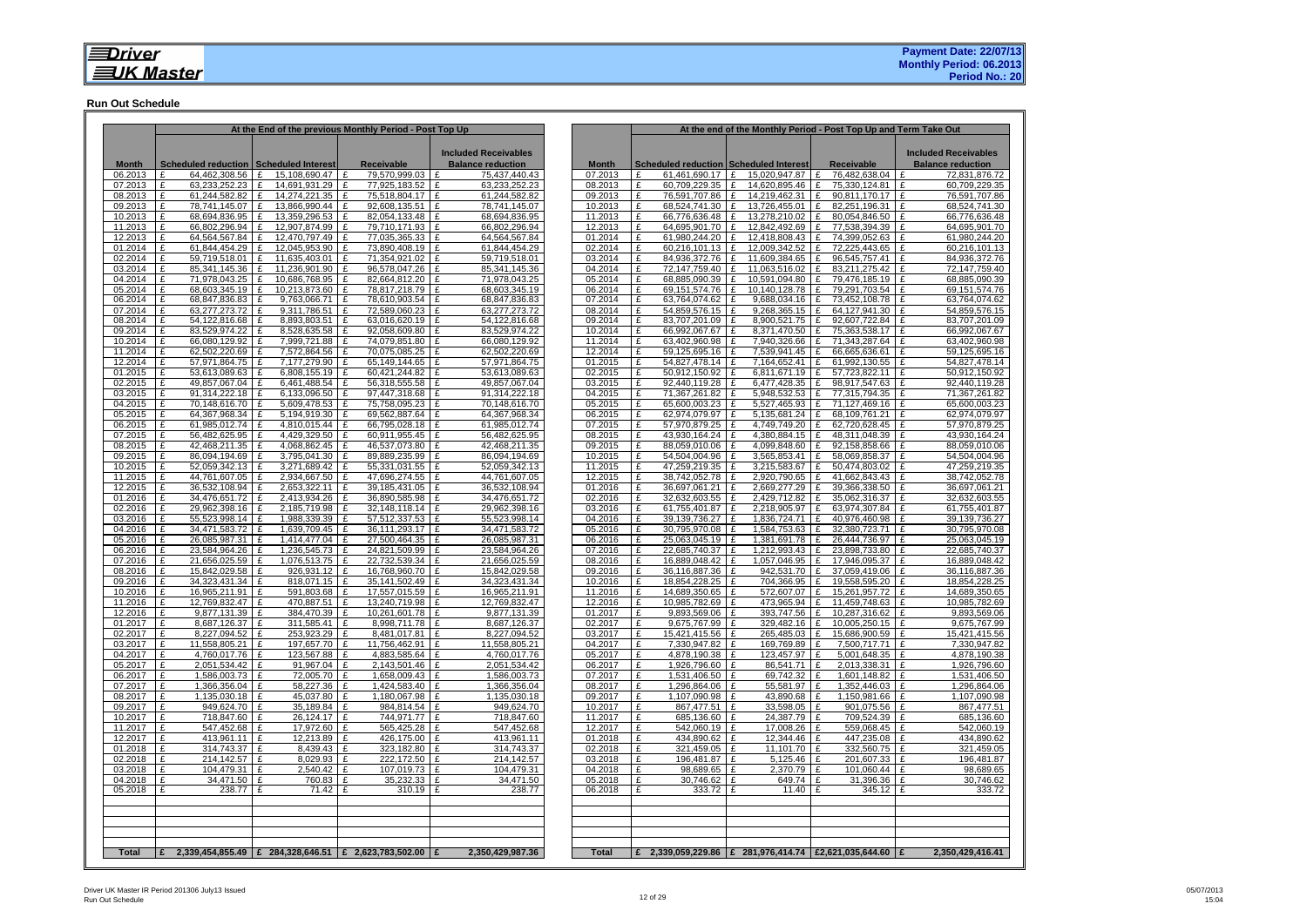#### **EDriver EUK Master**

 **Pool concentration**

|                                              | New/Used Vehicles in the initital Pool Cut                                                           |                                                                          |                                                                                    |                                                                    |                                                  | EoP after origination of additional Included Receivables |                                                                        |                                                                    |
|----------------------------------------------|------------------------------------------------------------------------------------------------------|--------------------------------------------------------------------------|------------------------------------------------------------------------------------|--------------------------------------------------------------------|--------------------------------------------------|----------------------------------------------------------|------------------------------------------------------------------------|--------------------------------------------------------------------|
| <b>Type of</b><br>Vehicle                    | <b>No of Contracts</b>                                                                               | (%) of Contracts                                                         | <b>Aggregate Included</b><br><b>Receivables</b><br><b>Balance</b>                  | % of<br>AggregateIncluded<br><b>Receivables</b><br><b>Balance</b>  | <b>No of Contracts</b>                           | (%) of Contracts                                         | <b>Aggregate Included</b><br><b>Receivables Balance</b>                | % of Aggregate<br>Included<br><b>Receivables</b><br><b>Balance</b> |
| New<br>Used                                  | 140,644<br>102.937                                                                                   | 42.26%                                                                   | 57.74% £ 1,573,147,413.25<br>£<br>777,321,164.12                                   | 66.93%<br>33.07%                                                   | 144,273<br>100,275                               | 59.00%<br>41.00% £                                       | 1,618,358,654.73<br>£<br>732,070,761.68                                | 68.85%<br>31.15%                                                   |
| Total                                        | 243,581                                                                                              |                                                                          | 100.00% £ 2,350,468,577.37                                                         | 100.00%                                                            | 244,548                                          | 100.00% £                                                | 2,350,429,416.41                                                       | 100.00%                                                            |
| Limit on used cars:                          |                                                                                                      |                                                                          |                                                                                    |                                                                    |                                                  |                                                          |                                                                        |                                                                    |
| <b>Exposure as</b><br>of Initial Pool<br>Cut | <b>Current Exposure</b><br>in %                                                                      | Limit in % of<br><b>Aggregate Included</b><br><b>Receivables Balance</b> |                                                                                    |                                                                    |                                                  |                                                          |                                                                        |                                                                    |
| 33.07%                                       | 31.15%                                                                                               | 50.00%                                                                   |                                                                                    |                                                                    |                                                  |                                                          |                                                                        |                                                                    |
|                                              |                                                                                                      |                                                                          |                                                                                    |                                                                    |                                                  |                                                          |                                                                        |                                                                    |
|                                              | PCP and Lease Purchase Contracts in initial Pool Cut                                                 |                                                                          |                                                                                    |                                                                    |                                                  | EoP after origination of additional Included Receivables |                                                                        |                                                                    |
| <b>Financing</b><br>Contract                 | <b>No of Contracts</b>                                                                               | (%) of Contracts                                                         | <b>Aggregate Included</b><br><b>Receivables</b><br><b>Balance</b>                  | % of Aggregate<br>Included<br><b>Receivables</b><br><b>Balance</b> | <b>No of Contracts</b>                           | (%) of Contracts                                         | <b>Aggregate Included</b><br><b>Receivables Balance</b>                | % of Aggregate<br>Included<br><b>Receivables</b><br><b>Balance</b> |
| PCP<br>Lease Purchase                        | 139,258<br>315                                                                                       | $0.13\%$ £                                                               | 57.17% £ 1,755,825,586.24<br>1,907,540.22                                          | 74.70%<br>0.08%                                                    | 146,512<br>8                                     | 59.91% £<br>$0.00\%$ £                                   | 1,809,930,179.33<br>27,657.16                                          | 77.00%<br>0.00%                                                    |
| Total                                        | 139,573                                                                                              |                                                                          | 57.30% £ 1,757,733,126.46                                                          | 74.78%                                                             | 146,520                                          | 59.91% £                                                 | 1,809,957,836.49                                                       | 77.01%                                                             |
|                                              |                                                                                                      |                                                                          |                                                                                    |                                                                    |                                                  |                                                          |                                                                        |                                                                    |
| <b>Financing</b><br><b>Contract</b>          | <b>Limit on PCP and Lease Purchase Contracts</b><br><b>Exposure as of</b><br><b>Initial Pool Cut</b> | <b>Current Exposure in</b><br>%                                          | Limit in % of<br><b>Aggregate Included</b><br><b>Receivables</b><br><b>Balance</b> |                                                                    |                                                  |                                                          |                                                                        |                                                                    |
| <b>PCP</b><br>Lease Purchase                 | 74.70%<br>0.08%                                                                                      | 77.00%<br>0.00%                                                          | <b>No limit</b><br>5.00%                                                           |                                                                    |                                                  |                                                          |                                                                        |                                                                    |
|                                              |                                                                                                      |                                                                          |                                                                                    |                                                                    |                                                  |                                                          |                                                                        |                                                                    |
|                                              | <b>PCP balloons in initial Pool Cut</b>                                                              |                                                                          |                                                                                    |                                                                    |                                                  | EoP after origination of additional Included Receivables |                                                                        |                                                                    |
| <b>Financing</b><br><b>Contract</b>          | <b>No of Contracts</b>                                                                               | (%) of Contracts                                                         | <b>Aggregate Included</b><br><b>Receivables</b><br><b>Balance of Balloons</b>      | % of Aggregate<br>Included<br><b>Receivables</b><br><b>Balance</b> | <b>No of Contracts</b>                           | (%) of Contracts                                         | <b>Aggregate Included</b><br><b>Receivables Balance</b><br>of Balloons | % of Aggregate<br>Included<br><b>Receivables</b><br><b>Balance</b> |
| <b>PCP</b>                                   | 139,258                                                                                              |                                                                          | 57.17% £ 1,045,170,190.15                                                          | 44.47%                                                             | 146,512                                          | 59.91% £                                                 | 1,099,208,833.79                                                       | 46.77%                                                             |
| <b>Limit on PCP balloons</b>                 |                                                                                                      |                                                                          |                                                                                    |                                                                    |                                                  |                                                          |                                                                        |                                                                    |
| <b>Exposure as</b><br>of Initial Pool<br>cut | <b>Current Exposure</b><br>in %                                                                      | Limit in % of<br><b>Aggregate Included</b><br><b>Receivables Balance</b> |                                                                                    |                                                                    |                                                  |                                                          |                                                                        |                                                                    |
| 44.47%                                       | 46.77%                                                                                               | <b>No limit</b>                                                          |                                                                                    |                                                                    |                                                  |                                                          |                                                                        |                                                                    |
|                                              |                                                                                                      |                                                                          |                                                                                    |                                                                    |                                                  |                                                          |                                                                        |                                                                    |
|                                              | Non VW Group Vehicles as of initial Pool Cut                                                         |                                                                          |                                                                                    |                                                                    |                                                  | EoP after origination of additional Included Receivables |                                                                        |                                                                    |
| Type of<br>Vehicle                           | <b>No of Contracts</b>                                                                               | (%) of Contracts<br>U U3% L                                              | Aggregate Included<br><b>Receivables</b><br><b>Balance</b><br>374 355 63           | % of Aggregate<br>Included<br><b>Receivables</b><br><b>Balance</b> | <b>No of Contracts</b>                           | (%) of Contracts<br>በ በ2% F                              | <b>Aggregate Included</b><br><b>Receivables Balance</b><br>299 525 09  | % of Aggregate<br>Receivable Balance                               |
| New<br>Used                                  | 63<br>5,684                                                                                          | 2.33% £                                                                  | 28,676,601.34                                                                      | 0.02%<br>1.22%                                                     | 52<br>5,631                                      | 2.30% £                                                  | 26,829,638.40                                                          | 0.01%<br>1.14%                                                     |
| Total                                        | 5,747                                                                                                | 2.36% £                                                                  | 29,050,956.97                                                                      | 1.24%                                                              | 5,683                                            | 2.32% £                                                  | 27,129,163.49                                                          | 1.15%                                                              |
|                                              | <b>Limit on Non VW Group Vehicles</b>                                                                |                                                                          |                                                                                    |                                                                    |                                                  |                                                          |                                                                        |                                                                    |
| <b>Exposure as</b><br>of Initial Pool<br>Cut | <b>Current Exposure</b><br>in %                                                                      | Limit in % of<br><b>Aggregate Included</b><br><b>Receivables Balance</b> |                                                                                    |                                                                    |                                                  |                                                          |                                                                        |                                                                    |
| 1.24%                                        | 1.15%                                                                                                | <b>No limit</b>                                                          |                                                                                    |                                                                    |                                                  |                                                          |                                                                        |                                                                    |
|                                              | <b>Obligor Concentration as of initial Pool Cut</b>                                                  |                                                                          |                                                                                    | EoP after origination of additional Included Receivables           |                                                  |                                                          |                                                                        |                                                                    |
|                                              |                                                                                                      |                                                                          | % of Aggregate                                                                     |                                                                    | Aggregate                                        | % of Aggregate                                           |                                                                        |                                                                    |
| Number 1<br>Obligor                          | <b>No of Contracts</b>                                                                               | <b>Aggregate Included</b><br><b>Receivables Balance</b>                  | Included<br><b>Receivables</b><br><b>Balance</b>                                   | <b>No of Contracts</b>                                             | Included<br><b>Receivables</b><br><b>Balance</b> | Included<br><b>Receivables</b><br><b>Balance</b>         |                                                                        |                                                                    |
| <b>No.1</b>                                  |                                                                                                      | 86,023.77<br>20 £                                                        | 0.0037%                                                                            |                                                                    | $2$ £<br>82,662.73                               | 0.0035%                                                  |                                                                        |                                                                    |
|                                              |                                                                                                      |                                                                          |                                                                                    |                                                                    |                                                  |                                                          |                                                                        |                                                                    |
| <b>Limit on D &amp; Z Credit Bands</b>       |                                                                                                      |                                                                          |                                                                                    | Excess Spread 8.1(q) Weighted Hedge Rate                           |                                                  |                                                          |                                                                        |                                                                    |
| <b>Exposure as</b><br>of Initial Pool<br>Cut | <b>Current Exposure</b><br>in %                                                                      | Limit in % of<br><b>Aggregate</b>                                        |                                                                                    | <b>At Initial Pool Cut</b>                                         | <b>Current %</b>                                 | Current $+2.5%$                                          | <b>Weighted Average</b><br><b>IRR</b>                                  | <b>Headroom</b>                                                    |
| 1.15%                                        | 0.93%                                                                                                | 5.00%                                                                    |                                                                                    | 1.09%                                                              | 1.09%                                            | 3.59%                                                    | 7.71%                                                                  | 4.12%                                                              |
| Current<br><b>Exposure</b><br>£<br>82,662.73 | <b>Limit of Aggregate Receivable Balance</b><br><b>Limit Exposure</b><br>150,000.00<br>£             |                                                                          |                                                                                    |                                                                    |                                                  |                                                          |                                                                        |                                                                    |

**Payment Date: 22/07/13 Monthly Period: 06.2013 Period No.: 20**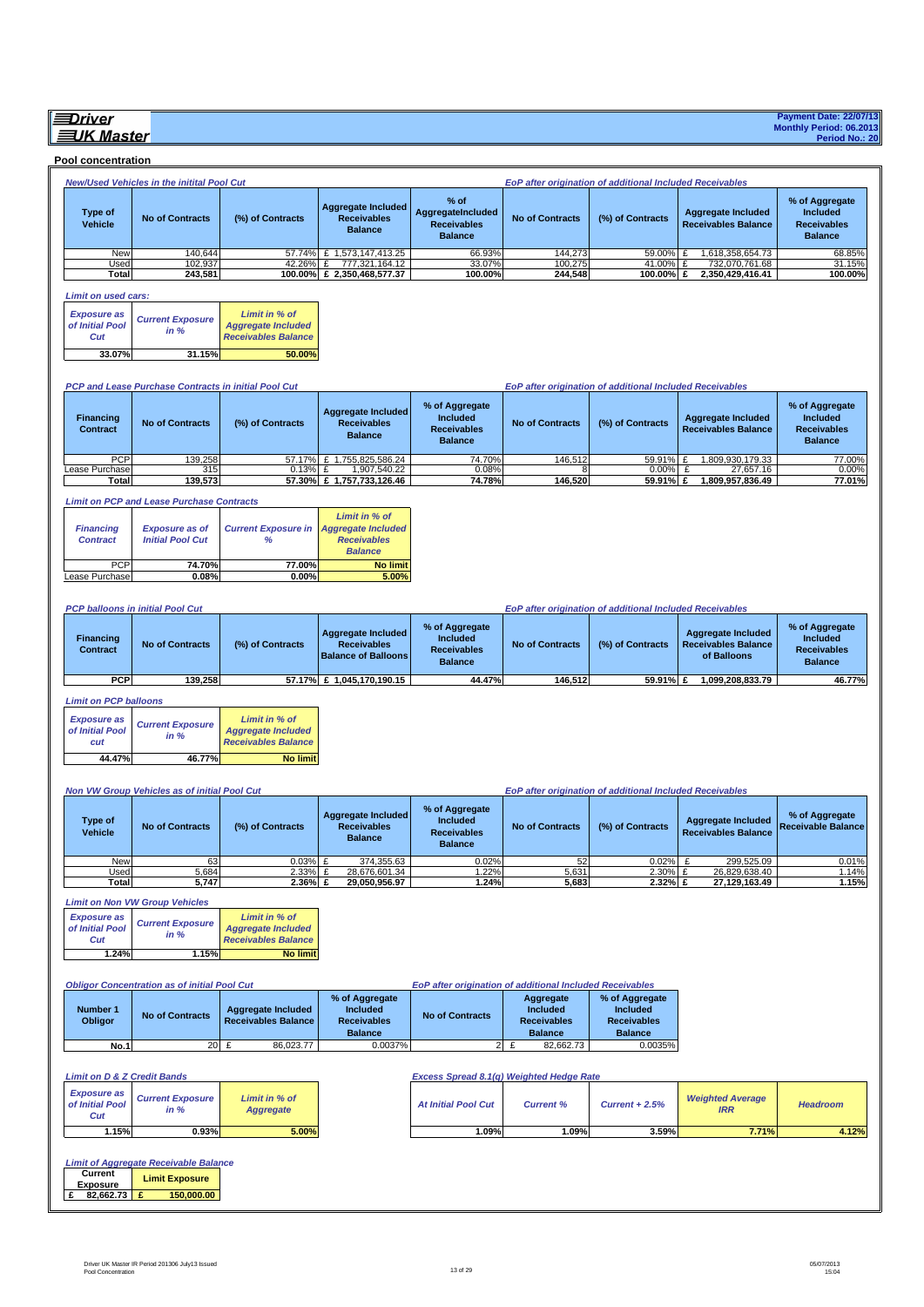#### **Outstanding Contracts**

|                                                                                                                                   | INo of      |                              |
|-----------------------------------------------------------------------------------------------------------------------------------|-------------|------------------------------|
| <b>Summary Information</b>                                                                                                        | Contracts   | Included Receivables Balance |
| Initial VWFS Included Receivables Balance at the Initial Cut-Off Date                                                             | $243.581$ £ | 2.350.468.577.37             |
| Included Receivables Balance for the previous Monthly Period Prior to Top Up                                                      | 235.162 £   | 2.222.356.563.29             |
| Included Receivables Balance added in the Previous Monthly Period                                                                 | $9.943$ £   | 128.073.424.07               |
| Included Receivables Balance Post Top Up for the Previous Monthly Period                                                          | $245.105$ £ | 2.350.429.987.36             |
| Principle Collections in the Monthly Period/Defaulted Receivable & other Ineligible Receivables                                   | $N/A$ $f$   | 117.734.343.32               |
| Included Receivables Balance at the end of the Monthly Period - before purchase of Additional Receivables                         | 235.422 £   | 2.232.695.644.04             |
| Additional Receivables at this Cut-Off Date (where Funding remains constant)                                                      | $9.126$ £   | 117.733.772.37               |
| Additional Receivables at this Cut-Off Date (where the Funding increases)                                                         |             |                              |
| Reduction in Included Receivables Balance (Sale of Receivables to other Secured Vehicles at this Cut-Off Date (redeemable amount) |             |                              |
| Included Receivables Balance at this Cut-Off Date                                                                                 | 244.548     | 2.350.429.416.41             |

|                                                        |                        |                                        | <b>Status of Financing Contracts for theMonthly Period</b> |                       |                              |             |           |                        |                                 | <b>Financing Contract</b> |                                        |                        |                                 |                     |                                 | Person                     |                                        |         | <b>Vehicle Status</b>                  |                     |                                 |
|--------------------------------------------------------|------------------------|----------------------------------------|------------------------------------------------------------|-----------------------|------------------------------|-------------|-----------|------------------------|---------------------------------|---------------------------|----------------------------------------|------------------------|---------------------------------|---------------------|---------------------------------|----------------------------|----------------------------------------|---------|----------------------------------------|---------------------|---------------------------------|
| Cut-Off Date prior to Closing Date (31/10/2012)        |                        |                                        |                                                            | <b>Monthly Period</b> |                              |             |           |                        | <b>Hire Purchase</b>            | <b>PCP Agreements</b>     |                                        |                        | <b>Lease Purchase</b>           | Corporate           |                                 |                            | Retail                                 |         |                                        |                     | Usec                            |
| <b>Contract Status</b>                                 | Number of<br>Contracts | <b>Included Receivables</b><br>Balance | % of Total<br>Contract status                              | Number<br>Contract    | Included Receivables Balance | % of Total  | change in | Number of<br>Contracts | Included Receivables<br>Balance | Number of Contracts       | <b>Included Receivables</b><br>Balance | Number of<br>Contract: | Included Receivables<br>Balance | Number of Contracts | Included Receivables<br>Balance | <b>Number of Contracts</b> | <b>Included Receivables</b><br>Balance | Number  | <b>Included Receivables</b><br>Balance | Number o<br>Contrac | Included Receivables<br>Balance |
| Current                                                | 238,907                | 319,978,772.41                         | 98.7% Current                                              | 238,083               | 2,308,545,295.               | 000<br>30.Z |           |                        | 528,714,751.92                  | 142,721                   | 1.779.830.543.44                       |                        |                                 |                     | 81,722,519.43                   | 229,22                     | 2,226,822,775.9                        | 140,877 | 1,593,155,616.82                       | 97,206 $\pm$        | 715,389,678.54                  |
| Delinquent (All Types)                                 |                        | 26,517,465.4                           | 1.1% Delinquent (All Types)                                | 4,782                 | 38,088,306.6                 |             | 0.5%      |                        | 1,331,350.7                     | 2,610 £                   | 26,732,240.67                          |                        | 24,715.30                       |                     | 1,443,445.4                     | 4.604                      | 36,644,861                             | 2,330   | 22,635,074.89                          | $2,452$ £           | 15,453,231.78                   |
| Terminated Receivable (excluding Hostile Terminations) |                        | 3.070.509.00                           | 1% Terminated Receivable (excluding Hostile Terminations)  | 406                   | 3,780,625.3                  |             | 0.0% .    |                        | 428,508.7                       | 348 £                     | 3,352,116.61                           |                        |                                 |                     |                                 |                            | 3.780.625.3                            | 258     | 2.553.668.3                            | 148                 | 1,226,957.06                    |
| End of Term - Paid in Full                             |                        |                                        | .0% End of term - paid in full                             |                       |                              |             |           |                        |                                 |                           |                                        |                        |                                 |                     |                                 |                            |                                        |         |                                        |                     |                                 |
| End of Term - Not Paid in Full                         |                        | 723,062.2                              | 0.0% End of term - not paid in full                        |                       | 2,941.                       |             | $0.0\%$   |                        |                                 |                           |                                        |                        | 2,941.86                        |                     |                                 |                            |                                        |         | 2,047.56                               |                     | 894.30                          |
| Early Settlement - Paid in Full                        |                        |                                        | 0% Early settlement - paid in full                         |                       |                              |             |           |                        |                                 |                           |                                        |                        |                                 |                     |                                 |                            |                                        |         |                                        |                     |                                 |
| Early Settlement - Not Paid in Full                    |                        | 178,768.3                              | .0% Early settlement - not paid in full                    |                       | 12,247.                      |             | $0.0\%$   |                        | 3,031.4                         |                           | 5,278.61                               |                        |                                 |                     |                                 |                            | 12,247.1                               |         | 12,247.1                               | 141                 |                                 |
| <b>Terminated Receivable</b>                           |                        |                                        | 0% Defaulted Receivable                                    |                       |                              |             |           |                        |                                 |                           |                                        |                        |                                 |                     |                                 |                            |                                        |         |                                        |                     |                                 |
| Charged-off                                            |                        |                                        | % Charged-off                                              |                       |                              |             |           |                        |                                 |                           |                                        |                        |                                 |                     |                                 |                            |                                        |         |                                        |                     |                                 |
| Total                                                  | 243,58                 | .350.468.577.3                         | 100.0%                                                     | 244,548               | 2,350,429,416.41             |             | $0.0\%$   |                        | 540,471,579.92                  | 146,512                   | 1,809,930,179.33                       |                        | 27,657.10                       |                     | 83,165,964.90                   | 235,431                    | 2,267,263,451.                         | 144.273 | 1,618,358,654.73                       | 100,275 £           | 732,070,761.68                  |

|                                                 |                       |                                 |            | <b>Original Term of Contracts</b> |                       |                              |            |             |                       |                                        | <b>Financing Contract</b>  |                                        |                        |                                 |                            |                                 | Person                     |                                        |                     | <b>Vehicle Status</b>           |                     |                                |
|-------------------------------------------------|-----------------------|---------------------------------|------------|-----------------------------------|-----------------------|------------------------------|------------|-------------|-----------------------|----------------------------------------|----------------------------|----------------------------------------|------------------------|---------------------------------|----------------------------|---------------------------------|----------------------------|----------------------------------------|---------------------|---------------------------------|---------------------|--------------------------------|
| Cut-Off Date prior to Closing Date (31/10/2012) |                       |                                 |            |                                   | <b>Monthly Period</b> |                              |            |             |                       | <b>Hire Purchase</b>                   |                            | <b>PCP Agreements</b>                  |                        | <b>Lease Purchase</b>           | Corporate                  |                                 | Retail                     |                                        |                     | New                             |                     | Used                           |
| Rem. Terms of Contract                          | Number o<br>Contracts | Included Receivables<br>Balance | % of Total | Rem. Terms of Contract            | Number<br>Contracts   | Included Receivables Balance | % of Total | change in 9 | Number o<br>Contracts | <b>Included Receivables</b><br>Balance | <b>Number of Contracts</b> | <b>Included Receivables</b><br>Balance | Number of<br>Contracts | Included Receivables<br>Balance | <b>Number of Contracts</b> | Included Receivables<br>Balance | <b>Number of Contracts</b> | <b>Included Receivables</b><br>Balance | Number<br>Contracts | Included Receivables<br>Balance | Number<br>Contract: | Included Receivable<br>Balance |
|                                                 |                       |                                 |            |                                   |                       |                              |            |             |                       |                                        |                            |                                        |                        |                                 |                            |                                 |                            |                                        |                     |                                 |                     |                                |
| $\sim$ 40                                       |                       | 29.701.                         |            |                                   |                       | 10,143.72                    |            |             |                       | 2,357.                                 |                            | 7,785.9                                |                        |                                 |                            | 1,254.28                        |                            | 8.889.4                                |                     | 7,785.9                         |                     | 2,357.7                        |
|                                                 |                       | 834.068                         |            |                                   |                       | 654,190.9                    |            |             |                       | 618,758.6                              |                            | 35,432.29                              |                        |                                 |                            | 51,869.1                        |                            | 602,321.8                              |                     | 239,176.2                       |                     | 415,014.6                      |
| $16 - 20$                                       |                       | 6.958.417.                      |            | $16 - 20$                         |                       | 5,678,393.9                  |            |             |                       | 940,895.                               |                            | 4.737.498.2                            |                        |                                 |                            | 350,089.0                       |                            | 5,328,304.8                            |                     | 4,598,325.2                     |                     | 1,080,068.6                    |
|                                                 |                       | 73.414.612.4                    |            |                                   | 3.082                 | 61,103,352.7                 |            |             |                       | 34.870.929.9                           |                            | 26,232,422.7                           |                        |                                 |                            | 3,712,920.55                    | 12,410                     | 57.390.432.1                           |                     | 33,475,046.                     | 7.547               | 27,628,305.9                   |
| $26 - 30$                                       |                       | 8.953.671                       |            |                                   |                       | 7.363.558.                   |            |             |                       | 3.454.504.7                            |                            | 3.909.053.8                            |                        |                                 |                            | 292,247.21                      | 397                        | 7.071.311.43                           |                     | 2.206.250.                      |                     | 5,157,308.0                    |
|                                                 |                       | 9.004.241.                      |            |                                   |                       | 7,919,465.7                  |            |             |                       | 131.309.0                              | 696                        | 6,788,156.6                            |                        |                                 |                            | 356,151.9                       | 946                        | 7,563,313.7                            |                     | 1,112,977.                      |                     | 6.806.488.6                    |
| $36 - 40$                                       | 122,5                 | .155.830.725.0                  | 49.2       | $36 - 40$                         | 120,434               | 1,125,917,461.7              |            |             |                       | 128,714,221.5                          | 89,795                     | 997,203,240.1                          |                        |                                 |                            | 9.022.838.2                     | 115,788                    | 086.894.623.5                          | 90.127              | 933,418,644.2                   | 30.307              | 192,498,817.                   |
| $41 - 45$                                       |                       | 191.507.198.0                   |            | $41 - 45$                         | 22,033                | 199,070,456                  |            |             |                       | 8.287.498.                             | 20,213                     | 190.782.957.                           |                        |                                 |                            | 112,108.44                      | 21,834                     | 196.958.347.7                          | 14.299              | 31,094,411.5                    | <sup>7</sup> 734    | 67,976,044.58                  |
| $46 - 50$                                       | 48.5                  | 635,776,184.0                   |            | $46 - 50$                         | 51,313                | 689,034,523                  |            |             |                       | 108,783,001.3                          | 32,767                     | 580,223,864.5                          |                        | 27,657.1                        | 2,231                      | 3,948,105.6                     | 49,076                     | 665,086,417.37                         | 28.395              | 478,326,625.                    | 22.918              | 210,707,898.0                  |
|                                                 |                       | 6.549.985.                      |            |                                   | -995                  | 6.057.472                    |            |             |                       | 6.047.705.3                            |                            | 9,767.3                                |                        |                                 |                            | 208,259.7                       | 372 L                      | 5.849.212.9                            |                     | 368,238.                        |                     | 5,689,234.44                   |
| $56 - 60$                                       | 30.58                 | 246.839.821.6                   |            |                                   | 30,966                | 237,232,249.5                |            |             |                       | 237, 232, 249.5                        |                            |                                        |                        |                                 |                            | 3.080.825.3                     | 29,813                     | 224, 151, 424.21                       |                     | 31,878,761.                     | 26.677              | 205, 353, 488.5                |
|                                                 |                       | 14.769.951.                     |            |                                   | 1.922                 | 10.388.147                   |            |             |                       | 10.388.147.5                           |                            |                                        |                        |                                 |                            | 29,295.28                       |                            | 10.358.852.3                           |                     | 1,632,412.                      |                     | 8,755,734.8                    |
| Total                                           | 243.58                | .350.468.577.37                 | 100.0      | Total                             | 244.548               | 2.350.429.416.4              | 100.0%     |             |                       | 540.471.579.92                         | 146.512                    | 1.809.930.179.33                       |                        | 27.657.10                       | 9.117                      | 3.165.964.9                     | 235.431                    | 2.267.263.451.5                        | 144.273             | .618.358.654.7                  | 100.275             | 732.070.761.68                 |

|                                                 |                        |                                 |            | <b>Remaining Term of Financing Contract</b> |                       |                              |            |             |                     |                                        | <b>Financing Contract</b> |                                        |                        |                                 |                            |                                | Person              |                                 |                       | <b>Vehicle Status</b>                  |                       |                                 |
|-------------------------------------------------|------------------------|---------------------------------|------------|---------------------------------------------|-----------------------|------------------------------|------------|-------------|---------------------|----------------------------------------|---------------------------|----------------------------------------|------------------------|---------------------------------|----------------------------|--------------------------------|---------------------|---------------------------------|-----------------------|----------------------------------------|-----------------------|---------------------------------|
| Cut-Off Date prior to Closing Date (31/10/2012) |                        |                                 |            |                                             | <b>Monthly Period</b> |                              |            |             |                     | <b>Hire Purchase</b>                   | <b>PCP Agreements</b>     |                                        |                        | <b>Lease Purchase</b>           | Corporate                  |                                |                     | Retail                          |                       | New                                    |                       | Used                            |
| Rem. terms of Financing Contract                | Number of<br>Contracts | Included Receivables<br>Balance | % of Total | Rem. Terms of Financing Contract            | Number<br>Contract:   | Included Receivables Balance | % of Total | change in 9 | Number<br>Contract: | <b>Included Receivables</b><br>Balance | Number of Contracts       | <b>Included Receivables</b><br>Balance | Number of<br>Contracts | Included Receivables<br>Balance | <b>Number of Contracts</b> | ncluded Receivables<br>Balance | Number of Contracts | Included Receivable:<br>Balance | Number o<br>Contracts | <b>Included Receivables</b><br>Balance | Number o<br>Contracts | Included Receivables<br>Balance |
|                                                 | 18.583                 | 70,832,649.79                   |            |                                             | 22,913                | 93,748,004.78                |            |             | 11.925              | 10,326,487.65                          | 10,980                    | 83.393.859.97                          |                        | 27,657.16                       | 1.060                      | 2.918.718.6                    | 21.853              | 90,829,286.                     | 13.324                | 71.848.446.2                           | 9.589                 | 21,899,558.55                   |
|                                                 | 24.081                 | 137,660,010.72                  |            |                                             | 26,503                | 156,439,736.0                |            | $-0.8%$     |                     | 25,811,528.8                           | 14,982                    | 130.628.207.15                         |                        |                                 |                            | 5.462.888.                     | 25,428              | 150,976,847.                    | 16,407                | 119,075,157.2                          | 10.096 £              | 37,364,578.81                   |
|                                                 | 29.523                 | 206,452,581.8                   |            |                                             | 30,388                | 225,328,088.5                |            |             |                     | 42.659.032.                            | 18,251 £                  | 182.669.056.0                          |                        |                                 |                            |                                | 29,253              | 217,301,007.                    | 18,780                | 166,797,254.5                          | 11,608                | 58,530,834.00                   |
| 16 - 20                                         | 34.951                 | 298,715,457.7                   |            |                                             | 27.531                | 235,308,539.53               |            |             |                     | 51.533.384.0                           | 16,428                    | 183,775,155.50                         |                        |                                 |                            | 9.816.041.                     | 26,361              | 225,492,498.2                   | 15,940                | 162,971,996.3                          | 11,591                | 72,336,543.20                   |
| $1 - 25$                                        | 32.169                 | 316, 244, 459. 2                |            | $21 - 25$                                   | 40,880                | 425,381,501.                 |            |             |                     | 69, 187, 248.7                         | 28,705 £                  | 356.194.252.98                         |                        |                                 |                            | 13.766.602.9                   | 39.536              | 411.614.898.                    | 28,138                | 330.808.251.5                          | 12.742                | 94,573,250.22                   |
| 26 - 30                                         | 32.167                 | 361,561,201.6                   |            | $26 - 30$                                   | 34,054                | 386,588,494.                 |            |             | 9.650.              | 65.362.280.9                           | 24,404 £                  | 321,226,213.36                         |                        |                                 |                            | 12.319.066.                    | 32,983              | 374,269,427.                    | 22,218                | 283,428,566.                           | $11,836$ L            | 103,159,928.12                  |
|                                                 | 32.125                 | 402,598,105.96                  |            |                                             | 26,910                | 338,935,428.4                |            |             |                     | 65.593.455.                            | 18.475                    | 273,341,973.23                         |                        |                                 |                            | 10.498.207.                    | 26.11               | 328,437,220.                    | 16,234                | 234,291,639.40                         | 10.676                | 104,643,789.01                  |
|                                                 | 12.959                 | 166,609,268.3                   |            | $36 - 40$                                   | 15.998                | 230,544,220.7                |            |             | 5.470               | 57.094.019.                            | 9,528                     | 173.450.201.01                         |                        |                                 |                            | 6.648.588.6                    | 15.494              | 223.895.632.                    | 8.150                 | 146.388.655.9                          | 7.848                 | 84, 155, 564.85                 |
|                                                 | 14,369                 | 219,073,956.95                  |            |                                             | 9,738                 | 143,665,620.0                |            | 3.2%        | 5.768               | 56, 103, 723.3                         | 3,970 £                   | 37,561,896.7                           |                        |                                 |                            | 6,701,484.0                    | 9,268               | 136,964,136.                    | 3.807                 | 79,782,742.9                           | 5,931 £               | 63,882,877.16                   |
|                                                 | 7.214                  | 107,299,005.3                   |            | $46 - 50$                                   | 5.368                 | 65,267,929.9                 |            |             |                     | 47.578.566.                            |                           | 7.689.363.3                            |                        |                                 |                            | 3.714.134.                     |                     | 61.553.795.                     |                       | 18.489.961.2                           | 4.407                 | 46,777,968.78                   |
|                                                 | 3.817                  | 43.258.764.                     |            |                                             |                       | 34,261,943.                  |            |             |                     | 34,261,943.                            |                           |                                        |                        |                                 |                            |                                | 2.862               | 31,749,794                      |                       | 3,018,856.3                            |                       | 31,243,086.88                   |
|                                                 | 623                    | 20, 163, 115.1                  |            | $56 - 60$                                   |                       | 14.959.909.                  |            |             |                     | 14,959,909                             |                           |                                        |                        |                                 |                            | 781,002.                       |                     | 14,178,907                      |                       | 1,457,127.0                            | 136                   | 13,502,782.1                    |
|                                                 |                        |                                 |            |                                             |                       |                              |            |             |                     |                                        |                           |                                        |                        |                                 |                            |                                |                     |                                 |                       |                                        |                       |                                 |
|                                                 | 243.581                | 2.350.468.577.37                | 100.0%     | Total                                       | 244.548               | 2,350,429,416.41             | 100.0%     | $0.0\%$     |                     | 540.471.579.9                          | 146.512                   | 1.809.930.179.3                        |                        | 27,657.1                        |                            | 83,165,964.90                  | 235.431             | 2,267,263,451.5                 | 144.273               | 1.618.358.654.7                        | 100.275               | 732,070,761.68                  |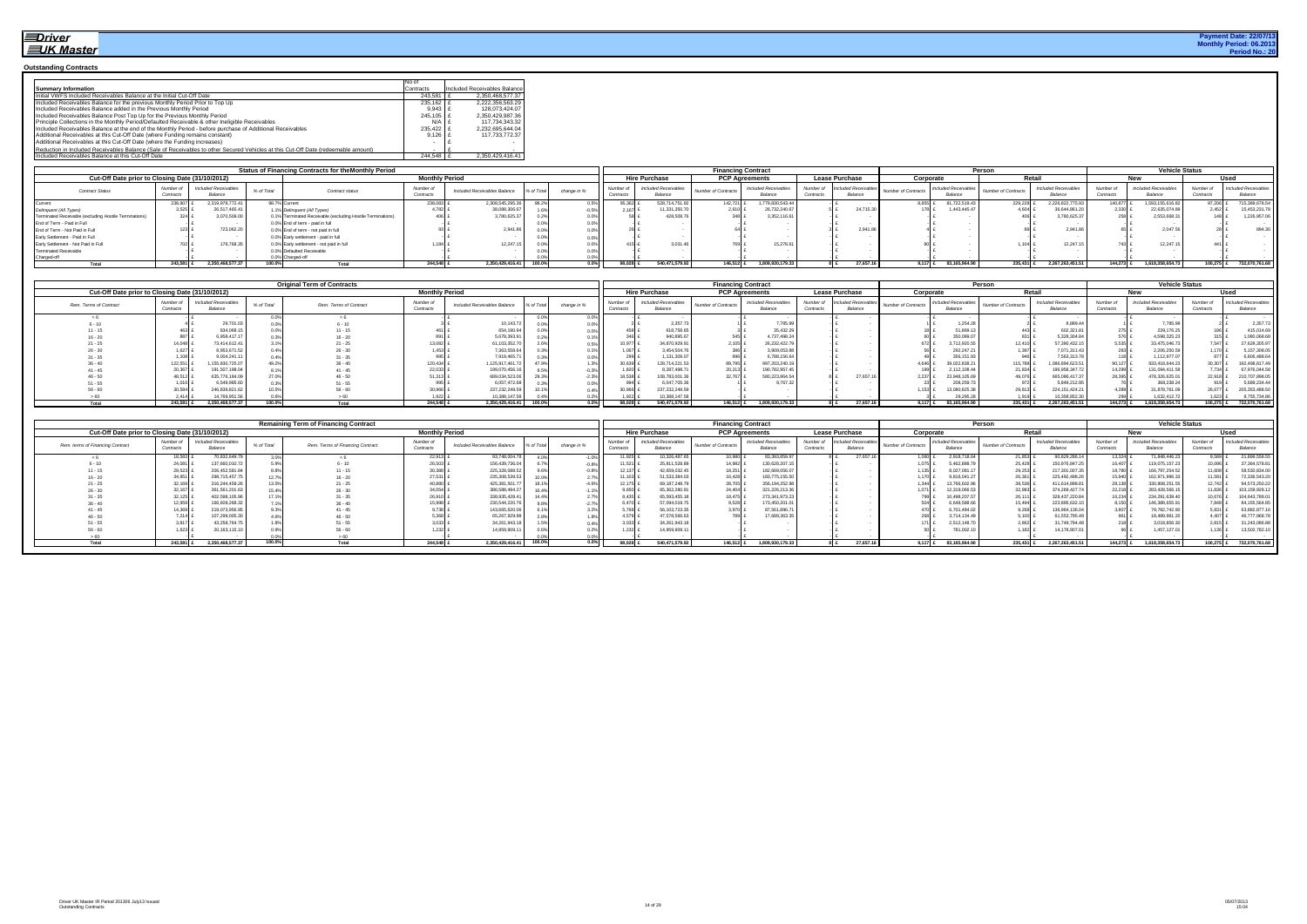| <u> I≡Driver</u>               | <b>Payment Date: 22/07/13</b> |
|--------------------------------|-------------------------------|
| $\parallel$ $\equiv$ UK Master | Monthly Period: 06.2013       |
|                                | <b>Period No.: 20</b>         |

### **Stratification Tables Summary**

| <b>Information</b>   |                                                           |                |                |                         |
|----------------------|-----------------------------------------------------------|----------------|----------------|-------------------------|
| <b>Contract Pool</b> | <b>Stratification Table Name</b>                          | <b>Maximum</b> | <b>Minimum</b> | <b>Weighted Average</b> |
|                      | Remaining Term of Financing Contract                      | 60             |                | 26.05                   |
|                      | Original Term of Contracts                                | 62             | 6              | 42.34                   |
|                      | Distribution of Financing Contracts by Obligor            | £82.662.73     | £0.00          | N/A                     |
|                      | Distribution of Contracts by Included Receivables Balance | £71.722.49     | £ 0.00         | £13.844.68              |
|                      | Top 20 Obligor                                            | £82,662.73     | £63,216.56     | N/A                     |
|                      | Payment Type                                              | N/A            | N/A            | N/A                     |
|                      | Distribution of Financing Contract by Make and Model      | N/A            | N/A            | N/A                     |
|                      | Geographic distribution of Included Receivables Balance   | N/A            | N/A            | N/A                     |
|                      | Type of Vehicle                                           | N/A            | N/A            | N/A                     |
|                      | Interest Rate Paid by Obligor                             | 19.99%         | $0.00\%$       | 7.71%                   |
|                      | Age of Vehicle (In Years - Used Only)                     | 8              | < 1            | 1.88                    |
|                      | <b>Type of Financing Contract</b>                         | N/A            | N/A            | N/A                     |
|                      | Down payment                                              | £135,500.00    | £0.00          | £4,614.50               |
|                      | Balloons as of the Monthly Period                         | £36,235.85     | £0.86          | £9,002.26               |
|                      | <b>Months Seasoned</b>                                    |                | 62             | 16.32                   |
|                      |                                                           |                |                |                         |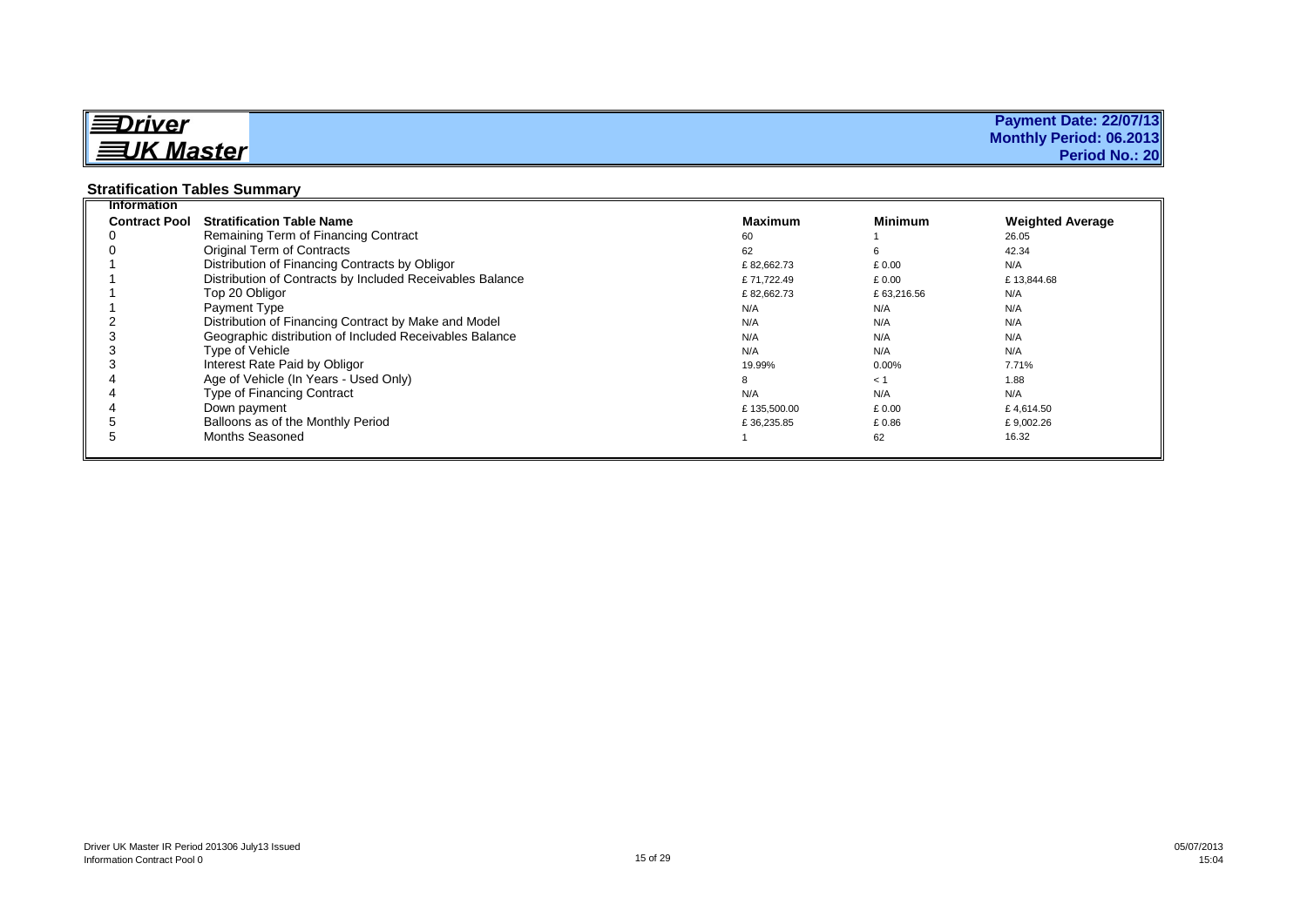#### **Payment Date: 22/07/13 Monthly Period: 06.2013 Period No.: 20**

|                 |                                                 |            | Distribution of Financing Contracts by Obligor           |                 |                                        |         |          |                                        |                                        | <b>Financing Contract</b> |                                        |                 |                                   |                 |                                 | Person         |                                        |                 |                                 | <b>Vehicle Status</b> |                                        |
|-----------------|-------------------------------------------------|------------|----------------------------------------------------------|-----------------|----------------------------------------|---------|----------|----------------------------------------|----------------------------------------|---------------------------|----------------------------------------|-----------------|-----------------------------------|-----------------|---------------------------------|----------------|----------------------------------------|-----------------|---------------------------------|-----------------------|----------------------------------------|
|                 | Cut-Off Date prior to Closing Date (31/10/2012) |            |                                                          |                 | <b>End Of Monthly Period</b>           |         |          |                                        | <b>Hire Purchase</b>                   |                           | <b>PCP Agreements</b>                  |                 | <b>Lease Purchase</b>             |                 | Corporate                       |                | Retai                                  |                 | New                             | Usec                  |                                        |
| No of Contracts | Included Receivables<br>Balance                 | % of Total | <b>Distribution of Financing Contract</b><br>by Customer | Vo of Contracts | <b>Included Receivables</b><br>Balance |         |          | % of Total change in % No of Contracts | <b>Included Receivables</b><br>Balance | No of Contracts           | <b>Included Receivables</b><br>Balance | No of Contracts | Included<br>Receivable<br>Balance | No of Contracts | Included<br>Receivables Balance | No of Contract | <b>Included Receivables</b><br>Balance | No of Contracts | Included Receivables<br>Balance | No of Contracts       | <b>Included Receivables</b><br>Balance |
| 236,263         | 2.277.448.982.47                                | 96.89      |                                                          | 237,478         | 2.280.677.315.65                       |         | $0.14\%$ | 94.738                                 | 519,446,769.95                         | 142,733                   | 761,202,888.54                         |                 | 27.657.16                         | 7.193.          | 67,893,421.30                   | 230,285        | 2.212.783.894.3                        | 139,830         | 1.568.782.274.91                | $97.648$ .            | 711,895,040.74                         |
| 7,238           | 72,652,734.24                                   |            | $2 - 10$                                                 | 7,018           | 69,534,171.44                          |         | 0.13%    | 3,251                                  | 20,903,197.7                           | 3.779 £                   | 48,727,290.79                          |                 |                                   |                 | 15,150,931.41                   | 5.134 £        | 54,391,916.66                          | 4.407           | 49,467,003.85                   | $2,627$ 1             | 20,175,720.94                          |
|                 | 366,860.6                                       |            | $11 - 20$                                                |                 | 217.929.3                              |         | 0.01%    |                                        | 121.612.19                             |                           |                                        |                 |                                   |                 | 121.612.19                      |                | 87.640.5                               |                 | 109,375.9                       |                       |                                        |
|                 |                                                 |            | $21 - 50$                                                |                 |                                        |         | $0.00\%$ |                                        |                                        |                           |                                        |                 |                                   |                 |                                 |                |                                        |                 |                                 |                       |                                        |
|                 |                                                 |            | > 50                                                     |                 |                                        |         | $0.00\%$ |                                        |                                        |                           |                                        |                 |                                   |                 |                                 |                |                                        |                 |                                 |                       |                                        |
| 243,581         | 2,350,468,577.37                                | 100.00%    | <b>Total</b>                                             | 244,548         | 2,350,429,416.41                       | 100.00% | $0.00\%$ | 98.028                                 | 540.471.579.92                         | 146,512                   | 1.809.930.179.33                       |                 | 27,657.16                         | 9.117           | 83,165,964.90                   | 235,431 £      | 2.267.263.451.51                       | 144,273         | 1,618,358,654.73                | 100,275 £             | 732,070,761.68                         |

|                 |                                                 |           | Distribution of Contracts by Included Receivables Balance |                 |                                        |            |          |                             |                                        | <b>Financing Contract</b> |                                        |                                                       |                 |                                 | Person          |                                        |                 |                                        | <b>Vehicle Status</b> |                                        |
|-----------------|-------------------------------------------------|-----------|-----------------------------------------------------------|-----------------|----------------------------------------|------------|----------|-----------------------------|----------------------------------------|---------------------------|----------------------------------------|-------------------------------------------------------|-----------------|---------------------------------|-----------------|----------------------------------------|-----------------|----------------------------------------|-----------------------|----------------------------------------|
|                 | Cut-Off Date prior to Closing Date (31/10/2012) |           |                                                           |                 | <b>End Of Monthly Period</b>           |            |          |                             | <b>Hire Purchase</b>                   |                           | <b>PCP Agreements</b>                  | <b>Lease Purchase</b>                                 |                 | Corporate                       |                 | Retail                                 |                 | New                                    |                       | Used                                   |
| No of Contracts | <b>Included Receivables</b><br>Balance          | % of Tota | <b>Included Receivables Balance</b>                       | No of Contracts | <b>Included Receivables</b><br>Balance | % of Total |          | change in % No of Contracts | <b>Included Receivables</b><br>Balance | No of Contracts           | <b>Included Receivables</b><br>Balance | Included<br>No of Contracts<br>Receivables<br>Balance | No of Contracts | Included<br>Receivables Balance | No of Contracts | <b>Included Receivables</b><br>Balance | No of Contracts | <b>Included Receivables</b><br>Balance | No of Contracts       | <b>Included Receivables</b><br>Balance |
| 76,578          | 251,641,908.05                                  | 10.71%    | Up to GBP 7,000                                           | 75,627          | 246,279,451.21                         | 10.48%     | 0.23%    | 62.721                      | 185, 177, 767.51                       | 12.898                    | 61,074,026.54                          | 27,657.16                                             |                 | 3,193<br>10.447.546.41          | 72.434          | 235.831.904.8                          | 26,449          | 91,228,239.74                          | 49.178                | 155,051,211.47                         |
| 68,758          | 548, 173, 243.02                                | 23.32%    | Up to GBP 10.000                                          | 70.688          | 559,079,443.10                         | 23.79%     | $-0.46%$ | 21,945                      | 169.682.644.47                         | 48.743                    | 389,396,798.63                         |                                                       |                 | 19,236,799.0<br>2,427           | 68,261          | 539.842.644.0                          | 45,234          | 359,402,736.86                         | 25,454                | 199,676,706.24                         |
| 24,797          | 272,043,945.41                                  | 11.57%    | Up to GBP 12,000                                          | 26,305 £        | 288,652,912.01                         | 12.28%     | $-0.71%$ | 5,453                       | 59,594,374.34                          | 20,852                    | 229,058,537.67                         |                                                       |                 | 11,403,906.46<br>1,037          | 25,268          | 277,249,005.53                         | 18,036          | 198,063,520.28                         | 8,269                 | 90,589,391.73                          |
| 30,054          | 402,991,712.93                                  | 17.15%    | Up to GBP 15,000                                          | 29,086          | 389,528,900.43                         | 16.57%     | 0.57%    | 4,361                       | 57,991,037.32                          | 24,725 \$                 | 331,537,863.1                          |                                                       |                 | 14,342,660.82                   | 28,016          | 375,186,239.6                          | 20,805          | 278,796,450.35                         | 8,281                 | 110,732,450.08                         |
| 13,391          | 213,550,840.62                                  | 9.09%     | Up to GBP 17,000                                          | 12,565          | 200,371,644.23                         | 8.52%I     | 0.56%    | 1,422                       | 22,615,778.46                          | $11,143$ £                | 177,755,865.77                         |                                                       |                 | 7,352,363.3<br>462              | 12,103          | 193,019,280.8                          | 9,299           | 148,311,572.15                         | 3,266                 | 52,060,072.08                          |
| 12,613          | 231,794,807.34                                  | 9.86%     | Up to GBP 20,000                                          | 12.776 1        | 235,054,987.97                         | 10.00%     | $-0.14%$ | 1.174                       | 21,507,536.23                          | 11,602 \$                 | 213,547,451.74                         |                                                       |                 | 7,895,799.0                     | $12,345$ .      | 227, 159, 188.9                        | 9.824 f         | 180,912,945.1                          | 2,952                 | 54, 142, 042.85                        |
| 11,143          | 246,765,289.66                                  | 10.50%    | Up to GBP 25,000                                          | 11.431          | 253,453,781.79                         | 10.78%     | $-0.28%$ | 642                         | 14.098.024.66                          | 10,789 \$                 | 239,355,757.13                         |                                                       |                 | 6,869,259.1                     | 11.120          | 246.584.522.6                          | 9.394 f         | 208,562,914.35                         | 2,037                 | 44,890,867.44                          |
| 4,316           | 116,726,736.69                                  | 4.97%     | Up to GBP 30,000                                          | 4.248           | 114,776,732.47                         | 4.88%      | 0.08%    | 1861                        | 4,998,514.55                           | $4.062$ £                 | 109,778,217.92                         |                                                       |                 | 3,210,551.4                     | 4,129           | 11,566,181.0                           | 3,675           | 99,333,948.0                           | 573                   | 15,442,784.41                          |
| 1,291           | 41,281,129.82                                   | 1.76%     | Up to GBP 35,000                                          | $1.199$ f       | 38,486,409.35                          | 1.64%      | 0.12%    |                             | 1,645,737.80                           | $1.148$ £                 | 36,840,671.55                          |                                                       |                 | 964,317.34                      | 1,169           | 37,522,092.0                           | 1.039           | 33,338,875.38                          | 160 <sub>1</sub>      | 5,147,533.97                           |
|                 | 15,241,046.86                                   | $0.65\%$  | Up to GBP 40,000                                          | 429 £           | 15.864.192.18                          | 0.67%      | $-0.03%$ |                             | 1,223,390.9                            | 396 £                     | 14,640,801.24                          |                                                       |                 | 1,106,313.3                     | 399             | 14,757,878.83                          | 364 £           | 13,460,568.40                          |                       | 2,403,623.78                           |
|                 | 8,295,450.91                                    | 0.35%     | Up to GBP 50,000                                          | 158 Ł           | 6,897,736.68                           | 0.29%      | 0.06%    |                             | 1,284,794.28                           | 129 £                     | 5,612,942.40                           |                                                       |                 | 180,857.3                       | 154             | 6,716,879.                             |                 | 5,620,321.7                            |                       | 1,277,414.97                           |
|                 | 1.962.466.06                                    |           | More th. GBP 50.000                                       |                 | 1.983.224.99                           |            | 0.00%    |                             | 651.979.3                              |                           | 1.331.245.63                           |                                                       |                 | 155,591.0                       |                 | 1.827.633.9                            |                 | 1.326.562.3                            |                       | 656,662.66                             |
| 243.581         | 2.350.468.577.37                                | 100.00%   | Total                                                     | 244.548         | 2,350,429,416.41                       | 100.00%    | $0.00\%$ | 98.028                      | 540.471.579.92                         | 146.512                   | 1,809,930,179.33                       | 27,657.16                                             |                 | $9.117$ £<br>83.165.964.90      | 235.431 £       | 2.267.263.451.51                       | 144.273         | 1.618.358.654.73                       | 100,275               | 732,070,761.68                         |

|                 |                                                 |            | Top 20 Obligor |                 |                                        |         |          |                                        |                                        |                 | <b>Financing Contract</b>              |                 |                                    |                 |                                 | Person          |                                        |                 |                                        | <b>Vehicle Status</b> |                                        |
|-----------------|-------------------------------------------------|------------|----------------|-----------------|----------------------------------------|---------|----------|----------------------------------------|----------------------------------------|-----------------|----------------------------------------|-----------------|------------------------------------|-----------------|---------------------------------|-----------------|----------------------------------------|-----------------|----------------------------------------|-----------------------|----------------------------------------|
|                 | Cut-Off Date prior to Closing Date (31/10/2012) |            |                |                 | <b>End Of Monthly Period</b>           |         |          |                                        | <b>Hire Purchase</b>                   |                 | <b>PCP Agreements</b>                  |                 | <b>Lease Purchase</b>              |                 | Corporate                       |                 | Retail                                 |                 | New                                    |                       | Used                                   |
| No of Contracts | <b>Included Receivables</b><br>Balance          | % of Total | Rank           | No of Contracts | <b>Included Receivables</b><br>Balance |         |          | % of Total change in % No of Contracts | <b>Included Receivables</b><br>Balance | No of Contracts | <b>Included Receivables</b><br>Balance | No of Contracts | Included<br>Receivables<br>Balance | No of Contracts | Included<br>Receivables Balance | No of Contracts | <b>Included Receivables</b><br>Balance | No of Contracts | <b>Included Receivables</b><br>Balance | No of Contracts       | <b>Included Receivables</b><br>Balance |
|                 | 86,023.77                                       |            |                |                 | 82,662.73                              | 5.98%   | 0.32%    |                                        |                                        |                 | 82,662.73                              |                 |                                    |                 |                                 |                 | 82,662.7                               |                 | 82,662.73                              |                       |                                        |
|                 | 77,909.92                                       |            |                |                 | 79,966.79                              | 5.79%   | $-0.08%$ |                                        |                                        |                 | 79,966.79                              |                 |                                    |                 |                                 |                 | 79,966.7                               |                 |                                        |                       | 79,966.79                              |
|                 | 75,773.94                                       |            |                |                 | 75,980.72                              | 5.50%   | 0.05%    |                                        | 75,980.72                              |                 |                                        |                 |                                    |                 | 75,980.7                        |                 |                                        |                 | 75,980.7                               |                       |                                        |
|                 | 74,122.4                                        | 5.43%      |                |                 | 71,722.49                              | 5.19%   | 0.24%    |                                        | 71,722.49                              |                 |                                        |                 |                                    |                 |                                 |                 | 71,722.49                              |                 |                                        |                       | 71,722.49                              |
|                 | 72,928.1                                        | 5.34%      |                |                 | 71,443.14                              |         | 0.17%    |                                        | 71,443.1                               |                 |                                        |                 |                                    |                 |                                 |                 | 71,443.14                              |                 |                                        |                       | 71,443.14                              |
|                 | 71,548.33                                       |            |                |                 | 71,195.26                              | 5.15%   | 0.09%    |                                        | 57,455.50                              |                 | 13,739.7                               |                 |                                    |                 | 71,195.2                        |                 |                                        |                 | 58,910.71                              |                       | 12,284.55                              |
|                 | 68,320.72                                       |            |                |                 | 71,058.58                              | 5.14%   | $-0.14%$ |                                        | 71,058.58                              |                 |                                        |                 |                                    |                 |                                 |                 | 71,058.58                              |                 |                                        |                       | 71,058.58                              |
|                 | 67,947.9                                        |            |                |                 | 69,793.20                              | 5.05%   | $-0.07%$ |                                        |                                        |                 | 69,793.20                              |                 |                                    |                 |                                 |                 | 69,793.20                              |                 | 69,793.2                               |                       |                                        |
|                 | 67,315.97                                       |            |                |                 | 69,111.39                              | 5.00%   | $-0.07%$ |                                        |                                        |                 | 69,111.3                               |                 |                                    |                 |                                 |                 | 69,111.3                               |                 | 69,111.39                              |                       |                                        |
|                 | 67,278.3                                        |            |                |                 | 68,439.56                              | 4.95%   | $-0.02%$ |                                        | 18,711.0                               |                 | 49,728.55                              |                 |                                    |                 |                                 |                 | 68,439.56                              |                 | 49,728.55                              |                       | 18,711.01                              |
|                 | 321,684.76                                      |            | $11 - 15$      |                 | 331,362.78                             | 23.98%  | $-0.41%$ |                                        | 148,298.44                             |                 | 183,064.34                             |                 |                                    |                 | 197.545.6                       |                 | 133.817.1                              |                 | 295,293.1                              |                       | 36,069.68                              |
|                 | 313,753.3                                       |            | $16 - 20$      |                 | 319,047.73                             | 23.09%  | $-0.10%$ |                                        | 191,125.7                              |                 | 127,921.98                             |                 |                                    |                 | 191,125.7                       |                 | 127,921.9                              |                 | 289,802.8                              |                       | 29,244.90                              |
| 100 $\epsilon$  | 1.364.607.65                                    | 100.00%    | <b>Total</b>   |                 | 1.381.784.37                           | 100.00% | $0.00\%$ |                                        | 705,795.63                             |                 | 675.988.74<br>$22$ £                   |                 |                                    |                 | 535.847.37                      | 21 $E$          | 845.937.00                             |                 | 991.283.23                             | $13$ £                | 390,501.14                             |

|                 |                                                 |         | <b>Payment Type</b> |                 |                                        |                         |          |             |                                 |                 | <b>Financing Contract</b>       |                                            |                 | Persor                          |         |                                 |                 |                                        | <b>Vehicle Status</b> |                                        |
|-----------------|-------------------------------------------------|---------|---------------------|-----------------|----------------------------------------|-------------------------|----------|-------------|---------------------------------|-----------------|---------------------------------|--------------------------------------------|-----------------|---------------------------------|---------|---------------------------------|-----------------|----------------------------------------|-----------------------|----------------------------------------|
|                 | Cut-Off Date prior to Closing Date (31/10/2012) |         |                     |                 | <b>End Of Monthly Period</b>           |                         |          |             | <b>Hire Purchase</b>            |                 | <b>PCP Agreements</b>           | <b>Lease Purchase</b>                      |                 | Corporate                       |         | <b>Retai</b>                    |                 | <b>IACM</b>                            |                       | Used                                   |
| No of Contracts | Included Receivables                            |         | <b>Payment Type</b> | No of Contracts | <b>Included Receivables</b><br>Balance | in % of Total change in |          | of Contract | Included Receivables<br>Balance | No of Contracts | Included Receivables<br>Balance | Included<br>No of Contracts<br>Receivables | No of Contracts | Included<br>Receivables Balance |         | Included Receivables<br>Balance | No of Contracts | <b>Included Receivables</b><br>Balance | No of Contracts       | <b>Included Receivables</b><br>Balance |
| 241,012         | 1.330.854.619.09                                | 99.17%  | <b>Direct Debit</b> | 242,259         | 2.332.617.719.1                        | 99.24%                  |          | 96.806      | 534.546.362.54                  | 145,448         | 1.798.059.250.82                | 12,105.75                                  | 9.015           | 2.447.927.47                    | 233,244 | 2.250.169.791.                  | 143.282         | 1,608,295,587.16                       | 98,977                | 724,322,131.95                         |
| 2,569           | 19,613,958.28                                   | 0.83%   | <b>Others</b>       | 2,289           | 17,811,697.                            |                         | 0.08%    | 1.2221      | 5,925,217.38                    | 1,064           | 11,870,928.51                   |                                            |                 | 718,037.43                      | 2.187   | 17.093.659.87                   |                 | 10,063,067.5                           | 1,298                 | 7,748,629.73                           |
| 243,581 £       | 2.350.468.577.37                                | 100.00% | <b>Total</b>        | 244,548         | 2,350,429,416.4                        | 100.00%                 | $0.00\%$ | 98,028      | 540,471,579.92                  | 146,512         | 1,809,930,179.33                | 27,657.16                                  | $9.117$ .       | 83,165,964.90                   | 235,431 | 2.267.263.451.51                | 144,273         | 1,618,358,654.73                       | 100,275 £             | 732,070,761.68                         |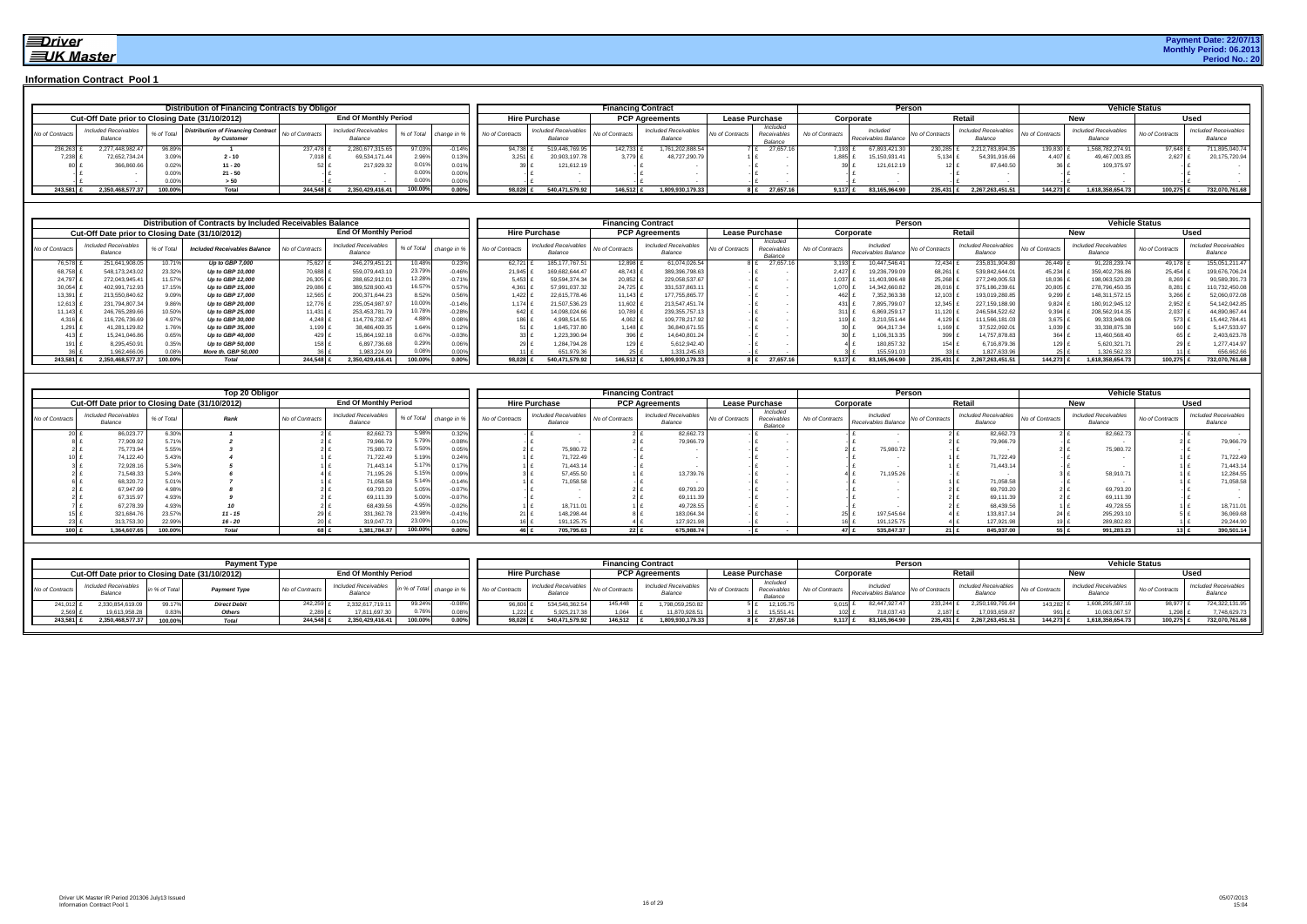|                    |                                                 |                  | Distribution of Financing Contract by Make and Model |                    |                                        |                  |                      |                      |                                        |                    | <b>Financing Contract</b>              |                       |                               |                          |                                | Person                 |                                        |                        | <b>Vehicle Status</b>         |                              |                                |
|--------------------|-------------------------------------------------|------------------|------------------------------------------------------|--------------------|----------------------------------------|------------------|----------------------|----------------------|----------------------------------------|--------------------|----------------------------------------|-----------------------|-------------------------------|--------------------------|--------------------------------|------------------------|----------------------------------------|------------------------|-------------------------------|------------------------------|--------------------------------|
|                    | Cut-Off Date prior to Closing Date (31/10/2012) |                  |                                                      |                    | <b>End of Monthly Period</b>           |                  |                      | <b>Hire Purchase</b> |                                        |                    | <b>PCP Agreements</b>                  | <b>Lease Purchase</b> |                               |                          | Corporate                      |                        | Retail                                 |                        | <b>New</b>                    |                              | <b>Used</b>                    |
|                    |                                                 |                  |                                                      |                    |                                        |                  |                      | No of                |                                        | No of              |                                        | No of                 |                               | No of                    |                                | No of                  |                                        | No of                  | <b>Included Receivables</b>   | No of                        | Included Receivables           |
| No of<br>Contracts | <b>Included Receivables</b><br>Balance          | in % of<br>Total | Make/Model                                           | No of<br>Contracts | <b>Included Receivables</b><br>Balance | in % of<br>Total | nange in !           | Contracts            | <b>Included Receivables</b><br>Balance | Contracts          | <b>Included Receivables</b><br>Balance | Contracts             | cluded Receivables<br>Balance | Contracts                | ncluded Receivables<br>Balance | Contracts              | <b>Included Receivables</b><br>Balance | Contracts              | Balance                       | Contracts                    | Balance                        |
| 2,493              | 15,927,215.94                                   | 0.68%            | <b>Beetle</b>                                        | 2,272              | 16,336,792.03                          | 0.70%            | $-0.02%$             | 1,159                | 4,391,640.13                           | 1,113              | 11,945,151.90                          |                       |                               | 24                       | 190,225.91                     | 2,248                  | 16,146,566.12                          | $1,215$ f              | 11,180,938.68                 | 1,057                        | 5,155,853.35                   |
| 52                 | 108,851.21                                      | 0.00%            | <b>Bora</b>                                          | $34 \text{ } f$    | 54,181.19                              | 0.00%            | 0.00%                | 34                   | 54,181.19                              |                    |                                        |                       | $\sim$                        |                          |                                | $34 \text{ } f$        | 54,181.1                               |                        |                               | 34 £                         | 54,181.19                      |
| 108                | 2,333,947.33                                    | 0.10%            | California                                           | 114 £              | 2,374,030.82                           | 0.10%            | 0.00%                | 59                   | 1,026,531.44                           | 55                 | 1,347,499.38                           |                       |                               | 10 <sup>1</sup>          | 177,817.24                     | 104 £                  | 2,196,213.58                           | 78 £                   | 1,747,282.85                  | $36$ $f$                     | 626,747.97                     |
| 129                | 1,569,070.55                                    | 0.07%            | Caravelle                                            | $125$ £            | 1,557,173.71                           | 0.07%            | 0.00%                | 116                  | 1,307,684.24                           | 9                  | 249,489.47                             |                       |                               | 20 <sup>1</sup>          | 287,686.91                     | 105                    | 1,269,486.80                           | 36 <sup>1</sup>        | 622,376.08                    | 89                           | 934,797.63                     |
| 1,699<br>4,553     | 15,964,347.99<br>15,826,915.10                  | 0.68%<br>0.67%   | Eos<br>Fox                                           | 1,347<br>$2,965$ £ | 11,169,149.90<br>8,762,434.75          | 0.48%<br>0.37%   | 0.20%<br>0.30%       | 763<br>1,264         | 3,848,321.63<br>2,692,575.81           | 583<br>1,701 £     | 7,315,430.35<br>6,069,858.94           | 1 £<br>l £            | 5,397.92                      | 14 £<br>$27$ f           | 139,108.80<br>76,141.01        | 1,333 $E$<br>$2,938$ £ | 11,030,041.1<br>8,686,293.74           | 574 £<br>1,829 £       | 6,117,082.31<br>6,021,005.39  | 773 £<br>1,136 £             | 5,052,067.59<br>2,741,429.36   |
| 35,997             | 328,978,907.98                                  | 14.00%           | Golf                                                 | 36,180             | 328,351,674.79                         | 13.97%           | 0.03%                | 15,647               | 76,942,183.37                          | 20,531             | 251,406,414.25                         |                       | 3.077.17                      | 748 £                    | 6,832,034.1                    | 35,432 £               | 321,519,640.68                         | 19,599 £               | 231,748,837.29                | 16,581 £                     | 96,602,837.50                  |
| 1,301 £            | 8,507,618.69                                    | 0.36%            | Jetta                                                | $1,173$ £          | 7,244,390.73                           | 0.31%            | 0.05%                | 824                  | 3,613,003.57                           | 349 £              | 3,631,387.16                           |                       |                               | $34$ f                   | 209,691.09                     | 1,139 $E$              | 7,034,699.64                           | 467 £                  | 3,972,601.44                  | 706 £                        | 3,271,789.29                   |
| $11$ £             | 14,429.19                                       | 0.00%            | Lupo                                                 |                    | 8,479.54                               | 0.00%            | 0.00%                |                      | 8,479.54                               |                    |                                        |                       |                               |                          |                                |                        | 8,479.54                               |                        |                               |                              | 8,479.54                       |
| 8,444              | 63,746,185.11                                   | 2.71%            | Passat                                               | 7,345              | 56,897,945.46                          | 2.42%            | 0.29%                | 5,132                | 28,804,658.25                          | $2,213$ £          | 28,093,287.21                          |                       |                               | 402 £                    | 3,096,514.19                   | $6,943 \pm 2$          | 53,801,431.27                          | $2,144$ £              | 22,688,253.24                 | 5,201                        | 34,209,692.22                  |
| 84                 | 821,391.70                                      | 0.03%            | Phaeton                                              | 73 £               | 694.410.99                             | 0.03%            | 0.01%                | 72                   | 669.935.10                             |                    | 24,475.89                              |                       |                               |                          | 55.098.36                      | 68                     | 639,312.63                             |                        | 36,829.39                     | 71 £                         | 657,581.60                     |
| 36,044             | 252,034,321.94                                  | 10.72%           | Polo                                                 | 35,678             | 243,441,023.45                         | 10.36%           | 0.37%                | 8,946                | 33,517,099.48                          | 26,732             | 209,923,923.97                         |                       |                               | $214$ £                  | 1,497,657.29                   | 35,464 £               | 241,943,366.1                          | 26,497                 | 204, 161, 354. 46             | $9,181$ £                    | 39,279,668.99                  |
| 4,395              | 55,437,544.77                                   | 2.36%            | Scirocco                                             | 4,214              | 49,074,079.57                          | 2.09%            | 0.27%                | 1,444                | 11,352,826.86                          | 2,770              | 37,721,252.71                          |                       | $\sim$                        | 56                       | 581,721.57                     | 4,158                  | 48,492,358.00                          | 2,456                  | 32,700,108.28                 | 1,758 £                      | 16,373,971.29                  |
| 854 £<br>4.588     | 8,957,535.76<br>57,202,140.22                   | 0.38%<br>2.43%   | <b>Sharan</b><br><b>Tiguan</b>                       | 899 £<br>4,721     | 9,407,851.43<br>57,063,873.37          | 0.40%<br>2.43%   | $-0.02%$<br>0.01%    | 571<br>1,906         | 4,338,177.17<br>14,228,129.11          | 328 £<br>$2,815$ £ | 5,069,674.26<br>42,835,744.26          |                       |                               | $38$ $f$<br>107 £        | 389,661.65<br>1,249,279.47     | 861 £<br>4,614 £       | 9,018,189.78<br>55,814,593.90          | 380 £<br>$2,625$ £     | 5,584,884.75<br>38,300,598.82 | 519 £<br>$2,096$ £           | 3,822,966.68<br>18,763,274.55  |
| 865                | 8,912,961.48                                    | 0.38%            | <b>Touareg</b>                                       | 794 £              | 7,631,197.93                           | 0.32%            | 0.05%                | 782                  | 7,352,833.20                           | $12$ £             | 278,364.73                             |                       |                               | 39 <sub>1</sub>          | 447,715.68                     | 755 £                  | 7,183,482.25                           | 85 £                   | 1,206,705.59                  | 709 £                        | 6,424,492.34                   |
| 3,631              | 30,328,987.75                                   | 1.29%            | Touran                                               | 3,425              | 26,739,320.68                          | 1.14%            | 0.15%                | 2,094                | 11,454,092.20                          | 1,331              | 15,285,228.48                          |                       |                               | 67 <sub>1</sub>          | 553,149.48                     | $3,358$ f              | 26,186,171.20                          | 1,650 £                | 16,641,127.46                 | 1,775 £                      | 10,098,193.22                  |
|                    |                                                 |                  | <b>VW00</b>                                          |                    |                                        | 0.00%            | 0.00%                |                      |                                        |                    |                                        |                       |                               |                          |                                |                        |                                        |                        |                               |                              |                                |
| 2,192              | 17,615,698.54                                   | 0.75%            | <b>VWUP</b>                                          | 4,931              | 36,386,435.60                          | 1.55%            | $-0.80%$             | 244                  | 1.247.439.69                           | 4,687              | 35,138,995.91                          |                       |                               | $51$ $f$                 | 383.104.86                     | 4.880 £                | 36.003.330.74                          | 4,664 £                | 34.643.533.62                 | 267                          | 1,742,901.98                   |
| 5.151              | 39.491.128.19                                   | 1.68%            | <b>VW Commercial</b>                                 | 5.643              | 42.056.048.96                          | 1.79%            | $-0.119$             | 5.642                | 42.051.257.80                          |                    |                                        |                       | 4.791.16                      | 3.855                    | 29.984.638.38                  | 1.788                  | 12.071.410.58                          | 1.556                  | 13.519.429.88                 | 4.087                        | 28.536.619.08                  |
| 112,596            | 923,779,199.44                                  | 39.30%           | VW                                                   | 111,941            | 905,250,494.90                         | 38.51%           | 0.79%                | 46,707 £             | 248,901,049.78                         | 65,230             | 656,336,178.87                         | 4E                    | 13,266.25                     | 5,712 £                  | 46,151,246.00                  | 106,229 £              | 859,099,248.90                         | 65,858 1               | 630,892,949.53                | 46,083 £                     | 274,357,545.37                 |
| 10,602<br>21       | 133,695,086.53                                  | 5.69%<br>0.00%   | <b>A1</b><br><b>A2</b>                               | 12,805             | 150,551,639.13<br>9.414.81             | 6.41%<br>0.00%   | $-0.729$<br>0.00%    | 889                  | 6,215,101.97                           | 11,916             | 144,336,537.16                         |                       | $\sim$                        | 211                      | 2,388,155.47                   | 12,594                 | 148,163,483.6                          | 11,131                 | 133,688,809.44                | 1,674                        | 16,862,829.69                  |
| 21,470             | 32,169.94<br>241,949,288.11                     | 10.29%           | A3                                                   | 19,689             | 220,725,935.86                         | 9.39%            | 0.90%                | 6,163                | 9.414.81<br>36,920,305.38              | 13,525 £           | 183,805,630.48                         |                       |                               | 441                      | 4,757,655.96                   | 19,248 £               | 9.414.81<br>215,968,279.90             | 10,544 £               | 144,573,456.96                | $9,145$ £                    | 9,414.81<br>76,152,478.90      |
| 14,878             | 188,396,152.69                                  | 8.02%            | A4                                                   | 13,593             | 171,864,884.07                         | 7.31%            | 0.70%                | 4,966                | 33,764,497.19                          | 8,626              | 138,099,492.58                         |                       | 894.30                        | 559 £                    | 5,955,024.17                   | 13,034 £               | 165,909,859.90                         | 5,840                  | 100,433,970.93                | 7,753 £                      | 71,430,913.14                  |
| 8,675              | 160,976,427.03                                  | 6.85%            | A5                                                   | 8,722              | 154,620,406.66                         | 6.58%            | 0.27%                | 2,119                | 20,877,783.86                          | 6,603              | 133,742,622.80                         |                       |                               | 282                      | 4,226,438.24                   | 8,440 £                | 150,393,968.42                         | 4,682                  | 97,643,021.60                 | 4,040 £                      | 56,977,385.06                  |
| 8.454              | 133,913,952.53                                  | 5.70%            | A6                                                   | 8,688              | 140,488,788.68                         | 5.98%            | $-0.289$             | 2,050                | 14,842,615.26                          | 6,638              | 125,646,173.42                         |                       | $\sim$                        | 367 £                    | 5,035,589.21                   | 8,321                  | 135,453,199.47                         | $5,272$ f              | 105,672,249.25                | $3.416$ £                    | 34,816,539.43                  |
| 819                | 23,525,039.20                                   | 1.00%            | <b>A7</b>                                            | 1,086              | 29,052,937.60                          | 1.24%            | $-0.24%$             | 118                  | 1,785,683.35                           | 968 £              | 27, 267, 254. 25                       |                       |                               | 53 £                     | 1,392,360.04                   | $1,033$ £              | 27,660,577.56                          | 752 £                  | 21,757,306.41                 | 334 £                        | 7,295,631.19                   |
| $345$ f            | 4,156,088.67                                    | 0.18%            | <b>A8</b>                                            | 289 £              | 3,236,132.32                           | 0.14%            | 0.04%                | 289                  | 3,236,132.32                           |                    |                                        |                       |                               | 18 £                     | 222,340.92                     | 271                    | 3,013,791.40                           |                        | 84,505.14                     | 284 £                        | 3,151,627.18                   |
| 257                | 2,350,958.72                                    | 0.10%            | Allroad                                              | 251 £              | 2,227,924.61                           | 0.09%            | 0.01%                | 248                  | 2,192,638.05                           | $3 \text{ } f$     | 35,286.56                              |                       |                               | 23 f                     | 291,793.19                     | $228 +$                | 1,936,131.42                           | 19 £                   | 161,620.72                    | 232 £                        | 2,066,303.89                   |
| 702                | 15,473,959.62                                   | 0.66%<br>2.22%   | Q3<br>Q5                                             | 1,957<br>3,205     | 41,448,631.81                          | 1.76%<br>2.64%   | $-1.119$<br>$-0.419$ | 193                  | 2,160,142.29                           | 1,764              | 39,288,489.52                          |                       |                               | $34 \text{ f}$<br>124 \$ | 651,808.51                     | $1,923$ f<br>3,081     | 40,796,823.30                          | 1,761                  | 38,207,166.83                 | 196 £                        | 3,241,464.98                   |
| 2,774<br>1,070     | 52,241,767.09<br>13,393,912.53                  | 0.57%            | Q7                                                   | 930                | 61,968,972.95<br>11,264,898.80         | 0.48%            | 0.09%                | 958<br>930           | 10,759,986.33<br>11,264,898.80         | 2,247              | 51,208,986.62<br>ΙF                    |                       |                               | 57 £                     | 2,103,877.39<br>756,087.49     | 873 £                  | 59,865,095.56<br>10,508,811.31         | $2,015$ £<br>55 £      | 43,400,210.02<br>700,975.17   | 1,190 $E$<br>875 £           | 18,568,762.93<br>10,563,923.63 |
| 786                | 19,266,261.97                                   | 0.82%            | <b>R</b> Models                                      | 802                | 20,831,006.1                           | 0.89%            | $-0.079$             | 338                  | 5,741,066.58                           | 464                | 15,089,939.59                          |                       |                               | $24$ £                   | 655,715.03                     | 778 £                  | 20,175,291.1                           | 363 £                  | 11,626,565.46                 | 439                          | 9,204,440.71                   |
| 7,487              | 113,633,293.01                                  | 4.83%            | TT                                                   | 7,206              | 109,314,931.74                         | 4.65%            | 0.18%                | 2,081                | 15,605,388.06                          | 5,124              | 93,698,094.63                          |                       | 11,449.05                     | 105L                     | 1,290,752.04                   | 7,101                  | 108,024,179.7                          | 3,947                  | 74,182,173.75                 | 3,259                        | 35,132,757.99                  |
| 78,340 £           | 1,103,004,357.64                                | 46.93%           | Audi                                                 | 79,232             | 1,117,606,505.21                       | 47.55%           | $-0.62%$             | $21,351$ £           | 165,375,654.25                         | 57,878             | 952,218,507.61                         | 3E                    | 12,343.35                     | $2,298$ £                | 29,727,597.66                  | 76,934                 | 1,087,878,907.55                       | 46,386 £               | 772,132,031.68                | 32,846 £                     | 345,474,473.53                 |
| 361                | 4,026,600.29                                    | 0.17%            | Alhambra                                             | 497 £              | 5,797,561.90                           | 0.25%            | $-0.08%$             | 344                  | 3,388,677.86                           | 153 £              | 2,408,884.04                           |                       | $\sim$                        | 29                       | 326,377.98                     | 468                    | 5,471,183.92                           | 282 £                  | 3,957,857.67                  | $215$ £                      | 1,839,704.23                   |
|                    | 2,242.1                                         | 0.00%            | Arosa                                                | 759 £              | 2,496.79                               | 0.00%            | 0.00%                | 581                  | 2,496.79                               | 178 £              |                                        |                       |                               |                          |                                | 753 £                  | 2,496.79                               | 157 £                  |                               | $2$ £<br>602 £               | 2,496.79                       |
| 916f               | 4,812,802.67<br>3,469.16                        | 0.20%<br>0.00%   | Altea<br>Cordoba                                     |                    | 3,907,180.50<br>2,095.98               | 0.17%<br>0.00%   | 0.04%<br>0.00%       |                      | 2,330,163.92<br>2,095.98               |                    | 1,577,016.58                           |                       |                               |                          | 40,720.18                      |                        | 3,866,460.32<br>2,095.98               |                        | 1,147,195.49                  |                              | 2,759,985.01<br>2,095.98       |
| 460                | 4,181,540.48                                    | 0.18%            | Exeo                                                 | 447 £              | 3,727,270.36                           | 0.16%            | 0.02%                | 251                  | 1,565,711.47                           | 196 £              | 2,161,558.89                           |                       |                               | $20$ £                   | 143,773.1                      | 427 £                  | 3,583,497.25                           | $163 \text{ } \pounds$ | 1,347,840.82                  | 284 £                        | 2,379,429.54                   |
| 15,331             | 100,419,180.27                                  | 4.27%            | Ibiza                                                | 14,729 £           | 95,868,643.01                          | 4.08%            | 0.19%                | 4,415                | 16,516,571.88                          | 10,314 £           | 79,352,071.13                          |                       |                               | $104 +$                  | 645,580.63                     | 14,625 £               | 95,223,062.38                          | 10,993 £               | 76,737,356.83                 | $3,736$ £                    | 19,131,286.18                  |
| 5,299              | 39,388,504.61                                   | 1.68%            | Leon                                                 | 5,082              | 37,653,306.82                          | 1.60%            | 0.07%                | $2,735$ £            | 13,486,416.74                          | 2,347 $E$          | 24,166,890.08                          |                       |                               | $85$ f                   | 582,232.56                     | 4,997 £                | 37,071,074.26                          | $2,270$ £              | 19,965,086.19                 | 2,812 £                      | 17,688,220.63                  |
| 224 £              | 1,852,886.39                                    | 0.08%            | Mii                                                  | 632 £              | 4,765,324.82                           | 0.20%            | $-0.129$             | 44                   | 203,905.32                             | 588                | 4,561,419.50                           |                       |                               |                          | 31,630.85                      | 628 \$                 | 4,733,693.97                           | 575 £                  | 4,393,883.71                  | 57f                          | 371,441.11                     |
| 35 <sup>1</sup>    | 105.610.49                                      | 0.00%            | <b>Toledo</b>                                        | $41 \text{ f}$     | 248,409.45                             | 0.01%            | $-0.019$             | 31                   | 124,710.39                             | 10 <sup>1</sup>    | 123,699.06                             |                       |                               |                          |                                | 41                     | 248,409.45                             | 15                     | 176,462.86                    | $26 \frac{1}{2}$             | 71.946.59                      |
| 22,631             | 154,792,836.47                                  | 6.59%            | <b>Seat</b>                                          | 22,190             | 151,972,289.63                         | 6.47%            | 0.12%                | 8,404                | 37,620,750.35                          | 13,786             | 114,351,539.28                         |                       | $\sim$                        | 248 £                    | 1,770,315.31                   | $21,942$ £             | 150,201,974.32                         | 14,455                 | 107,725,683.57                | 7,735 £                      | 44,246,606.06                  |
| 478<br>10,486      | 3,682,159.62<br>48,502,380.65                   | 0.16%<br>2.06%   | Citigo<br>Fabia                                      | 1,485<br>10,381    | 9,822,978.41<br>48,637,658.46          | 0.42%<br>2.07%   | $-0.269$<br>$-0.019$ | 335<br>6,340         | 1,217,021.46<br>18,452,145.99          | 1,150<br>4,041 £   | 8,605,956.95<br>30,185,512.47          |                       |                               | 73 £                     | 48,051.06<br>327,063.09        | 1,478<br>10,308        | 9,774,927.35<br>48,310,595.37          | 1,403<br>7,326 £       | 9,298,544.83<br>37,126,412.73 | 82 <sub>1</sub><br>$3,055$ £ | 524,433.58<br>11,511,245.73    |
| 8,920              | 52,773,257.52                                   | 2.25%            | Octavia                                              | 8,677              | 51,895,620.19                          | 2.21%            | 0.04%                | 6,167                | 25,806,393.72                          | 2,510              | 26,089,226.47                          |                       |                               | $400$ £                  | 2,411,592.64                   | 8,277 £                | 49,484,027.55                          | 5,499 £                | 34,599,285.90                 | 3,178 $E$                    | 17,296,334.29                  |
| 1,048 £            | 4,985,777.56                                    | 0.21%            | Roomster                                             | 1,045 $E$          | 4,868,564.27                           | 0.21%            | 0.00%                | 699                  | 2,246,316.18                           | 346 £              | 2,622,248.09                           |                       |                               | 12 <sup>1</sup>          | 81,656.15                      | 1,033 £                | 4,786,908.12                           | 641 £                  | 3,285,573.14                  | 404 £                        | 1,582,991.13                   |
| 1,535              | 13,639,109.45                                   | 0.58%            | Superb                                               | 1,886              | 15,320,493.74                          | 0.65%            | $-0.07%$             | 1,359                | 8,290,878.53                           | 527                | 7,029,615.21                           |                       |                               |                          | 641,652.04                     | 1,806                  | 14,678,841.70                          | 1,180                  | 9,794,922.34                  | 706                          | 5,525,571.40                   |
| 1.800              | 16.258.542.05                                   | 0.69%            | Yeti                                                 | 1.955              | 17.142.939.29                          | 0.73%            | $-0.04%$             | 956                  | 5.213.600.87                           | 999                | 11.929.338.42                          |                       |                               | 27 <sup>1</sup>          | 226.761.20                     | 1.928                  | 16.916.178.09                          | 1.419                  | 12.628.821.84                 | 536                          | 4.514.117.45                   |
| 24,267             | 139,841,226.85                                  | 5.95%            | <b>Skoda</b>                                         | 25,429             | 147,688,254.36                         | 6.28%            | $-0.33%$             | 15,856               | 61,226,356.75                          | $9,573$ £          | 86,461,897.61                          |                       |                               | $599$ f                  | 3,736,776.18                   | 24,830                 | 143,951,478.1                          | 17,468                 | 106,733,560.78                | $7,961$ £                    | 40,954,693.58                  |
| 5,747              | 29,050,957                                      | 1.24%            | Other                                                | 5,756              | 27,911,872.31                          | 1.19%            | 0.05%                | 5,710                | 27.347.768.79                          | $45$ £             | 562,055.96                             | 1 I $f$               | 2,047.56                      | 260 f                    | 1,780,029.7                    | 5,496                  | 26, 131, 842. 5                        | 106                    | 874,429.1                     | 5,650                        | 27,037,443.14                  |
| 243,581 £          | 2,350,468,577.37                                | 100.00%          | <b>Total</b>                                         | 244,548            | 2,350,429,416.41                       | 100.00%          | 0.00%                | 98,028               | 540,471,579.92                         | 146,512 £          | 1,809,930,179.33                       | 8F                    | 27,657.16                     | $9,117$ £                | 83,165,964.90                  | 235,431                | 2,267,263,451.51                       | 144,273                | 1,618,358,654.73              | 100,275 £                    | 732,070,761.68                 |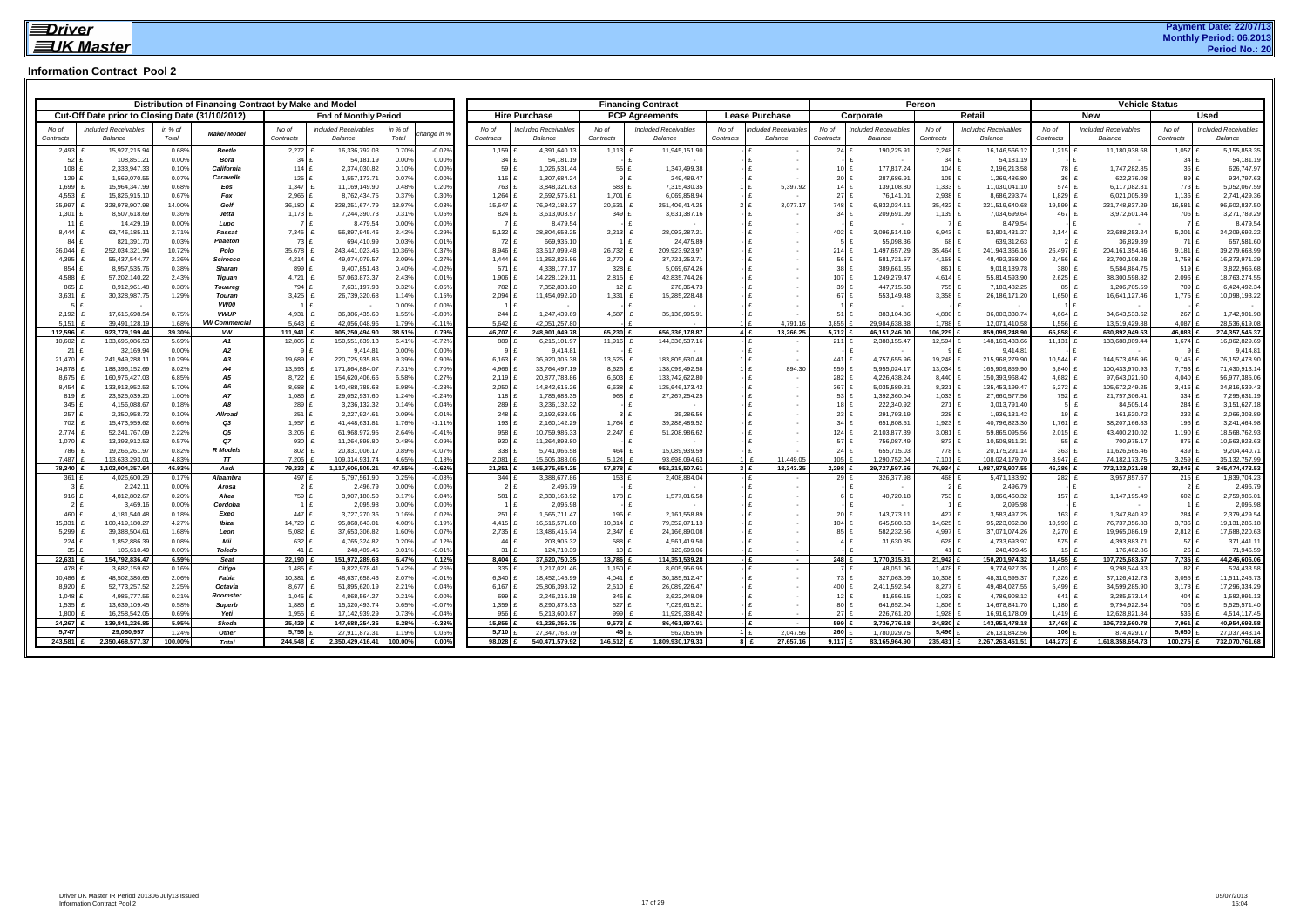|                    |                                        |                           | Geographic distribution of Included Receivables Balance                              |                    |                                        |                  |                |                    |                                        |                    | <b>Financing Contract</b>              |                    |                                        |                    | Person                                 |                    |                                        |                    |                                        | <b>Vehicle Status</b> |                                        |
|--------------------|----------------------------------------|---------------------------|--------------------------------------------------------------------------------------|--------------------|----------------------------------------|------------------|----------------|--------------------|----------------------------------------|--------------------|----------------------------------------|--------------------|----------------------------------------|--------------------|----------------------------------------|--------------------|----------------------------------------|--------------------|----------------------------------------|-----------------------|----------------------------------------|
|                    |                                        |                           | Cut-Off Date prior to Closing Date (31/10/2012)                                      |                    | <b>End of Monthly Period</b>           |                  |                |                    | <b>Hire Purchase</b>                   |                    | <b>PCP Agreements</b>                  |                    | Lease Purchase                         |                    | Corporate                              |                    | Retail                                 |                    | <b>New</b>                             |                       | <b>Used</b>                            |
| No of<br>Contracts | <b>Included Receivables</b><br>Balance | % of Total                | <b>Statistical regions of England, Wales.</b><br>Scotland, Northern Ireland (NUTS 1) | No of<br>Contracts | <b>Included Receivables</b><br>Balance | % of Total       | change in %    | No of<br>Contracts | <b>Included Receivables</b><br>Balance | No of<br>Contracts | <b>Included Receivables</b><br>Balance | No of<br>Contracts | <b>Included Receivables</b><br>Balance | No of<br>Contracts | <b>Included Receivables</b><br>Balance | No of<br>Contracts | <b>Included Receivables</b><br>Balance | No of<br>Contracts | <b>Included Receivables</b><br>Balance | No of<br>Contracts    | <b>Included Receivables</b><br>Balance |
| 12,975             | 119,726,217.33                         | 5.09%                     | <b>North East, England</b>                                                           | 13.058             | 118,595,954.54                         | 5.05%            | $0.05^{\circ}$ | 6.002              | 33,400,236.7                           | 7.056              | 85, 195, 717. 77                       |                    |                                        | 306                | 2,844,185.23                           | 12,752             | 115,751,769.3                          | 7.510              | 79,729,606.2                           | 5,548                 | 38,866,348.33                          |
| 30,527             | 295.539.101.67                         | 12.57%                    | <b>North West, England</b>                                                           | 30,21              | 292.122.190.68                         | 12.43%           | 0.15%          | 11.409             | 61.054.813.66                          | 18,801             | 231.065.322.22                         |                    | 2.054.80                               | 86                 | 8.232.306.39                           | 29,350             | 283.889.884.29                         | 18.419             | 208.097.755.65                         | 11.792                | 84,024,435.0                           |
| 23,281             | 210.411.067.40                         | 8.95%                     | Yorkshire and the Humber. England                                                    | 23.555             | 210.957.583.37                         | 8.98%            | $-0.02%$       | 11.013             | 60.953.320.60                          | 12.542             | 150.004.262.77                         |                    |                                        | 858                | 7.852.771.28                           | 22.697             | 203.104.812.09                         | 13,468             | 141.919.807.57                         | 10.087                | 69.037.775.80                          |
| 12,947             | 130.510.416.21                         | 5.55%                     | <b>East Midlands, England</b>                                                        | 13.166             | 132.387.392.24                         | 5.63%            | $-0.089$       | 5.079              | 29.539.919.17                          | 8.086              | 102.842.075.15                         |                    | 5.397.9                                | 612                | 6.217.403.40                           | 12,554             | 126.169.988.84                         | 7.945              | 92.791.965.25                          | 5,221                 | 39,595,426.99                          |
| 24,668             | 246,479,573.00                         | 10.49%                    | <b>West Midlands, England</b>                                                        | 24.725             | 246,245,172.19                         | 10.48%           | 0.01           | 8.610              | 46.321.075.22                          | 16.113             | 199,921,155.1                          |                    | 2.941.86                               | 993                | 9.018.046.9                            | 23.732             | 237, 227, 125. 28                      | 15.455             | 177,729,233.2                          | 9.270                 | 68,515,938.92                          |
| 20,855             | 211.564.266.84                         | 9.00%                     | <b>East of England</b>                                                               | 21.047             | 212.775.144.32                         | 9.05%            | $-0.05%$       | 7,551              | 42.454.004.8                           | 13.496             | 170,321,139.44                         |                    |                                        | 905                | 7.949.248.63                           | 20,142             | 204.825.895.69                         | 12.731             | 149,027,989.9                          | 8.316                 | 63,747,154.33                          |
| 9.896              | 102,950,279.79                         | 4.38%                     | London, England                                                                      | 9.710              | 101,497,514.00                         | 4.32%            | 0.06%          | 3,692              | 21,426,549.0                           | 6,018              | 80,070,964.93                          |                    |                                        | 441                | 4,234,677.7                            | 9,269              | 97,262,836.22                          | 5.341              | 66,886,312.35                          | 4,369                 | 34,611,201.65                          |
| 50,781             | 498,592,025.98                         | 21.219                    | South East, England                                                                  | 50.931             | 496.447.937.90                         | 21.12%           | 0.09%          | 19,679             | 108,733,287.7                          | 31,250             | 387,698,409.91                         |                    | 16,240.2                               | 2.174              | 19.101.940.36                          | 48,757             | 477,345,997.5                          | 29,883             | 337,525,710.0                          | 21,048                | 158,922,227.85                         |
| 20,587             | 191,167,501.22                         | 8.13%                     | South West, England                                                                  | 20,617             | 192,592,249.22                         | 8.19%            | $-0.06%$       | 8,393              | 45,104,777.52                          | 12,223 £           | 147.486.449.33                         |                    | 1,022.37                               | 898                | 8.406.000.33                           | 19,719             | 184, 186, 248.89                       | 11,727             | 129,421,279.08                         | 8,890                 | 63,170,970.14                          |
| 11,252             | 97.585.903.50                          | 4.15%                     | Wales                                                                                | 11.147             | 96.904.118.28                          | 4.12%            | 0.03%          | 5,250              | 28.367.503.23                          | 5,897              | 68.536.615.05                          |                    |                                        | 411                | 3.541.114.94                           | 10,736             | 93.363.003.34                          | 6.196              | 63.619.547.63                          | 4.951                 | 33,284,570.65                          |
| 25,809             | 245,930,766.90                         | 10.46%                    | <b>Scotland</b>                                                                      | 26.359             | 249,763,598.5                          | 10.63%           | $-0.16%$       | 11.336             | 63,052,206.41                          | 15.023             | 186,711,392.11                         |                    |                                        | 656                | 5,762,380.0                            | 25,703             | 244,001,218.48                         | 15,589             | 171,545,922.9                          | 10.770                | 78,217,675.57                          |
|                    |                                        | 0.00%                     | <b>Northern Ireland</b>                                                              |                    | 49.135.                                | 0.00%            | 0.00%          |                    | 35,505.63                              |                    | 13,629.50                              |                    |                                        |                    |                                        |                    | 49,135.1                               |                    | 29,567.0                               |                       | 19,568.1                               |
| 243.581            | 11.457.53<br>2.350.468.577.37          | $0.00^{\circ}$<br>100.00% | <b>Not Available</b><br><b>Total</b>                                                 | 244.548            | 91.426.0<br>2.350.429.416.41           | 0.00%<br>100.00% | 0.00<br>0.00%  | 98.028             | 28.379.98<br>540.471.579.92            | 146.512            | 63.046.04<br>1.809.930.179.33          |                    | 27.657.16<br>$R$ $f$                   | 9.117              | 5,889.6<br>83.165.964.90               | 235.431            | 85.536.4<br>2.267.263.451.51           | 144.273            | 33.957.7<br>1.618.358.654.73           | 100.275               | 57.468.3<br>732,070,761.68             |
|                    |                                        |                           |                                                                                      |                    |                                        |                  |                |                    |                                        |                    |                                        |                    |                                        |                    |                                        |                    |                                        |                    |                                        |                       |                                        |

|           |                      |            | Type of Vehicle                                 |           |                              |                         |                 |                      |         | <b>Financing Contract</b> |           |                       |           | Persor              |         |                  |         |                  | <b>Vehicle Status</b> |                      |
|-----------|----------------------|------------|-------------------------------------------------|-----------|------------------------------|-------------------------|-----------------|----------------------|---------|---------------------------|-----------|-----------------------|-----------|---------------------|---------|------------------|---------|------------------|-----------------------|----------------------|
|           |                      |            | Cut-Off Date prior to Closing Date (31/10/2012) |           | <b>End of Monthly Period</b> |                         |                 | <b>Hire Purchase</b> |         | <b>PCP Agreements</b>     |           | <b>Lease Purchase</b> |           | Corporate           |         | Retai            |         | New              |                       |                      |
| No oi     | Included Receivable. | n % of Tot | Type of Vehicle                                 |           | Included                     | in % of Total change In |                 | Included Receivables | No c    | Included Receiva          | No c      |                       |           | Included Receivable | No c    | Included I       | No o    | Include          |                       | Included Receivables |
| Contracts |                      |            |                                                 | Contracts |                              |                         |                 | Balance              |         | Balance                   | Contracts |                       |           | Balance             |         | Balance          |         | Balance          |                       |                      |
| 140,644   | 1.573.147.413.25     | 66.93%     | <b>New Vehicles</b>                             | 144.273   | 1.618.358.654.73             | 68.85%                  | 23.232          | 115.382.258.3        | 121,039 | 1,502,969,557.74          |           |                       | $.180 \;$ | 44.342.031          | 140,093 | 1574,016,623.2u  | 144.273 | 1,618,358,654.73 |                       |                      |
| 102,937   | 777.321.164.12       | 33.07      | <b>Used Vehicles</b>                            | 100,275   | 732,070,761.68               | 31.15%                  | 74.796          | 425,089,321.6        | 25.473  | 306,960,621.59            |           |                       | 4.937 f   | 38.823.933.3        | 95,338  | 693,246,828.3    |         |                  | 100,275               | 732,070,761.68       |
| 243,581   | 2.350.468.577.37     | 100.00%    | Total                                           | 244.548   | 2.350.429.416.41             | 100.00%                 | $98,028$ $\sim$ | 540,471,579.92       | 146,512 | 1,809,930,179.33          |           | 27,657.1              | $9.117$ £ | 83,165,964.9        | 235,431 | 2,267,263,451.51 | 144.273 | 1,618,358,654.73 | 100,275               | 732,070,761.68       |

|           |                             |               | Interest Rate Paid by Obligor                   |           |                              |                           |      |                  |                      |           | <b>Financing Contract</b>   |           |                     |           |                     | Person    |                             |                   |                     | <b>Vehicle Status</b> |                     |
|-----------|-----------------------------|---------------|-------------------------------------------------|-----------|------------------------------|---------------------------|------|------------------|----------------------|-----------|-----------------------------|-----------|---------------------|-----------|---------------------|-----------|-----------------------------|-------------------|---------------------|-----------------------|---------------------|
|           |                             |               | Cut-Off Date prior to Closing Date (31/10/2012) |           | <b>End of Monthly Period</b> |                           |      |                  | <b>Hire Purchase</b> |           | <b>PCP Agreements</b>       |           | Lease Purchase      |           | Corporate           |           | Retai                       |                   | <b>New</b>          |                       | <b>Used</b>         |
| No of     | <b>Included Receivables</b> | in % of Total | <b>Customer Paid Interest Rate</b>              |           | <b>Included Receivables</b>  | in % of Total change in ? |      |                  | Included Receivables | No o      | <b>Included Receivables</b> | No of     | Included Receivable | No of     | Included Receivable | No oi     | <b>Included Receivables</b> | No of             | Included Receivable | No of                 | Included Receivable |
| Contracts | <b>Balance</b>              |               |                                                 | Contracts | Balance                      |                           |      | Contracts        | Balance              | Contract: | Balance                     | Contracts | Balance             | Contracts | Balance             | Contracts | Balance                     | Contracts         | Balance             | Contracts             | Balance             |
| 8,450     | 45,754,008.84               |               | Zero                                            | 7.318     | 42,678,056.39                | 1.82%                     |      | 6.184            | 23,329,568.0         | $1.134$ £ | 19,348,488.30               |           |                     |           | 986,991.8           | 7.148     | 41,691,064.52               | $.088$ !          | 42,000,953.2        | 230                   | 677,103.17          |
| 522       | 3,183,479.17                |               | up to $2%$                                      | 749       | 3,246,592.00                 |                           |      | 683 f            | 2,775,350.85         | 66 £      | 471.241.1                   |           |                     |           | 131,180.7           | 708       | 3,115,411.24                | 1051 <sub>1</sub> | 591,346.92          | 644                   | 2,655,245.08        |
| $2,180$ £ | 9.218.602.91                |               | 2% to 4%                                        | 1,332     | 14.223.936.96                | 0.61%                     |      | $324 \text{ } f$ | 1.331.542.81         | 1,008     | 12.892.394.1                |           |                     |           | 559,520.48          | 1,217     | 13.664.416.48               | 840               | 8,811,145.36        | 492 £                 | 5,412,791.60        |
| 23,196    | 282.156.182.22              | 12.009        | 4% to 6%                                        | 30,699    | 150.854.019.41               | 14.93%                    |      | 5.785            | 17.944.778.70        | 24,914 £  | 332.909.240.71              |           |                     |           | 7,614,692.85        | 29,982    | 343,239,326.5               | 28.063            | 337,566,274.25      | 2,636                 | 13,287,745.16       |
| 96,926    | 112.584.577.97              | 47.33%        | 6% to 8%                                        | 104.114   | 180,704,053.34               | 50.23%                    |      | 9.779            | 58,438,993.05        | 94,335 £  | 1,122,265,060.29            |           |                     | 2,713     | 29,642,060.1        | 101,401   | 151,061,993.24              | 91.637            | 1,068,133,529.42    | 12.477                | 112,570,523.92      |
| 35,397    | 267, 191, 281. 68           | 11.37%        | 8% to 10%                                       | 29,954    | 217,631,813.30               | 9.26%                     |      | 24.292           | 143, 171, 290. 48    | $5,661$ £ | 74.449.073.77               |           | 11,449.0            | 2,556     | 21,115,674.46       | 27,398    | 196,516,138.84              | 6.720             | 59,003,375.79       | 23,234                | 158,628,437.51      |
| 50,487    | 434.481.659.43              | 18.48%        | 10% to 12%                                      | 45.894    | 373,090,667.52               | 15.87%                    |      | 32,654           | 198,230,090.28       | 13,236    | 174,856,613.01              |           | 3,964.23            | 2,155     | 18,094,357.1        | 43,739    | 354,996,310.38              | 7.361             | 77,857,671.44       | 38,533                | 295,232,996.0       |
| 20,037    | 155.379.775.75              |               | 12% to 14%                                      | 18.488    | 132.883.191.91               | 5.65%                     |      | 13.536           | 72.732.780.04        | 4,950     | 60,142,959.1                |           | 7,452.72            | $522$ £   | 4,059,507.34        | 17,966    | 128,823,684.5               | 2.025             | 20,602,013.0        | 16.463                | 112,281,178.87      |
| 6.386     | 10.519.009.40               |               | Over 14%                                        | 6.000     | 35.117.085.58                |                           | u.za |                  | 22.517.185.62        | $1,208$ f | 12.595.108.8                |           |                     |           | 961.979.90          | 5.872     | 34.155.105.68               | 434               | 3,792,345.29        | 5.566                 | 31,324,740.29       |
| 243,581   | 2.350.468.577.37            | 100.00%       | Total                                           | 244,548   | 2.350.429.416.41             | 100.00%                   |      | 98.028           | 540,471,579.92       | 46,512 £  | 1,809,930,179.33            |           | 27.657.16           | $9.117$ £ | 83.165.964.90       | 235.431   | 2,267,263,451.51            | 144.273           | 1,618,358,654.73    | 100,275               | 732,070,761.68      |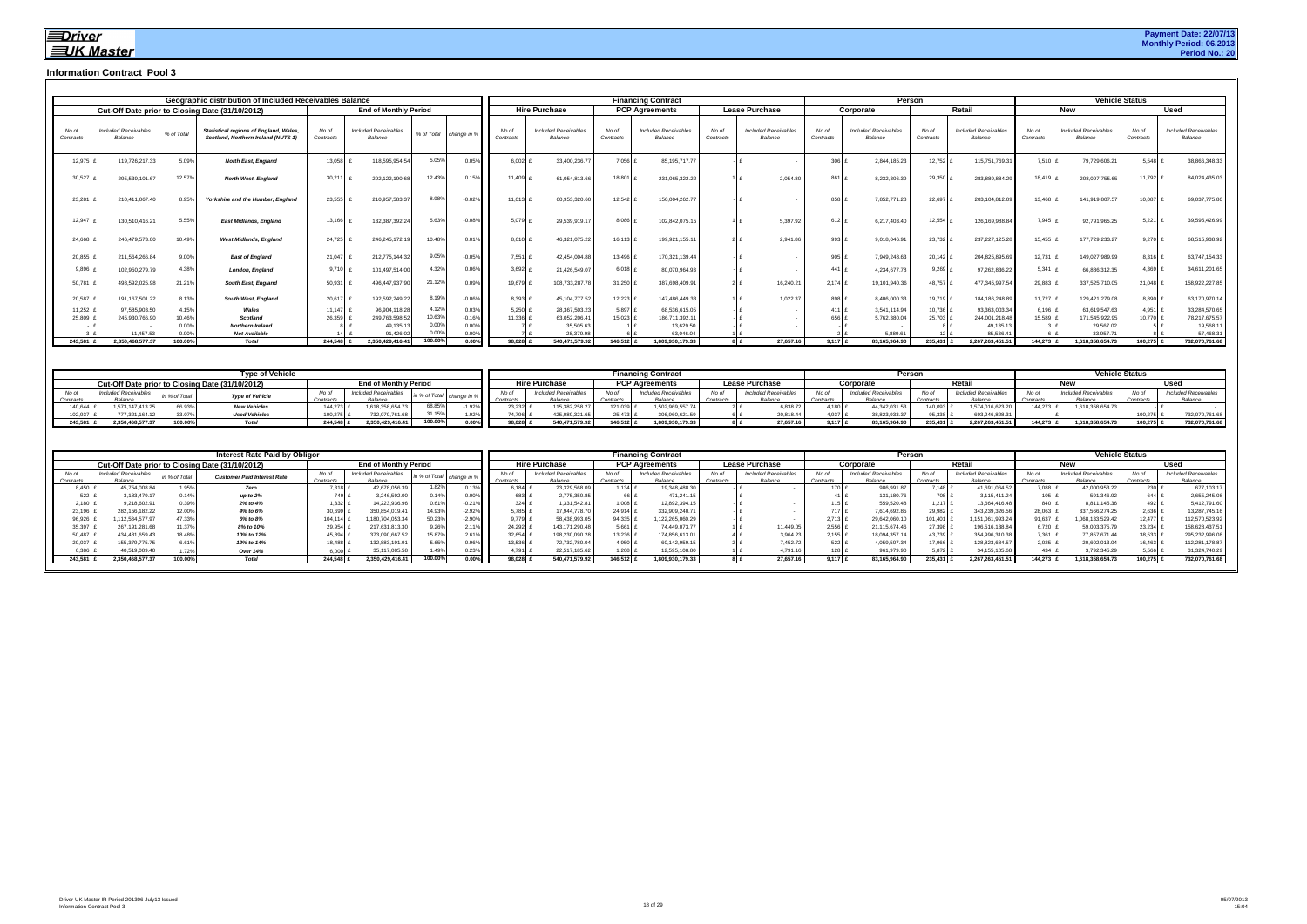|                    |                                                 |                  | Age of Vehicle        |                                |                                        |                  |                |                    |                                        |                   | <b>Financing Contract</b>       |                    |                                    |                    |                                        | Person             |                                        |                    |                                        | <b>Vehicle Status</b> |                                        |
|--------------------|-------------------------------------------------|------------------|-----------------------|--------------------------------|----------------------------------------|------------------|----------------|--------------------|----------------------------------------|-------------------|---------------------------------|--------------------|------------------------------------|--------------------|----------------------------------------|--------------------|----------------------------------------|--------------------|----------------------------------------|-----------------------|----------------------------------------|
|                    | Cut-Off Date prior to Closing Date (31/10/2012) |                  |                       |                                | <b>End of Monthly Period</b>           |                  |                |                    | <b>Hire Purchase</b>                   |                   | <b>PCP Agreements</b>           |                    | <b>Lease Purchase</b>              |                    | Corporate                              |                    | Retai                                  |                    | <b>New</b>                             |                       | Used                                   |
| No of<br>Contracts | <b>Included Receivables</b><br>Balance          | in % of<br>Total | <b>Age of Vehicle</b> | No of<br>Contract <sup>®</sup> | <b>Included Receivables</b><br>Balance | in % of<br>Total | change i       | No of<br>Contracts | <b>Included Receivables</b><br>Balance | No of<br>Contract | Included Receivables<br>Balance | No of<br>Contracts | Included<br>Receivables<br>Balance | No of<br>Contracts | <b>Included Receivables</b><br>Balance | No of<br>Contracts | <b>Included Receivables</b><br>Balance | No of<br>Contracts | <b>Included Receivables</b><br>Balance | No of<br>Contracts    | <b>Included Receivables</b><br>Balance |
| 140,644            | 1.573.147.413.25                                | 66.93%           | <b>New Vehicle</b>    | 144.273                        | 1,618,358,654.73                       | 68.85%           | $-1.92%$       | 23.232             | 115.382.258.27                         | 121,039           | 1,502,969,557.74                |                    | 6,838.72                           | 4,180              | 44.342.031.53                          | 140,093 £          | 1,574,016,623.20                       | 144.273 £          | 1,618,358,654.73                       |                       |                                        |
| 14.769             | 148,606,471.76                                  | $3.32\%$         | <= 1 year             | 14.908                         | 143,286,012.69                         | 6.10%            | 0.23%          | 7,909              | 51,457,096.25                          |                   | 91,828,916.44                   |                    |                                    | .131               | 9,901,686.77                           | 13,777 1           | 133,384,325.92                         |                    |                                        | 14.90                 | 143,286,012.69                         |
| 32.803             | 287.748.648.64                                  | 12.24%           | $1-2$ yrs             | 31.884                         | 272.489.310.48                         | 11.59%           | 0.65%          | 19.327             | 120.495.262.69                         | $12.554$ .        | 151,979,521.57                  |                    | 14,526.22                          | $2.157$ £          | 18,100,146.08                          | 29.727             | 254.389.164.40                         |                    |                                        | 31.884                | 272,489,310.48                         |
| 16.110             | 121.629.036.21                                  | 5.17%            | $2-3$ yrs             | 15.406                         | 111.146.840.04                         | 4.73%            | 0.45%          | 11.273             | 65.761.776.83                          | 1130              | 45.378.770.99                   |                    | 6.292.22                           | 718 ±              | 5,283,396.66                           | $14.688$ $\mu$     | 105.863.443.38                         |                    |                                        | 15.406                | 111,146,840.04                         |
| 39,255             | 219.337.007.51                                  | 9.33%            | > 3yrs                |                                | 205.148.598.47                         | 8.73%            | $0.60^{\circ}$ | 36,287             | 187, 375, 185.88                       |                   | 17.773.412.59                   |                    |                                    | 931 I              | 5,538,703.86                           | 37.146             | 199,609,894.61                         |                    |                                        | 38,077                | 205, 148, 598. 47                      |
| 102.937            | 777.321.164.12                                  | 33.07%           | <b>Used vehicles</b>  | 100,275                        | 732.070.761.68                         | 31.15%           | 1.92%          | 74.796             | 425.089.321.65                         | 25.473            | 306.960.621.59                  |                    | 20,818.44                          | 4.937              | 38.823.933.37                          | 95.338             | 693.246.828.31                         |                    |                                        | 100,275               | 732,070,761.68                         |
| 243,581            | 2.350.468.577.37                                | 100.00%          | Total                 | 244.548                        | 2.350.429.416.41                       | 100.00%          | $0.00\%$       | 98.028             | 540,471,579.92                         | 146.512           | 1,809,930,179.33                |                    | 27.657.16                          | $9.117$ f          | 83,165,964.90                          | 235,431 £          | 2,267,263,451.51                       | 144.273 £          | 1,618,358,654.73                       | 100.275               | 732,070,761.68                         |

|                    |         |                                                 |                 | <b>Type of Financing Contract</b>       |                   |                                        |                  |           |                                |                                        |                    | <b>Financing Contract</b>              |                    |                                    |             |                                        | Person             |                                        |                    |                                 | <b>Vehicle Status</b> |                                 |
|--------------------|---------|-------------------------------------------------|-----------------|-----------------------------------------|-------------------|----------------------------------------|------------------|-----------|--------------------------------|----------------------------------------|--------------------|----------------------------------------|--------------------|------------------------------------|-------------|----------------------------------------|--------------------|----------------------------------------|--------------------|---------------------------------|-----------------------|---------------------------------|
|                    |         | Cut-Off Date prior to Closing Date (31/10/2012) |                 |                                         |                   | <b>End of Monthly Period</b>           |                  |           |                                | <b>Hire Purchase</b>                   |                    | <b>PCP Agreements</b>                  |                    | <b>Lease Purchase</b>              |             | Corporate                              |                    | Retail                                 |                    | New                             |                       | <b>Used</b>                     |
| No of<br>Contracts |         | Included Receivables                            | in % c<br>Total | <b>Type of Financing</b><br>$C$ ontract | No of<br>Contract | <b>Included Receivables</b><br>Balance | in % of<br>Total | change in | No of<br>Contract <sup>®</sup> | <b>Included Receivables</b><br>Balance | No of<br>Contracts | <b>Included Receivables</b><br>Balance | No of<br>Contracts | Included<br>Receivables<br>Balance |             | <b>Included Receivables</b><br>Balance | No of<br>Contracts | <b>Included Receivables</b><br>Balance | No of<br>Contracts | Included Receivables<br>Balance | No of<br>Contracts    | Included Receivables<br>Balance |
|                    | 104,008 | 592.735.450.9                                   | 25.229          | <b>Hire Purchase</b>                    | 98,028            | 540.471.579.92                         | 22.99%           | 2.22%     | 98,028                         | 540,471,579.92                         |                    |                                        |                    |                                    | $6.917$ .   | 53.064.210.92                          | 91,111             | 487.407.369.0                          | 23.2321            | 115.382.258.27                  | 74.796                | 425,089,321.65                  |
|                    | 139,258 | 1.755,825,586.24                                | 74.70%          | <b>Personal Contract</b><br>Purchase    | 146.512           | 1.809.930.179.33                       | 77.00%           | 2.30%     |                                |                                        | 146,512 £          | 1,809,930,179.33                       |                    |                                    | 2.199       | 30,096,962.82                          | 144.313            | 1,779,833,216.5                        | 121.039            | 1,502,969,557.74                | 25.473                | 306,960,621.59                  |
|                    |         | 1,907,540.22                                    |                 | <b>Lease Purchase</b>                   |                   | 27,657.1                               | 0.00%            | 0.08%     |                                |                                        |                    |                                        |                    | 27,657.16                          |             | 4,791.16                               |                    | 22,866.00                              |                    | 6,838.72                        |                       | 20,818.44                       |
| 243,581            |         | 2.350.468.577.37                                | 100.00%         | Total                                   | 244.548           | 2.350.429.416.41                       | 100.00%          | 0.00%     | 98.028                         | 540,471,579.92                         | 146.512 £          | 1,809,930,179.33                       |                    | 27,657.16                          | 9.117 $\pm$ | 83,165,964.90                          | 235,431            | 2.267.263.451.51                       | 144.273 £          | 1.618.358.654.73                | 100.275               | 732,070,761.68                  |

|                    |                                        |            | Down payment                                    |                    |                                        |                   |          |                    |                                        | <b>Financing Contract</b> |                                        |                    |                                    |                    |                                        | Person             |                                        |                    |                                        | <b>Vehicle Status</b> |                                        |
|--------------------|----------------------------------------|------------|-------------------------------------------------|--------------------|----------------------------------------|-------------------|----------|--------------------|----------------------------------------|---------------------------|----------------------------------------|--------------------|------------------------------------|--------------------|----------------------------------------|--------------------|----------------------------------------|--------------------|----------------------------------------|-----------------------|----------------------------------------|
|                    |                                        |            | Cut-Off Date prior to Closing Date (31/10/2012) |                    | <b>End of Monthly Period</b>           |                   |          |                    | <b>Hire Purchase</b>                   |                           | <b>PCP Agreements</b>                  |                    | Lease Purchase                     |                    | Corporate                              |                    | Retai                                  |                    | <b>New</b>                             |                       | Used                                   |
| No of<br>Contracts | <b>Included Receivables</b><br>Balance | % of Total | Down Payment(£)                                 | No of<br>Contracts | <b>Included Receivables</b><br>Balance | % of Total        | change   | No of<br>Contracts | <b>Included Receivables</b><br>Balance | No of<br>Contract:        | <b>Included Receivables</b><br>Balance | No of<br>Contracts | Included<br>Receivables<br>Balance | No of<br>Contract. | <b>Included Receivables</b><br>Balance | No of<br>Contract: | <b>Included Receivables</b><br>Balance | No of<br>Contracts | <b>Included Receivables</b><br>Balance | No o<br>Contracts     | <b>Included Receivables</b><br>Balance |
| 9,677              | 63,212,529.9                           | 2.69%      | <b>No Deposit</b>                               | 9,003              | 57,622,344.1                           | 2.45%             | 0.24%    | $7.121 \pm$        | 36,972,038.93                          | .882                      | 20,650,305.22                          |                    |                                    |                    | 2.974.933.99                           | 8.622              | 54,647,410.1                           | 1.448              | 14,330,409.06                          | 7.555                 | 43,291,935.09                          |
| 75,844             | 667, 145, 934.3                        | 28.38%     | <b>Less than 2,000</b>                          | 76,731             | 661,323,970.46                         | 28.14             | 0.25%    | 27,662             | 164, 102, 700. 90                      | 49.064                    | 497,199,297.8                          |                    | 21,971.70                          | 1.747              | 15,442,879.23                          | 74,984 £           | 645,881,091.23                         | 43,071             | 417,573,813.43                         | 33.660                | 243,750,157.03                         |
| 82,182             | 818,317,765.65                         | 34.82%     | 2,000 - 5,000                                   | 82,570             | 823.104.270.87                         | 35.02             | $-0.20%$ | 26,033             | 145, 180, 689.59                       | 56.534                    | 677,917,895.82                         |                    | 5,685.4                            | 3,382              | 31,163,500.55                          | 79.188             | 791,940,770.32                         | 52,940             | 595,220,668.8                          | 29.630                | 227,883,602.07                         |
| 31,679             | 348,064,669.6                          | 14.81%     | 5,000 - 7,000                                   | 31.874             | 350.491.211.95                         | 14.919            | $-0.10%$ | 12,071             | 62,137,561.31                          | 19,803                    | 288,353,650.6                          |                    |                                    | 1,304              | 12,811,383.71                          | 30,570             | 337,679,828.24                         | 20,975             | 265,244,902.03                         | 0.899                 | 85,246,309.92                          |
| 22,95'             | 245,613,889.4                          | 10.45%     | 7,000 - 10,000                                  | 23,116             | 247,437,667.30                         | 10.53             | $-0.08%$ | $11,905$ $\lambda$ | 60,382,015.51                          | 11,211                    | 187,055,651.7                          |                    |                                    | 1.114              | 10,396,493.58                          | 22,002 £           | 237,041,173.72                         | 14.192             | 181,417,129.41                         | 8.924                 | 66,020,537.89                          |
| 7,625              | 75,212,928.9                           | 3.20%      | 10,000 - 12,000                                 | 7.763              | 77,312,257.63                          | 3.29 <sup>o</sup> | $-0.09%$ | 4.776              | 25,086,124.20                          | 2.987                     | 52,226,133.43                          |                    |                                    |                    | 3,776,132.14                           | $7,350 \pm$        | 73,536,125.49                          | $4,321$ f          | 53,635,420.23                          | 3.442                 | 23,676,837.40                          |
| 6,713              | 64,636,979.90                          | 2.75%      | 12,000 - 15,000                                 | 6,681              | 65,272,377.1                           | 2.78              | $-0.03%$ | 4.041              | 21,089,565.04                          | 2.640                     | 44.182.812.1                           |                    |                                    |                    | 3,136,561.22                           | 6.305              | 62,135,815.93                          | 3,662              | 44,617,844.36                          | 3,019                 | 20,654,532.79                          |
| 2,553              | 25,023,410.41                          | 1.06%      | 15,000 - 17,000                                 | 2,563              | 25,514,439.40                          | 1.09              | $-0.02%$ | $1,485$ $\lambda$  | 7,908,045.46                           | .0781                     | 17,606,393.94                          |                    |                                    |                    | 1,246,695.78                           | 2.411              | 24, 267, 743. 62                       | $1.467$ $\mu$      | 17,892,744.28                          | .096                  | 7,621,695.12                           |
| 2.159              | 21,283,461.4                           | 0.91%      | 17,000 - 20,000                                 | 2.164              | 21,598,647.3                           |                   | $-0.01%$ | 1.379              | 7,682,803.66                           | 785 Ł                     | 13,915,843.7                           |                    |                                    |                    | 1,140,527.84                           | 2.038              | 20,458,119.53                          | $1.147 \pm$        | 14,784,406.56                          | $1.017$ £             | 6,814,240.81                           |
| 1.450              | 14,635,293.3                           | 0.62%      | 20,000 - 25,000                                 | 1.408              | 14,282,726.56                          | 0.61              | 0.01%    | 972                | 5,764,051.25                           | 436 £                     | 8,518,675.3                            |                    |                                    |                    | 801,561.06                             | $.319 -$           | 13,481,165.50                          | 753 Ł              | 9.860.437.09                           | 655                   | 4,422,289.47                           |
| 452                | 4,214,289.5                            | 0.18%      | 25,000 - 30,000                                 | 424                | 4,032,985.2                            |                   | 0.019    | 350                | 2,248,567.06                           | 74 £                      | 1,784,418.20                           |                    |                                    |                    | 115,760.32                             |                    | 3,917,224.94                           | 192                | 2,565,433.3                            | 232                   | 1,467,551.95                           |
|                    | 3,107,424.7                            | 1.139      | Over 30,000                                     | 251 l              | 2,436,518.31                           |                   | 0.03%    |                    | 1.917.417.01                           |                           | 519,101.3                              |                    |                                    |                    | 159.535.48                             | 2381               | 2.276.982.83                           | 05 <sub>1</sub>    | 1,215,446.1                            |                       | 1,221,072.14                           |
| 243,58             | ,350,468,577.37                        | 100.00%    | Total                                           | 244.548            | 2,350,429,416.41                       | 100.00            |          | 38,028             | 540,471,579.92                         | 146,512                   | 1,809,930,179.33                       |                    | 27.657.1                           |                    | 83,165,964.90                          |                    | 2,267,263,451.51                       | 144,273            | 1,618,358,654.73                       | 100,275               | 732,070,761.68                         |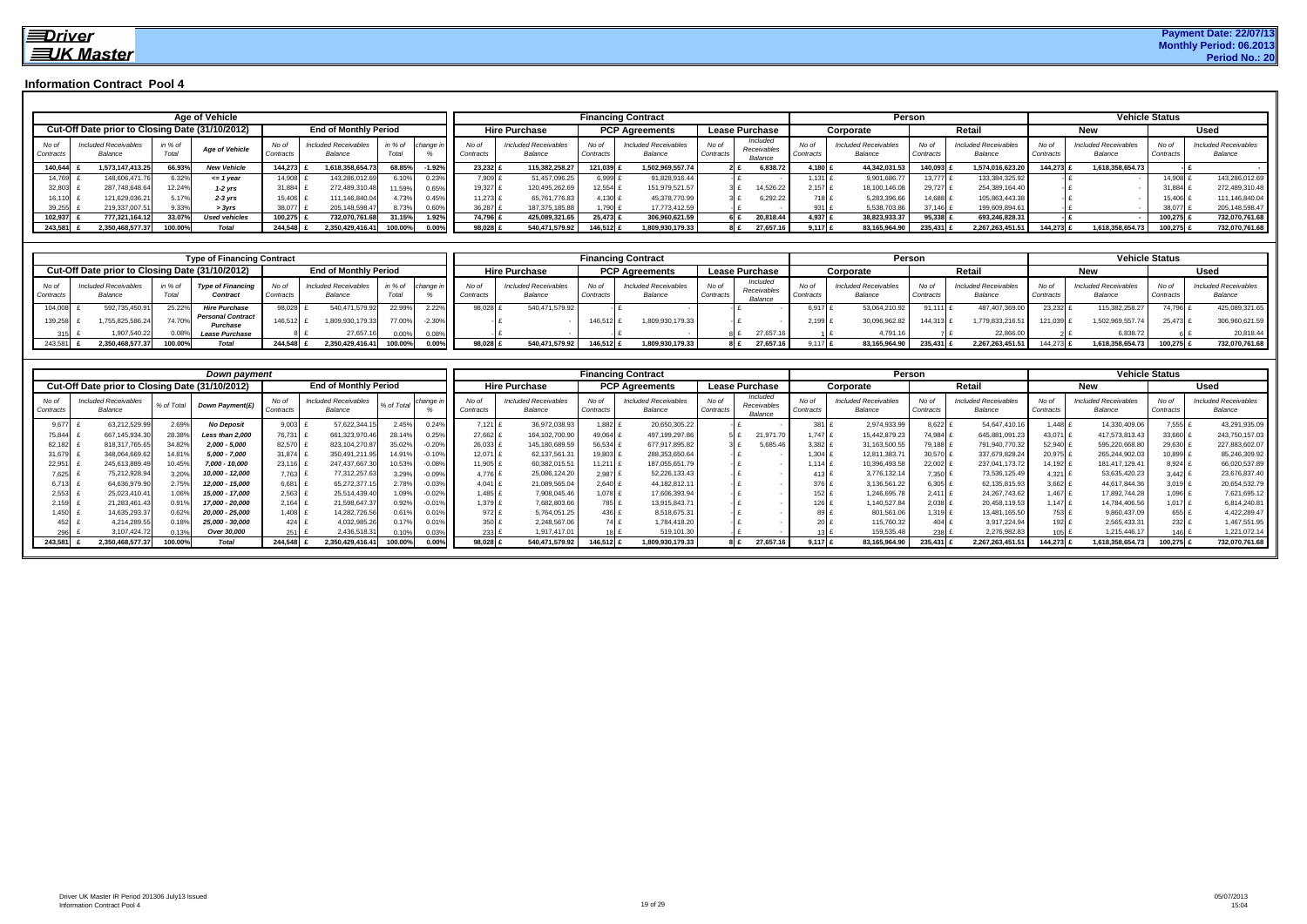|                    |                                                 |            | <b>Balloons as of the Monthly Period</b> |                    |                                        |          |                        |                    |                                        |                    | <b>Financing Contract</b>              |                    |                                    |                    |                                        | <b>Person</b>      |                                        |                    |                                        | <b>VehicleStatus</b> |                                        |
|--------------------|-------------------------------------------------|------------|------------------------------------------|--------------------|----------------------------------------|----------|------------------------|--------------------|----------------------------------------|--------------------|----------------------------------------|--------------------|------------------------------------|--------------------|----------------------------------------|--------------------|----------------------------------------|--------------------|----------------------------------------|----------------------|----------------------------------------|
|                    | Cut-Off Date prior to Closing Date (31/10/2012) |            |                                          |                    | <b>End of Monthly Period</b>           |          |                        |                    | <b>Hire Purchase</b>                   |                    | <b>PCP Agreements</b>                  |                    | <b>Lease Purchase</b>              |                    | Corporate                              |                    | Retail                                 |                    | <b>New</b>                             |                      | Used                                   |
| No of<br>Contracts | <b>Included Receivables</b><br>Balance          | % of Total | Remaining<br>term                        | No of<br>Contracts | <b>Included Receivables</b><br>Balance |          | % of Total change in 9 | No of<br>Contracts | <b>Included Receivables</b><br>Balance | No of<br>Contracts | <b>Included Receivables</b><br>Balance | No of<br>Contract: | Included<br>Receivables<br>Balance | No of<br>Contracts | <b>Included Receivables</b><br>Balance | No of<br>Contracts | <b>Included Receivables</b><br>Balance | No of<br>Contracts | <b>Included Receivables</b><br>Balance | No of<br>Contract:   | <b>Included Receivables</b><br>Balance |
| 8,426              | 60,478,573.78                                   | 5.77%      | < 6                                      | 10,988             | 73,458,048.44                          | 6.68%    | $-0.91%$               |                    |                                        | 10,980             | 73,458,048.44                          |                    | $8$ $f$                            | 253                | 1,605,342.62                           | 10,735 £           | 71,852,705.82                          | 8,681              | 59,361,085.39                          | 2,307                | 14,096,963.05                          |
| 12,299             | 93,919,388.88                                   | 8.97%      | 6 - 10                                   | 14,982             | 105,376,581.01                         | 9.59%    | $-0.62%$               |                    |                                        | 14,982             | 105,376,581.01                         |                    |                                    | 259                | 1,939,978.17                           | 14.723 £           | 103,436,602.84                         | 12,428             | 88,185,666.49                          | 2.554                | 17,190,914.52                          |
| 16,188             | 118,751,743.11                                  | 11.34%     | $11 - 15$                                | 18,251             | 131,830,307.74                         | '1.99%   | $-0.66%$               |                    |                                        | 18,251             | 131,830,307.74                         |                    |                                    | 300                | 2,295,156.77                           | 17,951 £           | 129,535,150.97                         | 15,323             | 110,841,400.09                         | 2,928                | 20,988,907.65                          |
| 21,028             | 153,487,532.79                                  | 14.65%     | $16 - 20$                                | 16.428             | 119,592,719.20                         | 10.88%   | 3.77%                  |                    |                                        | 16,428             | 119.592.719.20                         |                    |                                    | 290                | 2,231,091.86                           | 16.138 £           | 117,361,627.34                         | 13.325             | 97,660,758.15                          | 3.103                | 21,931,961.05                          |
| 20,396             | 147,404,968.29                                  | 14.07%     | $21 - 25$                                | 28,705             | 215,822,509.56                         | 19.63%   | $-5.569$               |                    |                                        | 28,705             | 215.822.509.56                         |                    |                                    | 404                | 3,129,192.74                           | 28,301 £           | 212,693,316.82                         | 24,847             | 188,857,122.29                         | 3.858                | 26,965,387.27                          |
| 21.246             | 157,011,448.02                                  | 14.99%     | $26 - 30$                                | 24,404             | 178,960,613.59                         | 16.28%   | $-1.29%$               |                    |                                        | 24,404             | 178,960,613.59                         |                    |                                    | 315                | 2,403,058.39                           | 24,089 £           | 176,557,555.20                         | 20,309             | 150,385,763.62                         | 4.095                | 28.574.849.97                          |
| 22,401             | 167,685,710.04                                  | 16.01%     | $31 - 35$                                | 18,475             | 140,438,428.92                         | 12.78%   | 3.23%                  |                    |                                        | 18,475             | 140,438,428.92                         |                    |                                    | 218                | 1,920,073.48                           | 18,257 £           | 138,518,355.44                         | 14,895             | 115,018,412.76                         | 3.580                | 25,420,016.16                          |
| 7,047              | 52,672,570.16                                   | 5.03%      | $36 - 40$                                | 9,528              | 84.144.379.29                          | 7.65%    | $-2.63%$               |                    |                                        | 9,528              | 84,144,379.29                          |                    |                                    | 90                 | 762,562.20                             | $9.438$ £          | 83,381,817.09                          | 7.446              | 68,304,906.05                          | 2,082                | 15,839,473.24                          |
| 7,953              | 70,483,157.09                                   | 6.73%      | $41 - 45$                                | 3,970              | 41,500,034.12                          | 3.78%    | 2.95%                  |                    |                                        | 3,970              | 41,500,034.12                          |                    |                                    |                    | 590,798.90                             | $3,918$ £          | 40,909,235.22                          | 3,164              | 34,771,712.89                          | 806                  | 6,728,321.23                           |
| 2,589              | 25,525,167.94                                   | 2.44%      | $46 - 50$                                | 789                | 8,085,211.92                           | 0.74%    | 1.70%                  |                    |                                        | 789 l              | 8,085,211.92                           |                    |                                    |                    | 193,082.28                             | 770 £              | 7,892,129.64                           | 6231               | 6,686,892.28                           |                      | 1,398,319.64                           |
|                    |                                                 | 0.00%      | $51 - 55$                                |                    |                                        | 0.00%    | 0.00%                  |                    |                                        |                    |                                        |                    |                                    |                    |                                        |                    |                                        |                    |                                        |                      |                                        |
|                    |                                                 | $0.00\%$   | $56 - 60$                                |                    |                                        | $0.00\%$ | 0.00%                  |                    |                                        |                    |                                        |                    |                                    |                    |                                        |                    |                                        |                    |                                        |                      |                                        |
|                    |                                                 | 0.00%      |                                          |                    |                                        | $0.00\%$ | 0.00%                  |                    |                                        |                    |                                        |                    |                                    |                    |                                        |                    |                                        |                    |                                        |                      |                                        |
| 139,573            | 1,047,420,260.10                                | 100.00%    | Total                                    | 146,520            | 1,099,208,833.79                       | 100.00%  | 0.00%                  |                    |                                        | 146,512            | 1,099,208,833.79                       |                    | 8 £                                | 2.200              | 17,070,337.41                          | 144,320            | 1,082,138,496.38                       | 121,041            | 920,073,720.01                         | 25,479               | 179,135,113.78                         |

|                    |                                                         |            | <b>Months Seasoned</b> |                    |                                 |         |                        |                    |                                 | <b>Financing Contract</b> |                                        |                    |                                    |                   |                                        | <b>Person</b>      |                                 |                    | <b>VehicleStatus</b>                   |                    |                                        |
|--------------------|---------------------------------------------------------|------------|------------------------|--------------------|---------------------------------|---------|------------------------|--------------------|---------------------------------|---------------------------|----------------------------------------|--------------------|------------------------------------|-------------------|----------------------------------------|--------------------|---------------------------------|--------------------|----------------------------------------|--------------------|----------------------------------------|
|                    | <b>ICut-Off Date prior to Closing Date (31/10/2012)</b> |            |                        |                    | <b>End of Monthly Period</b>    |         |                        |                    | <b>Hire Purchase</b>            |                           | <b>PCP Agreements</b>                  |                    | <b>Lease Purchase</b>              |                   | Corporate                              |                    | Retail                          |                    | <b>New</b>                             |                    | <b>Used</b>                            |
| No of<br>Contracts | <b>Included Receivables</b><br>Balance                  | % of Total | Seasoned               | No of<br>Contracts | Included Receivables<br>Balance |         | % of Total change in % | No of<br>Contracts | Included Receivables<br>Balance | No of<br>Contracts        | <b>Included Receivables</b><br>Balance | No of<br>Contracts | Included<br>Receivables<br>Balance | No o<br>Contracts | <b>Included Receivables</b><br>Balance | No of<br>Contract. | Included Receivables<br>Balance | No of<br>Contracts | <b>Included Receivables</b><br>Balance | No of<br>Contracts | <b>Included Receivables</b><br>Balance |
| 33.445 £           | 464.798.546.88                                          | 19.77%     |                        | 18.438             | 243,039,610.00                  | 10.34%  | 9.43%                  | 6.919              | 59,305,090.27                   | 11,519 £                  | 183,734,519.73                         |                    |                                    | 643               | 9,247,424.14                           | 17.795             | 233,792,185.86                  | 10.949             | 167,924,193.02                         | 7.489              | 75,115,416.98                          |
| 38,622 £           | 473,668,013.40                                          | 20.15%     | 6 - 10                 | 40,017             | 489,837,746.26                  | 20.84%  | $-0.699$               | 12,581             | 98,569,629.07                   | 27,436 £                  | 391,268,117.19                         |                    |                                    | $1,340$ £         | 16,630,327.60                          | 38,677 £           | 473,207,418.66                  | 25,817 £           | 349,466,340.92                         | 14.200             | 140,371,405.34                         |
| 39,191 £           | 418,752,985.67                                          | 17.82%     | $11 - 15$              | 51,327             | 585,717,523.53                  | 24.92%  | $-7.10%$               | 16,550             | 114,217,105.90                  | 34,777 £                  | 471,500,417.63                         |                    |                                    | 1,833             | 19,833,117.84                          | 49,494 £           | 565,884,405.69                  | 33,924 £           | 431,095,528.51                         | 17.403             | 154,621,995.02                         |
| 39,420 £           | 377,158,126.75                                          | 16.05%     | $16 - 20$              | 32,668             | 314,710,878.94                  | 13.39%  | $2.66^{\circ}$         | 13,734             | 83,303,030.47                   | 18,934 £                  | 231,407,848.47                         |                    |                                    | 1,627             | 14,655,626.83                          | 31,041 £           | 300,055,252.1                   | 17,724 £           | 199,319,154.98                         | 14.944             | 115,391,723.96                         |
| 31.710 £           | 252,826,377.50                                          | 10.76%     | $21 - 25$              | 34,319             | 304,788,306.34                  | 12.97%  | $-2.219$               | 12,937             | 66.517.328.00                   | 21,382 £                  | 238,270,978.34                         |                    |                                    | 1,221             | 10,271,500.22                          | 33.098             | 294,516,806.1                   | 20,910 £           | 210,431,564.48                         | 13.409             | 94,356,741.86                          |
| 25,098             | 180,579,472.52                                          | 7.68%      | $26 - 30$              | 26,755             | 200,877,564.49                  | 8.55%   | $-0.869$               | 10,360             | 45,832,426.69                   | 16,395 £                  | 155,045,137.80                         |                    |                                    | 959               | 6,019,617.57                           | 25,796 £           | 194,857,946.92                  | 16,407 £           | 139,006,886.06                         | 10.348             | 61,870,678.43                          |
| 19,500             | 111,024,990.40                                          | 4.72%      | $31 - 35$              | 21.626             | 129,731,156.17                  | 5.52%   | $-0.80^{\circ}$        | 10.419             | 31.974.707.10                   | 11,207 £                  | 97.756.449.07                          |                    |                                    | 885               | 4,106,049.66                           | 20,741 £           | 125,625,106.51                  | 11,342 £           | 80,406,498.94                          | 10.284             | 49,324,657.23                          |
| 8,126              | 44,240,454.18                                           | 1.88%      | $36 - 40$              | 8,615              | 49,489,766.30                   | 2.11%   | $-0.229$               | 5,457              | 21,067,743.02                   | $3,158$ £                 | 28,422,023.28                          |                    |                                    | 272               | 1,519,743.78                           | $8,343$ f          | 47,970,022.52                   | 3,453              | 26,021,698.95                          | 5.162              | 23,468,067.35                          |
| 4,791 £            | 19,735,969.19                                           | 0.84%      | $41 - 45$              | 5.432              | 21,257,054.28                   | 0.90%   | $-0.06$                | 4.257              | 11,604,697.03                   | $1.175$ £                 | 9,652,357.25                           |                    |                                    | 176 £             | 599,498.86                             | $5,256$ £          | 20,657,555.42                   | 2,335              | 10,771,965.00                          | 3.097              | 10,485,089.28                          |
| 1,965              | 5,565,546.87                                            | 0.24%      | $46 - 50$              | 3,031              | 8,317,685.33                    | 0.35%   | $-0.129$               | 2,631              | 5,561,472.41                    | 399 £                     | 2,750,815.00                           |                    | 5,397.92                           | 81 £              | 206,025.60                             | 2,950              | 8,111,659.7                     | 873                | 3,208,611.00                           | 2.158              | 5,109,074.33                           |
| 1.117 $E$          | 1,837,129.36                                            | 0.08%      | $51 - 55$              | 1.293              | 2,094,958.53                    | 0.09%   | $-0.01%$               | 1.236              | 1,954,262.45                    | 53 <sub>1</sub>           | 121,378.70                             |                    | 19,317.38                          | 31 £              | 48,884.96                              | 1,262 £            | 2,046,073.57                    | 259                | 540,673.80                             | .034               | 1,554,284.73                           |
| 529                | 299,796.42                                              | 0.01%      | $56 - 60$              | 891                | 542,397.32                      | 0.02%   | $-0.01%$               | 858 £              | 542,397.32                      |                           |                                        |                    |                                    |                   | 28,147.84                              | 855 1              | 514,249.48                      | 222                | 163,157.08                             | 669                | 379,240.24                             |
|                    | 18,831.77                                               | 0.00%      |                        | 136 I              | 24,768.92                       | 0.00%   | $0.00^{\circ}$         | 89.                | 21,690.19                       |                           | 136.87                                 |                    | 2.941.86                           |                   |                                        | 123 <sup>1</sup>   | 24,768.92                       | $58$   $\pm$       | 2.381.99                               | 78 I               | 22,386.93                              |
| 243,581            | 2,350,468,577.37                                        | 100.00%    | Total                  | 244,548            | 2.350.429.416.41                | 100.00% | $0.00^{\circ}$         | 98.028             | 540.471.579.92                  | 146,512 £                 | 1,809,930,179.33                       |                    | $27,657.1^{\circ}$                 | 9.117 E           | 83,165,964.90                          | 235.431            | 2.267.263.451.                  | 144,273            | 1,618,358,654.73                       | 100.275            | 732,070,761.68                         |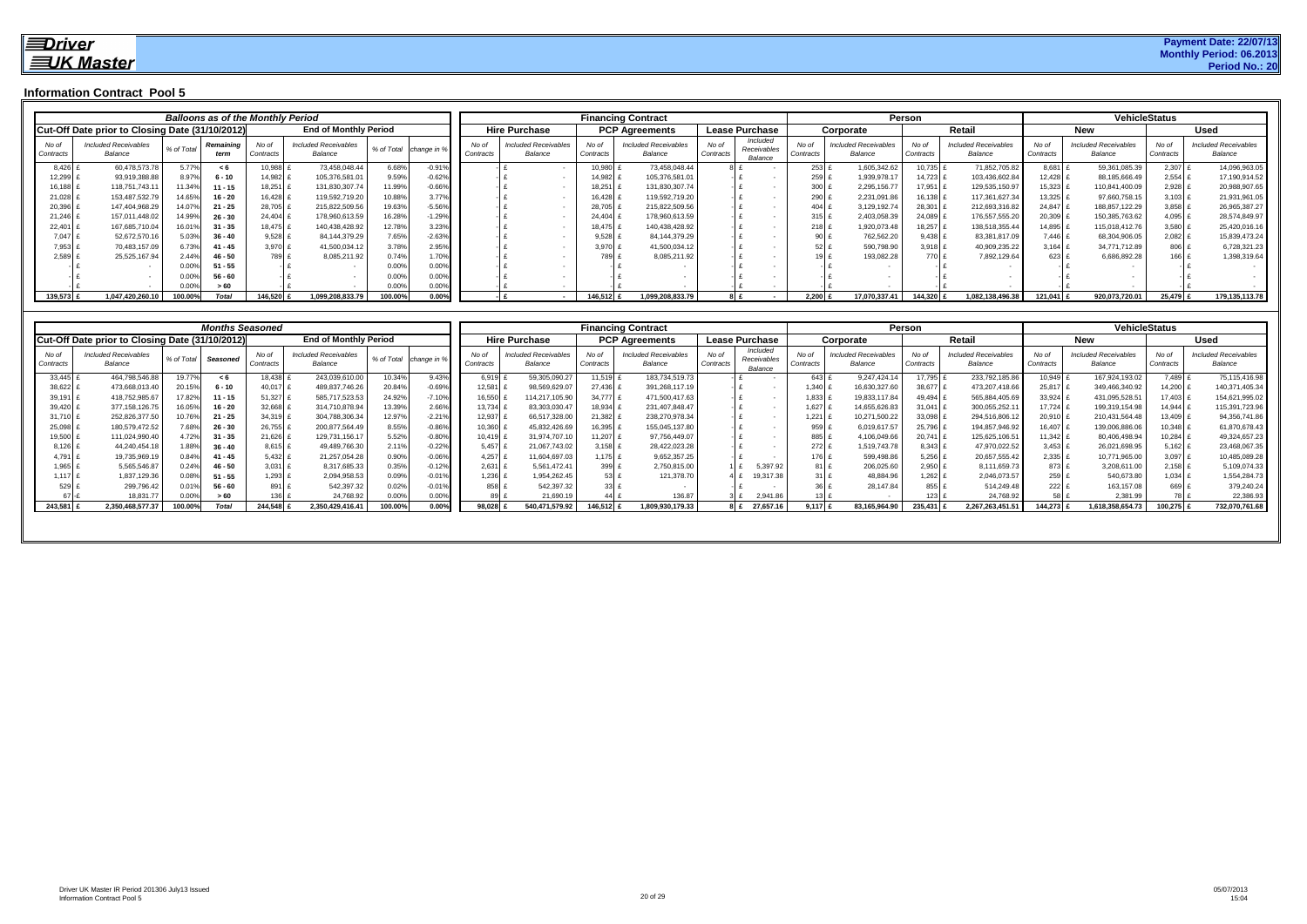#### **Contracts in Arrears**

|                                                   |               |                                     | Contracts in Arrears at the end of the Monthly Period |                                  |               |                                 | <b>Financing Contract</b> |                                        |                       |                                    |                                    |                                   | Person                                 |                      |                                        | <b>Vehicle Status</b>    |                                        |                           |
|---------------------------------------------------|---------------|-------------------------------------|-------------------------------------------------------|----------------------------------|---------------|---------------------------------|---------------------------|----------------------------------------|-----------------------|------------------------------------|------------------------------------|-----------------------------------|----------------------------------------|----------------------|----------------------------------------|--------------------------|----------------------------------------|---------------------------|
|                                                   |               |                                     |                                                       |                                  |               | <b>Hire Purchase</b>            |                           | <b>PCP Agreements</b>                  | <b>Lease Purchase</b> |                                    |                                    | Corporate                         |                                        | Retail               |                                        | <b>New</b>               | Used                                   |                           |
| <b>Months in Arrears</b>                          | Arrears Value | % of Total Pool<br>by Arrears Value | <b>Included Receivables</b><br>Balance                | % of Total<br>Pool by<br>Balance | Arrears Value | Included<br>Receivables Balance | Arrears Value             | <b>Included Receivables</b><br>Balance | Arrears Value         | Included<br>Receivable:<br>Balance | Included<br>Receivables<br>Balance | <b>Corporate Arrears</b><br>Value | <b>Included Receivables</b><br>Balance | Retail Arrears Value | <b>Included Receivables</b><br>Balance | <b>New Arrears Value</b> | <b>Included Receivables</b><br>Balance | <b>Used Arrears Value</b> |
| Greater than 0 days, less<br>than 1-month overdue | 3,673,183.3   | 0.16%                               | 21,499,759.44                                         | 0.91%                            | 573,502.10    | 6,079,412.22                    | 3,099,681.26              | 15,420,347.22                          |                       |                                    | 661,918.98                         | 156,129.29                        | 20,837,840.46                          | 3,517,054.07         | 12,931,230.79                          | 2,587,347.92             | 8,568,528.65                           | 1,085,835.44              |
| 2-month overdue                                   | 097,033.3     | 0.05%                               | 8,349,297.04                                          | 0.36%                            | 251,600.95    | 2,613,249.81                    | 839,973.05                | 5,730,649.31                           | 5,459.35              | 5,397.92                           | 375,760.01                         | 57,367.60                         | 7,973,537.03                           | 1,039,665.75         | 4,969,512.36 f                         | 724,219.09               | 3,379,784.68                           | 372,814.26                |
| 3-month overdue                                   | 954,294.7     | 0.04%                               | 4,007,245.30                                          |                                  | 150,920.45    | 1,183,459.73                    | 802,342.68                | 2,822,763.20                           | 1,031.58              | 1,022.37                           | 178,671.26                         | 23,873.01                         | 3,828,574.04                           | 930,421.70 £         | 2,405,942.34 £                         | 639,931.91               | 1,601,302.96                           | 314,362.80                |
| 4-month overdue                                   | 551,809.04    | 0.02%                               | 1,912,580.56                                          | 0.08%                            | 108,318.78    | 700,309.80                      | 443.490.26                | 1,212,270.76                           |                       |                                    | 118,982.06                         | 32,497.00                         | 1,793,598.50                           | 519,312.04 £         | 988,780.47 £                           | 347,890.87               | 923,800.09                             | 203,918.17                |
| 5-month overdue                                   | 387,548.49    | 0.02%                               | 982,554.65                                            | 0.04%                            | 106,271.80    | 277,067,80                      | 279,200.70                | 703,432.05                             | 2.075.99              | 2,054.80                           | 46.309.45                          | 23,173.92                         | 936,245.20                             | 364,374.57 £         | 629,641.11 £                           | 225,231.42               | 352,913.54                             | 162,317.07                |
| 6-month overdue                                   | 219,323.0     | 0.01%                               | 398,523.44                                            | $0.02\%$                         | 49,860.87     | 169,469.95 £                    | 152,986.85                | 212,813.28                             | 16.475.37             | 16,240.21                          | 39,526.14                          | 16,454.98                         | 358,997.30                             | 202,868.11 £         | 182,540.79 £                           | 143,784.48               | 215,982.65                             | 75,538.61                 |
| > 6-month overdue                                 | 549,561.8     | 0.02%                               | 938,346.24                                            | 0.04%                            | 208.474.71    | 308,381.39                      | 341,087.09                | 629,964.85                             |                       |                                    | 22,277.57                          | 14,613.46                         | 916,068.67                             | 534,948.34 £         | 527,427.03                             | 318,561.51               | 410,919.21                             | 231,000.29                |
|                                                   | 7,432,753.84  | 0.32%                               | 38,088,306.67                                         | 1.62%                            | ,448,949.66   | 11.331.350.70                   | 5,958,761.89              | 26,732,240.67                          |                       | 25,042.29 £ 24,715.30              | ,443,445.47                        | 324,109.26                        | 36,644,861.20                          | 7,108,644.58 £       | 22.635.074.89                          | 4,986,967.20             | 15,453,231.78                          | 2,445,786.64              |

|                                                   |               |                                     | Live Contracts in Arrears at the end of the Monthly Period |                                  |               |                                 | Financing Contract |                                        |                       |                                    |                                    |                            | <b>Person</b>                          |                      |                                        | <b>Vehicle Status</b> |                                        |                           |
|---------------------------------------------------|---------------|-------------------------------------|------------------------------------------------------------|----------------------------------|---------------|---------------------------------|--------------------|----------------------------------------|-----------------------|------------------------------------|------------------------------------|----------------------------|----------------------------------------|----------------------|----------------------------------------|-----------------------|----------------------------------------|---------------------------|
|                                                   |               |                                     |                                                            |                                  |               | <b>Hire Purchase</b>            |                    | <b>PCP Agreements</b>                  | <b>Lease Purchase</b> |                                    |                                    | Corporate                  |                                        | Retail               |                                        | <b>New</b>            | Used                                   |                           |
| <b>Months in Arrears</b>                          | Arrears Value | % of Total Pool<br>by Arrears Value | <b>Included Receivables</b><br>Balance                     | % of Total<br>Pool by<br>Balance | Arrears Value | Included<br>Receivables Balance | Arrears Value      | <b>Included Receivables</b><br>Balance | <b>Arrears Value</b>  | Included<br>Receivables<br>Balance | Included<br>Receivables<br>Balance | Corporate Arrears<br>Value | <b>Included Receivables</b><br>Balance | Retail Arrears Value | <b>Included Receivables</b><br>Balance | New Arrears Value     | <b>Included Receivables</b><br>Balance | <b>Used Arrears Value</b> |
| Greater than 0 days, less<br>than 1-month overdue | ,093,200.12   | 0.03%                               | 18,748,354.13                                              | 0.80%                            | 443,600.38    | 5,891,901.91                    | 649,599.74         | 12,856,452.22                          |                       |                                    | 538,453.44                         | 30,228.74                  | 18,209,900.69                          | 1,062,971.38         | 10,911,657.71                          | 621,529.29            | 7,836,696.42                           | 471,670.83                |
| 2-month overdue                                   | 381,955.87    | 0.01%                               | 7,538,545.1                                                | 0.32%                            | 76,461.25     | 2,518,497.02                    | 205,494.62         | 5,020,048.08                           |                       |                                    | 350,938.12                         | 32,030.54                  | 7,187,606.98                           | 349,925.33           | 4,380,160.95                           | 173,079.73            | 3,158,384.15                           | 208,876.14                |
| 3-month overdue                                   | 237,093.93    | 0.01%                               | 3,195,441.34                                               | $0.14\%$   {                     | 10.314.41     | 1,105,452.06                    | 126,779.52         | 2,089,989.28                           |                       |                                    | 170,893.00   2                     | 16,031.18                  | 3.024.548.34                           | 221,062.7            | 1,822,734.08                           | 111,902.55            | 1,372,707.26                           | 125,191.38                |
| 4-month overdue                                   | 161,172.45    | 0.00%                               | 1,509,847.42                                               | 0.06%                            | 92.541.72     | 678,080.39                      | 68,630.73          | 831,767.03                             |                       |                                    | 104,172.24                         | 17,586.41                  | 1,405,675.18                           | 143,586.04           | 684,904.38                             | 59,028.03             | 824,943.04                             | 102,144.42                |
| 5-month overdue                                   | 96,086.1      | 0.00%                               | 658,098.1                                                  | $0.03\%$                         | 47,308.95     | 217.320.41                      | 48.777.18          | 440.777.70                             |                       |                                    | 37,652.38                          | 14,458.45 L                | 620.445.73                             | 81,627.68            | 439,213.82                             | 55,033.34             | 218,884.29                             | 41,052.79                 |
| 6-month overdue                                   | 45,718.63     | 0.00%                               | 200,815.98                                                 | 0.01%                            | 34,832.86     | 142,798.45                      | 10,885.77          | 58,017.53                              |                       |                                    | 29,028.63                          | 5,852.18                   | 171,787.35                             | 39,866.45            | 42,378.98                              | 8,201.83              | 158,437.00                             | 37,516.80                 |
| > 6-month overdue                                 | 186,476.68    | 0.01%                               | 528,411.97                                                 | 0.02%                            | 103,155.26    | 194.115.19                      | 83.321.42          | 334,296.78                             |                       |                                    | 16,198.22                          | 8,105.39                   | 512,213.75                             | 178,371.29           | 256,435.75                             | 87.341.36             | 271,976.22                             | 99,135.32                 |
|                                                   | 2,201,703.81  | 0.07%                               | 32.379.514.05                                              | .38%                             | 1.008.214.83  | 10.748.165.43                   | ,193,488.98        | 21,631,348.62                          |                       |                                    | 1.247.336.03                       | 124.292.89                 | 31.132.178.02 £                        | 2,077,410.92 £       | 18,537,485.67                          | 1,116,116.13          | 13,842,028.38                          | 1,085,587.68              |

|                                                  |                 |                                 | End of Term Not Paid in Full at the end of the Monthly Period |                                  |                 |                                 | <b>Financing Contract</b> |                                        |                       |                                           |                 |                                        | Person          |                                        |                 | <b>Vehicle Status</b>                  |                 |                                    |
|--------------------------------------------------|-----------------|---------------------------------|---------------------------------------------------------------|----------------------------------|-----------------|---------------------------------|---------------------------|----------------------------------------|-----------------------|-------------------------------------------|-----------------|----------------------------------------|-----------------|----------------------------------------|-----------------|----------------------------------------|-----------------|------------------------------------|
|                                                  |                 |                                 |                                                               |                                  |                 | <b>Hire Purchase</b>            |                           | <b>PCP Agreements</b>                  | <b>Lease Purchase</b> |                                           |                 | Corporate                              |                 | Retail                                 |                 | <b>New</b>                             | Used            |                                    |
| <b>Months in Arrears</b>                         | No of Contracts | % of Contract<br>Pool by Number | <b>Included Receivables</b><br>Balance                        | % of Total<br>Pool by<br>Balance | No of Contracts | Included<br>Receivables Balance | No of Contracts           | <b>Included Receivables</b><br>Balance | No of Contracts       | Included<br>Receivables<br><b>Balance</b> | No of Contracts | <b>Included Receivables</b><br>Balance | No of Contracts | <b>Included Receivables</b><br>Balance | No of Contracts | <b>Included Receivables</b><br>Balance | No of Contracts | Included<br>Receivables<br>Balance |
| Greater than 0 day, less than<br>1-month overdue |                 | 0.10%                           | 1,728,563.86                                                  | 0.07%                            |                 | 4,338.37                        | 239                       | 1,724,225.49                           |                       |                                           |                 | 74,240.76                              | 246             | 1,654,323.10                           | 187             | 1,395,241.02                           | 69              | 333,322.84                         |
| 2-month overdue                                  |                 | 0.04%                           | 494,273.22                                                    | 0.02%                            | 18              | 8,165.77                        | 84                        | 480,709.53                             |                       | 5,397.92                                  |                 | 7,799.91                               | $100 \pm$       | 486,473.31                             | 75.             | 406,391.63                             | 28              | 87,881.59                          |
| 3-month overdue                                  |                 | 0.03%                           | 360,253.50                                                    | 0.02%                            |                 | 3.231.07                        |                           | 351,000.06                             |                       | 1,022.3                                   |                 | 7,778.26                               |                 | 352,475.24<br>751 <sub>1</sub>         | 39              | 244,585.71                             |                 | 115,667.79                         |
| 4-month overdue                                  |                 | 0.02%                           | 240,799.03                                                    | 0.01%                            |                 | 17<br>7.300.33                  | 39 <sub>1</sub>           | 233,498.70                             |                       |                                           |                 | 14.809.82                              | 53              | 225,989.21                             |                 | 163,172.98                             | $21 \text{ f}$  | 77,626.05                          |
| 5-month overdue                                  |                 | 0.02%                           | 190,858.36                                                    | 0.01%                            |                 | 8.149.58<br>17L                 | 30 <sub>1</sub>           | 180,653.98                             |                       | 2,054.8                                   |                 | 8,313.7                                | 46              | 182,544.65                             |                 | 114,605.26                             | 27 f            | 76,253.10                          |
| 6-month overdue                                  |                 | 0.01%                           | 117,150.70                                                    | 0.00%                            |                 | 7,561.84<br>$15$ $\frac{1}{2}$  |                           | 93,348.65                              |                       | 16,240.2                                  |                 | 10,497.5                               |                 | 106,653.19<br>32 f                     | 16              | 88,385.73                              | $18 +$          | 28,764.97                          |
| > 6-month overdue                                |                 | 0.02%                           | 166,150.43                                                    | 0.01%                            |                 | 38,472.79                       |                           | 127.677.64                             |                       |                                           |                 | 6,079.35                               |                 | 160,071.08                             |                 | 125,505.61                             | 22f             | 40,644.82                          |
|                                                  | 618             | 0.25%                           | 3,298,049.10                                                  | 0.14%                            |                 | 82.219.75<br>134 $E$            | 479 I                     | 3.191.114.05                           |                       | 24,715.30                                 |                 | 129,519.32                             | 594 £           | 3,168,529.78                           | 394 £           | 2.537.887.94                           | $224$ £         | 760,161.16                         |

|                                                  |                 |                                 | Early Settlements Not Paid in Full at the end of the Monthly Period |                                  |                 |                                 | <b>Financing Contract</b> |                                        |                                                      |                 |                                        | Person          |                                        |                 | <b>Vehicle Status</b>                  |                 |                                    |
|--------------------------------------------------|-----------------|---------------------------------|---------------------------------------------------------------------|----------------------------------|-----------------|---------------------------------|---------------------------|----------------------------------------|------------------------------------------------------|-----------------|----------------------------------------|-----------------|----------------------------------------|-----------------|----------------------------------------|-----------------|------------------------------------|
|                                                  |                 |                                 |                                                                     |                                  |                 | <b>Hire Purchase</b>            |                           | <b>PCP Agreements</b>                  | <b>Lease Purchase</b>                                | Corporate       |                                        |                 | Retail                                 |                 | New                                    | <b>Used</b>     |                                    |
| Months in Arrears                                | No of Contracts | % of Contract<br>Pool by Number | <b>Included Receivables</b><br>Balance                              | % of Total<br>Pool by<br>Balance | No of Contracts | Included<br>Receivables Balance | No of Contracts           | <b>Included Receivables</b><br>Balance | Included<br>No of Contracts<br>Receivable<br>Balance | No of Contracts | <b>Included Receivables</b><br>Balance | No of Contracts | <b>Included Receivables</b><br>Balance | No of Contracts | <b>Included Receivables</b><br>Balance | No of Contracts | Included<br>Receivable:<br>Balance |
| Greater than 0 day, less than<br>1-month overdue |                 | 0.05%                           | 718,047.56                                                          | 0.03%                            | 46.             | 117,188.53                      | 82                        | 600,859.03                             |                                                      |                 | 49,224.78                              | $124 \;$ 1      | 668,822.78                             |                 | 477.643.64                             | 58 £            | 240,403.92                         |
| 2-month overdue                                  |                 | 0.01%                           | 159,941.57                                                          | 0.01%                            |                 | 53,861.34                       | 23.                       | 106,080.23                             |                                                      |                 | 17,021.98                              | 35 I            | 142,919.59                             |                 | 108,023.87                             | $13 \pm$        | 51,917.70                          |
| 3-month overdue                                  |                 | 0.02%                           | 315,529.61                                                          | 0.01%                            |                 | 17,911.91<br>12 E               |                           | 297,617.70                             |                                                      |                 |                                        |                 | 315,529.61                             |                 | 259,477.26                             | 17 <sup>1</sup> | 56,052.35                          |
| 4-month overdue                                  |                 | 0.01%                           | 119,562.1                                                           | 0.01%                            |                 | 5,266.3                         | 22 <sup>1</sup>           | 114.295.88                             |                                                      |                 |                                        |                 | 119,562.19                             |                 | 108,585.25                             |                 | 10,976.94                          |
| 5-month overdue                                  |                 | 0.01%                           | 61,439.55                                                           | 0.00%                            | 10L             | 43,054.39                       |                           | 18.385.1                               |                                                      |                 | 343.36                                 |                 | 61,096.19                              |                 | 27.938.13                              | 10 £            | 33,501.42                          |
| 6-month overdue                                  |                 | $0.00\%$                        | 28,125.45                                                           | 0.00%                            |                 | 50.98                           |                           | 28.074.47                              |                                                      |                 |                                        |                 | 28,125.45                              |                 | 28,125.45                              |                 |                                    |
| > 6-month overdue                                |                 | 0.01%                           | 132,501.60                                                          | 0.01%                            |                 | 40.453.62                       |                           | 92.047.98                              |                                                      |                 |                                        |                 | 132.501.60                             |                 | 74.297.44                              |                 | 58,204.1                           |
|                                                  |                 | 0.12%                           | 1.535.147.53                                                        | 0.07%                            |                 | 277.787.08<br>98 £              | $185$ £                   | 1,257,360.45                           |                                                      |                 | 66,590.12                              | $277$ £         | 1,468,557.41                           | 165             | 1,084,091.04                           | 118 £           | 451,056.49                         |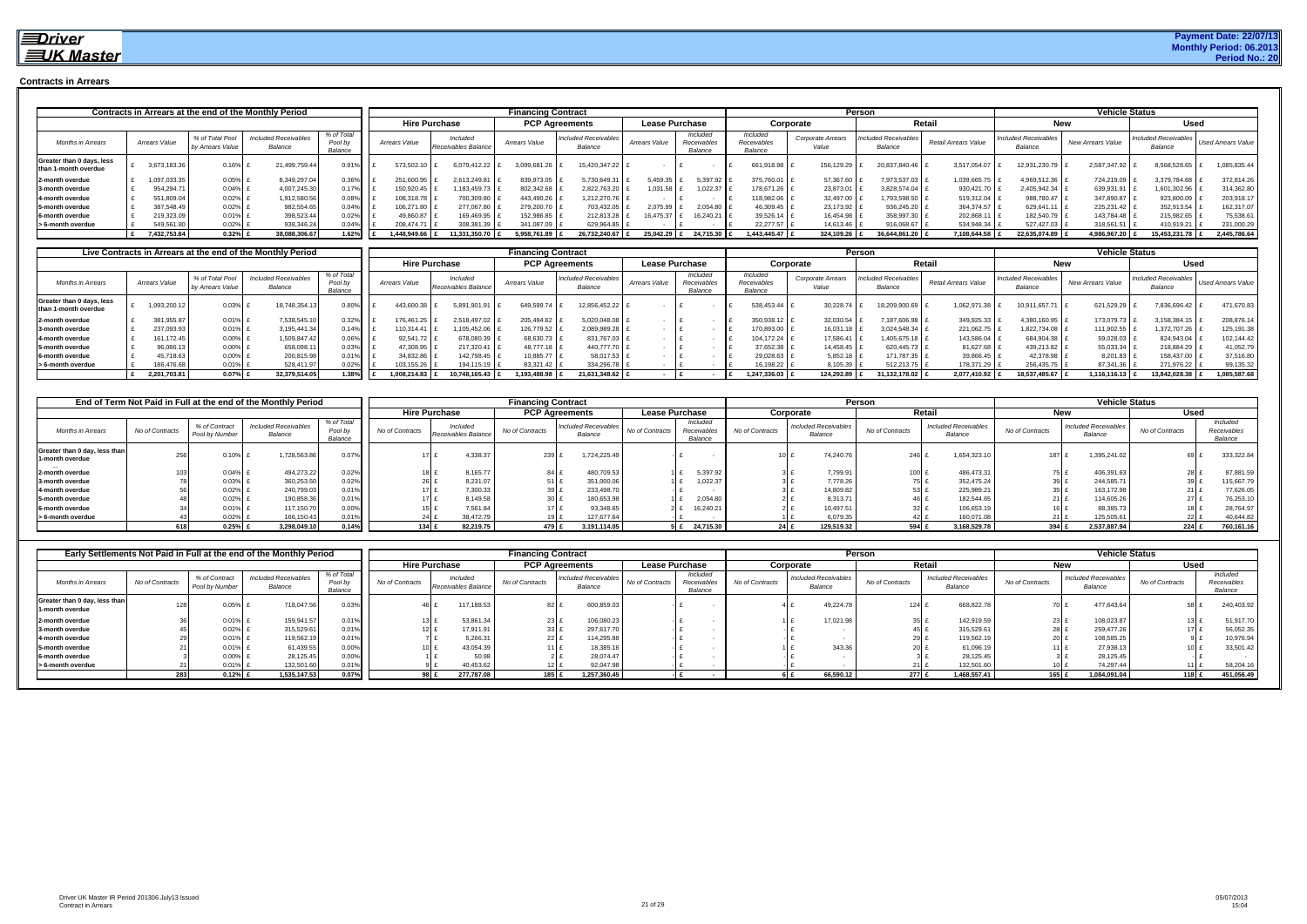### **Terminated Receivable**

| Voluntary Termination Contracts at the end of the Monthly Period |                    |                                 |                                    |                                  |                    |                                    |                    | <b>Financing Contract</b>              |                    |                                    |                    |                                    | Person             |                                    |                    | <b>Vehicle Status</b>                  |                    |                                    |
|------------------------------------------------------------------|--------------------|---------------------------------|------------------------------------|----------------------------------|--------------------|------------------------------------|--------------------|----------------------------------------|--------------------|------------------------------------|--------------------|------------------------------------|--------------------|------------------------------------|--------------------|----------------------------------------|--------------------|------------------------------------|
|                                                                  |                    |                                 |                                    |                                  |                    | <b>Hire Purchase</b>               |                    | <b>PCP Agreements</b>                  |                    | <b>Lease Purchase</b>              |                    | Corporate                          |                    | Retail                             |                    | <b>New</b>                             |                    | Used                               |
| <b>Months from Voluntary Termination</b>                         | No of<br>Contracts | % of Contract<br>Pool by Number | Included<br>Receivables<br>Balance | % of Total<br>Pool by<br>Balance | No of<br>Contracts | Included<br>Receivables<br>Balance | No of<br>Contracts | <b>Included Receivables</b><br>Balance | No of<br>Contracts | Included<br>Receivables<br>Balance | No of<br>Contracts | Included<br>Receivables<br>Balance | No of<br>Contracts | Included<br>Receivables<br>Balance | No of<br>Contracts | <b>Included Receivables</b><br>Balance | No of<br>Contracts | Included<br>Receivables<br>Balance |
| <b>Assets in Stock</b>                                           |                    | 0.13%                           | 3.086.829.18                       | 0.13%                            |                    | 428.508.76                         | <b>260</b>         | 2.658.320.42                           |                    |                                    |                    |                                    | $318 \pm$          | 3.086.829.18                       |                    | 1,939,441.28                           | $133 \text{ F}$    | 1,147,387.90                       |
| Greater than 0 day, less than 1-<br>month overdue                |                    | 0.019                           | 213,475.84                         | 0.01%                            |                    | 65,983.41                          | $101$ .            | 147,492.43                             |                    |                                    |                    |                                    |                    | 213,475.84                         |                    | 73,581.63                              | 12 L               | 139,894.21                         |
| 2-month overdue                                                  |                    | 0.019                           | 126,599.39                         | 0.01%                            |                    | 32,725.68                          | 14                 | 93,873.71                              |                    |                                    |                    |                                    | ؛ 211              | 126,599.39                         |                    | 44,998.15                              | ؛ 141              | 81,601.24                          |
| 3-month overdue                                                  |                    | 0.01%                           | 125.492.13                         | 0.01%                            | 13 E               | 51,864.69                          | 1111               | 73,627.44                              |                    |                                    |                    |                                    | 24                 | 125,492.13                         |                    | 68,616.57                              | 16 B               | 56,875.56                          |
| 4-month overdue                                                  |                    | 0.01%                           | 42,028.42                          | 0.00%                            |                    | 9.662.77                           |                    | 32,365.65                              |                    |                                    |                    |                                    | 13 <sup>1</sup>    | 42,028.42                          |                    | 31,774.36                              |                    | 10,254.06                          |
| 5-month overdue                                                  |                    | 0.01%                           | 71.884.32                          | 0.00%                            |                    | 8.543.42                           | 12.                | 63,340.90                              |                    |                                    |                    |                                    | 17 <sup>1</sup>    | 71.884.32                          |                    | 47,883.90                              |                    | 24,000.42                          |
| 6-month overdue                                                  |                    | 0.01%                           | 52.244.52                          | 0.00%                            |                    | 19,058.68                          | 11                 | 33,185.84                              |                    |                                    |                    |                                    |                    | 52,244.52                          |                    | 23,463.84                              |                    | 28,780.68                          |
| > 6-month overdue                                                |                    | 0.01%                           | 111.282.24                         | 0.00%                            |                    | 35.339.79                          | $21 \;$ $\;$       | 75.942.45                              |                    |                                    |                    |                                    |                    | 111.282.24                         |                    | 71,188.23                              |                    | 40,094.01                          |
| <b>Total by Days in Arrears</b>                                  | 1421               | 0.06%                           | 743,006.86                         | 0.03%                            | $55$ f             | 223.178.44                         | 87 £               | 519,828.42                             |                    |                                    |                    |                                    | 142                | 743,006.86                         |                    | 361,506.68<br>59 £                     | 83 £               | 381,500.18                         |
|                                                                  | 460 I              | $0.19\%$ £                      | 3,829,836.04                       | 0.16%                            | $113$ £            | 651,687.20                         | 347 $E$            | 3,178,148.84                           |                    |                                    |                    |                                    | 460 I              | 3,829,836.04                       | 244 E              | 2,300,947.96                           | 216 E              | 1,528,888.08                       |

| PCP Return Contracts at the end of the Monthly Period |                   |                                 |                                    |                                  |                    |                                    |                    | <b>Financing Contract</b>              |                    |                                    |                    |                                    | Person             |                                    |                    | <b>Vehicle Status</b>                  |                    |                                    |
|-------------------------------------------------------|-------------------|---------------------------------|------------------------------------|----------------------------------|--------------------|------------------------------------|--------------------|----------------------------------------|--------------------|------------------------------------|--------------------|------------------------------------|--------------------|------------------------------------|--------------------|----------------------------------------|--------------------|------------------------------------|
|                                                       |                   |                                 |                                    |                                  |                    | <b>Hire Purchase</b>               |                    | <b>PCP Agreements</b>                  |                    | Lease Purchase                     |                    | Corporate                          |                    | Retail                             |                    | <b>New</b>                             |                    | <b>Used</b>                        |
| Months from PCP Return Date                           | No o<br>Contracts | % of Contract<br>Pool by Number | Included<br>Receivables<br>Balance | % of Total<br>Pool by<br>Balance | No of<br>Contracts | Included<br>Receivables<br>Balance | No of<br>Contracts | <b>Included Receivables</b><br>Balance | No of<br>Contracts | Included<br>Receivables<br>Balance | No of<br>Contracts | Included<br>Receivables<br>Balance | No of<br>Contracts | Included<br>Receivables<br>Balance | No of<br>Contracts | <b>Included Receivables</b><br>Balance | No of<br>Contracts | Included<br>Receivables<br>Balance |
| <b>Assets in Stock</b>                                |                   | 0.04%                           | 693,796.19                         | $0.03\%$                         |                    |                                    |                    | 693,796.19                             |                    |                                    |                    |                                    | 89 £               | 693,796.19                         | 74 £               | 614,227.03                             |                    | 79,569.16                          |
| Greater than 0 day, less than 1-<br>month overdue     |                   | 0.00%                           | 91,318.05                          | 0.00%                            |                    |                                    |                    | 91,318.05                              |                    |                                    |                    |                                    | 10 E               | 91,318.05                          |                    | 73,106.79                              |                    | 18,211.26                          |
| 2-month overdue                                       |                   | $0.00\%$                        | 29,937.76                          | $0.00\%$                         |                    |                                    |                    | 29,937.76                              |                    |                                    |                    |                                    |                    | 29,937.76                          |                    | 29,937.76                              |                    |                                    |
| 3-month overdue                                       |                   | $0.00\%$                        | 10,528.72                          | 0.00%                            |                    |                                    |                    | 10,528.72                              |                    |                                    |                    |                                    |                    | 10,528.72                          |                    | 10,528.72                              |                    |                                    |
| 4-month overdue                                       |                   | $0.00\%$                        | 343.50                             | 0.00%                            |                    |                                    |                    | 343.50                                 |                    |                                    |                    |                                    |                    | 343.50                             |                    | 343.50                                 |                    |                                    |
| 5-month overdue                                       |                   | 0.00%                           | 274.31                             | 0.00%                            |                    |                                    |                    | 274.31                                 |                    |                                    |                    |                                    |                    | 274.31                             |                    |                                        |                    | 274.31                             |
| 6-month overdue                                       |                   | $0.00\%$                        | 186.79                             | 0.00%                            |                    |                                    |                    | 186.79                                 |                    |                                    |                    |                                    |                    | 186.79                             |                    | 186.79                                 |                    |                                    |
| > 6-month overdue                                     |                   | $0.00\%$                        |                                    | 0.00%                            |                    |                                    |                    |                                        |                    |                                    |                    |                                    |                    |                                    |                    |                                        |                    |                                    |
| <b>Total by Days in Arrears</b>                       |                   | $0.01\%$                        | 132.589.13                         | 0.01%                            |                    |                                    |                    | 132.589.13                             |                    |                                    |                    |                                    | $19$ f             | 132,589.13                         | 15 I £             | 114,103.56                             |                    | 18,485.57                          |
|                                                       |                   | $0.04\%$                        | 826.385.32                         | 0.04%                            |                    |                                    | 108I               | 826,385.32                             |                    |                                    |                    |                                    | 108 L              | 826,385.32                         | 89 E               | 728,330.59                             | 19 I £             | 98,054.73                          |

|                                                   |                    | <b>Hostile Terminated Contracts</b> |                                    |                                  |                    |                                    |                    | <b>Financing Contract</b>              |                    |                                    |                    |                                    | <b>Person</b>      |                                    |                    | <b>Vehicle Status</b>                  |                    |                                                  |
|---------------------------------------------------|--------------------|-------------------------------------|------------------------------------|----------------------------------|--------------------|------------------------------------|--------------------|----------------------------------------|--------------------|------------------------------------|--------------------|------------------------------------|--------------------|------------------------------------|--------------------|----------------------------------------|--------------------|--------------------------------------------------|
|                                                   |                    |                                     |                                    |                                  |                    | <b>Hire Purchase</b>               |                    | <b>PCP Agreements</b>                  |                    | <b>Lease Purchase</b>              |                    | Corporate                          |                    | Retail                             |                    | <b>New</b>                             |                    | <b>Used</b>                                      |
| <b>Months from Hostile Termination</b><br>Date    | No of<br>Contracts | % of Contract<br>Pool by Number     | Included<br>Receivables<br>Balance | % of Total<br>Pool by<br>Balance | No of<br>Contracts | Included<br>Receivables<br>Balance | No of<br>Contracts | <b>Included Receivables</b><br>Balance | No of<br>Contracts | Included<br>Receivables<br>Balance | No of<br>Contracts | Included<br>Receivables<br>Balance | No oi<br>Contracts | Included<br>Receivables<br>Balance | No of<br>Contracts | <b>Included Receivables</b><br>Balance | No of<br>Contracts | <i><b>Included</b></i><br>Receivables<br>Balance |
| <b>Assets in Stock</b>                            |                    |                                     | 838.474.80                         | 0.04%                            | 45 L               | 235.404.26                         | $43$ f             | 586,917.46                             |                    | 6,153.0                            |                    | 33,318.18                          | 85 F               | 805,156.62                         |                    | 484,635.56                             |                    | 353,839.24                                       |
| Greater than 0 day, less than 1-<br>month overdue |                    | 0.00%                               | 33,625.64                          | 0.00%                            |                    | 3,944.35                           |                    | 29,681.29                              |                    |                                    |                    |                                    |                    | 33,625.64                          |                    | 29,681.29                              |                    | 3,944.35                                         |
| 2-month overdue                                   |                    | 0.00%                               | 36,339.8                           | 0.00%                            |                    | 6,292.57                           |                    | 30,047.29                              |                    |                                    |                    |                                    |                    | 36,339.86                          |                    | 4,767.85                               | $2$   £            | 31,572.01                                        |
| 3-month overdue                                   |                    | 0.01%                               | 181,079.43                         | 0.01%                            | 12 L I             | 59,680.26                          | 12E                | 121,399.17                             |                    |                                    |                    |                                    | 24                 | 181,079.43                         |                    | 87,719.97                              |                    | 93,359.46                                        |
| 4-month overdue                                   |                    | 0.02%                               | 379,521.97                         | 0.02%                            | 24 <sup>1</sup>    | 147,314.59                         | 17E                | 232,207.38                             |                    |                                    |                    |                                    | 41                 | 379,521.97                         |                    | 184,015.30                             | 25 E               | 195,506.67                                       |
| 5-month overdue                                   |                    | 0.03%                               | 854,176.83                         | 0.04%                            | 40 <sup>1</sup>    | 253,160.65                         | 44                 | 601,016.18                             |                    |                                    |                    | 12,137.90                          | 83                 | 842,038.93                         |                    | 505,422.09                             |                    | 348,754.74                                       |
| 6-month overdue                                   |                    | 0.03%                               | 676,260.51                         | 0.03%                            | 53                 | 302,140.30                         | $26 \text{ f}$     | 374,120.21                             |                    |                                    |                    | 48,813.56                          | 73                 | 627.446.95                         | 25                 | 341,516.23                             | 54:                | 334,744.28                                       |
| > 6-month overdue                                 |                    | 0.13%                               | .659,382.79                        | 0.07%                            | 191 $\pm$          | 618,567.67                         | 118 £              | 1,037,843.80                           |                    | 2.971.32                           |                    | 09,574.90                          | 276                | 1,549,807.89                       | $103 \text{ E}$    | 776,081.49                             | $208 \text{ f}$    | 883,301.30                                       |
| <b>Total by Days in Arrears</b>                   | 545                | 0.22%                               | 3.820,387.03                       | 0.16%                            | 322 £              | 1,391,100.39                       | 221E               | 2,426,315.32                           |                    | 2.971.32                           |                    | 70,526.36                          | 503                | 8,649,860.67                       | 193 £              | 1,929,204.22                           | 352                | 1,891,182.81                                     |
|                                                   | 634                | 0.22%                               | 4,658,861.83                       | 0.20%                            | 367 E              | 1,626,504.65                       | $264 \text{ E}$    | 3,013,232.78                           |                    | 19,124.40<br>3 I £                 | 46 E               | 203,844.54                         | 588 £              | 4,455,017.29                       | $235$ £            | 2,413,839.78                           | 399 E              | 2,245,022.05                                     |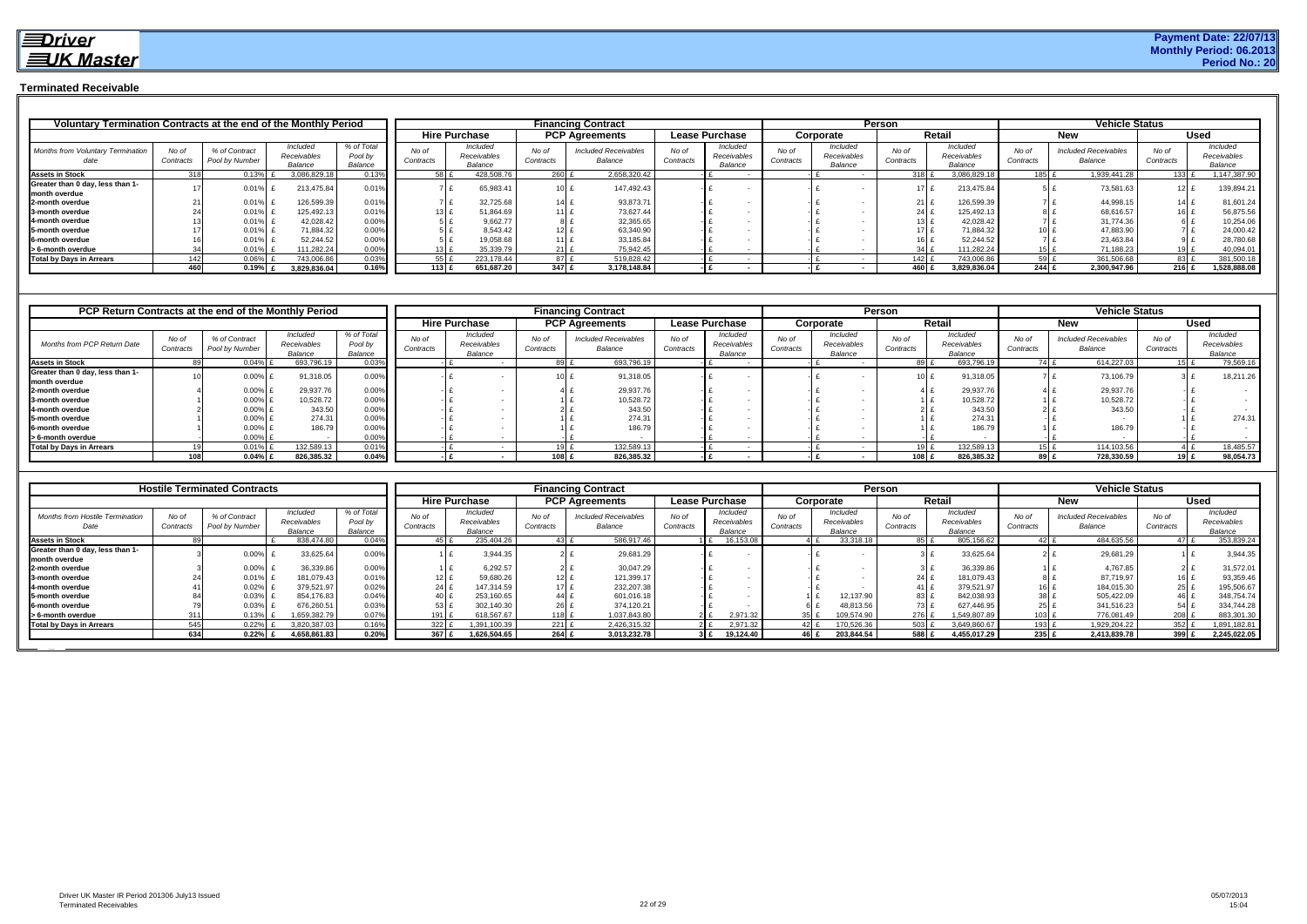| <i><u><del>≡D</del>river</u></i> | <b>Payment Date: 22/07/13</b> |
|----------------------------------|-------------------------------|
|                                  | Monthly Period: 06.2013       |
| <b>EUK Master</b>                | Period No.: 20                |

### **PCP Return Balance sold in the Monthly Period**

|                                               | 20                    | 19           | 18         |                        | 16           |               |
|-----------------------------------------------|-----------------------|--------------|------------|------------------------|--------------|---------------|
| <b>PCP Returns</b>                            | <b>Monthly Period</b> | $31-Mav-13$  | 30-Apr-13  | $31-Mar-13$            | 28-Feb-13    | $31 - Jan-13$ |
| <b>IPCP Return Balance for PCP Recoveries</b> | 872.771.79            | 728.812.26   | 467.923.64 | 376.474.78 E           | 310.874.34 l | 434.297.40    |
| <b>IPCP Recoveries in the Monthly Period</b>  | 785.986.65            | 692.247.03 L | 462.120.64 | $382.180.72 \text{ E}$ | 311.215.18 E | 406.911.89    |
| <b>PCP - Net (profit/loss)</b>                | 86.785.14             | 36.565.23    | 5.803.00   | $5.705.94$ $\pm$       | 340.84       | 27,385.51     |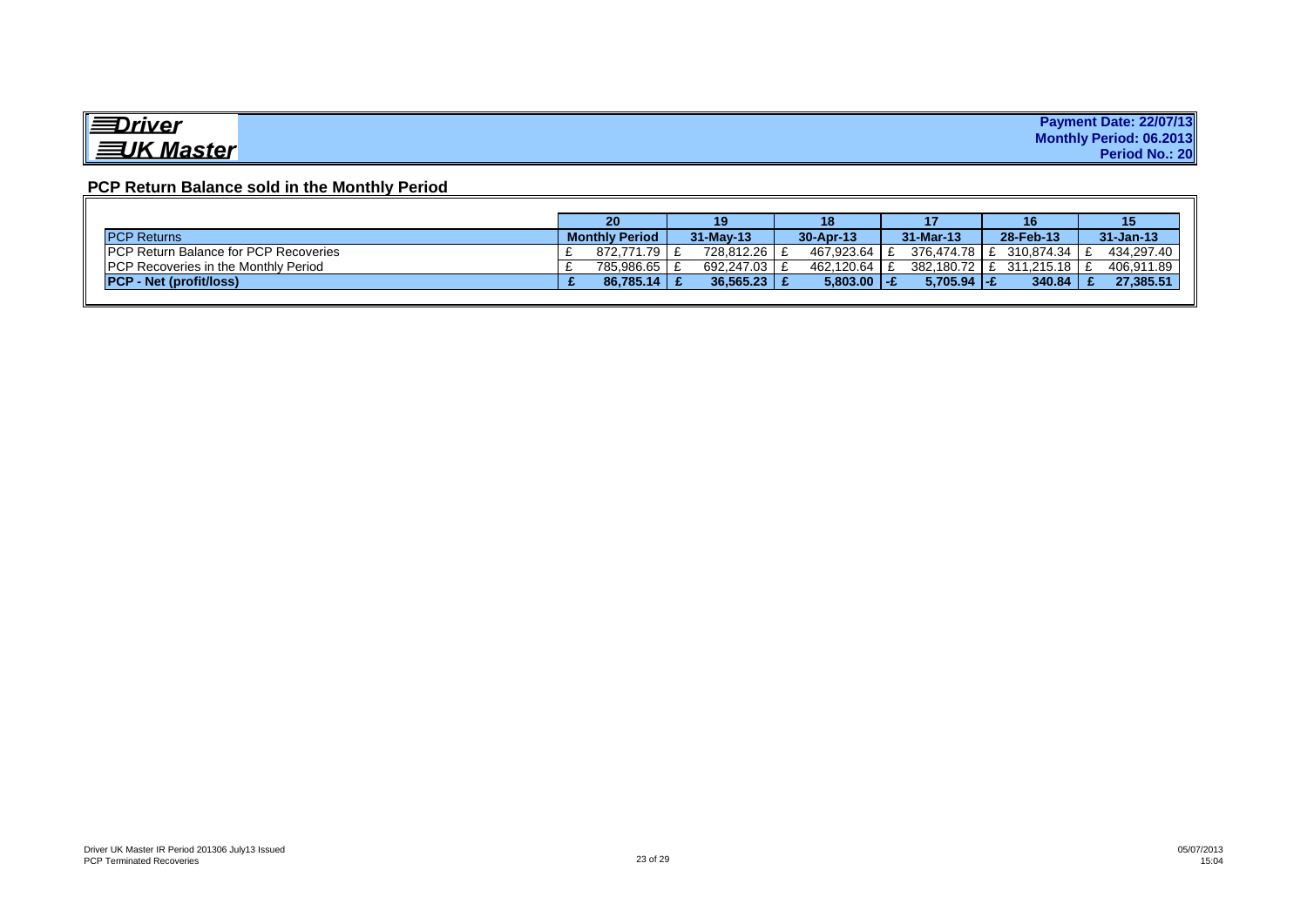

### **Payment Date: 22/07/13 Monthly Period: 06.2013 Period No.: 20**

## **Charged-off receivables**

|                | Net Charged-off receivables in the Monthly Period |                           | No of            | <b>Net Cumulative Charged-off</b> |
|----------------|---------------------------------------------------|---------------------------|------------------|-----------------------------------|
| <b>Monthly</b> |                                                   |                           |                  |                                   |
| <b>Period</b>  | <b>No of Contracts</b>                            | <b>Charged-off amount</b> | <b>Contracts</b> | <b>Charged-off amount</b>         |
| Nov-2012       | 77                                                | £139,424.30               | 77               | £139,424.30                       |
| Dec-2012       | 69                                                | £80,367.13                | 146              | £219,791.43                       |
| Jan-2013       | 89                                                | £91,861.66                | 235              | £311,653.09                       |
| Feb-2013       | 88                                                | £146,382.61               | 323              | £458,035.70                       |
| Mar-2013       | 49                                                | £87,595.33                | 372              | £545,631.03                       |
| Apr-2013       | 76                                                | £102,273.48               | 448              | £647,904.51                       |
| May-2013       | 158                                               | £212,539.00               | 606              | £860,443.51                       |
| Jun-2013       | 81                                                | £148,346.13               | 687              | £1,008,789.64                     |
| Jul-2013       |                                                   |                           |                  |                                   |
| Aug-2013       |                                                   |                           |                  |                                   |
| Sep-2013       |                                                   |                           |                  |                                   |
| Oct-2013       |                                                   |                           |                  |                                   |
| Nov-2013       |                                                   |                           |                  |                                   |
| Dec-2013       |                                                   |                           |                  |                                   |
| Jan-2014       |                                                   |                           |                  |                                   |
| Feb-2014       |                                                   |                           |                  |                                   |
| Mar-2014       |                                                   |                           |                  |                                   |
| Apr-2014       |                                                   |                           |                  |                                   |
| May-2014       |                                                   |                           |                  |                                   |
| Jun-2014       |                                                   |                           |                  |                                   |
| Jul-2014       |                                                   |                           |                  |                                   |
| Aug-2014       |                                                   |                           |                  |                                   |
| Sep-2014       |                                                   |                           |                  |                                   |
| Oct-2014       |                                                   |                           |                  |                                   |
| Nov-2014       |                                                   |                           |                  |                                   |
| Dec-2014       |                                                   |                           |                  |                                   |
| Jan-2015       |                                                   |                           |                  |                                   |
| Feb-2015       |                                                   |                           |                  |                                   |
| Mar-2015       |                                                   |                           |                  |                                   |
| Apr-2015       |                                                   |                           |                  |                                   |
| May-2015       |                                                   |                           |                  |                                   |
| Jun-2015       |                                                   |                           |                  |                                   |
| Jul-2015       |                                                   |                           |                  |                                   |
| Aug-2015       |                                                   |                           |                  |                                   |
| Sep-2015       |                                                   |                           |                  |                                   |
| Oct-2015       |                                                   |                           |                  |                                   |
| Nov-2015       |                                                   |                           |                  |                                   |
| Dec-2015       |                                                   |                           |                  |                                   |
| Jan-2016       |                                                   |                           |                  |                                   |
| Feb-2016       |                                                   |                           |                  |                                   |
| Mar-2016       |                                                   |                           |                  |                                   |
| Apr-2016       |                                                   |                           |                  |                                   |
| May-2016       |                                                   |                           |                  |                                   |
| Jun-2016       |                                                   |                           |                  |                                   |
| Jul-2016       |                                                   |                           |                  |                                   |
|                | <b>Total</b>                                      | <b>Total</b>              |                  |                                   |
|                | 687                                               | £1,008,789.64             |                  |                                   |
|                |                                                   |                           |                  |                                   |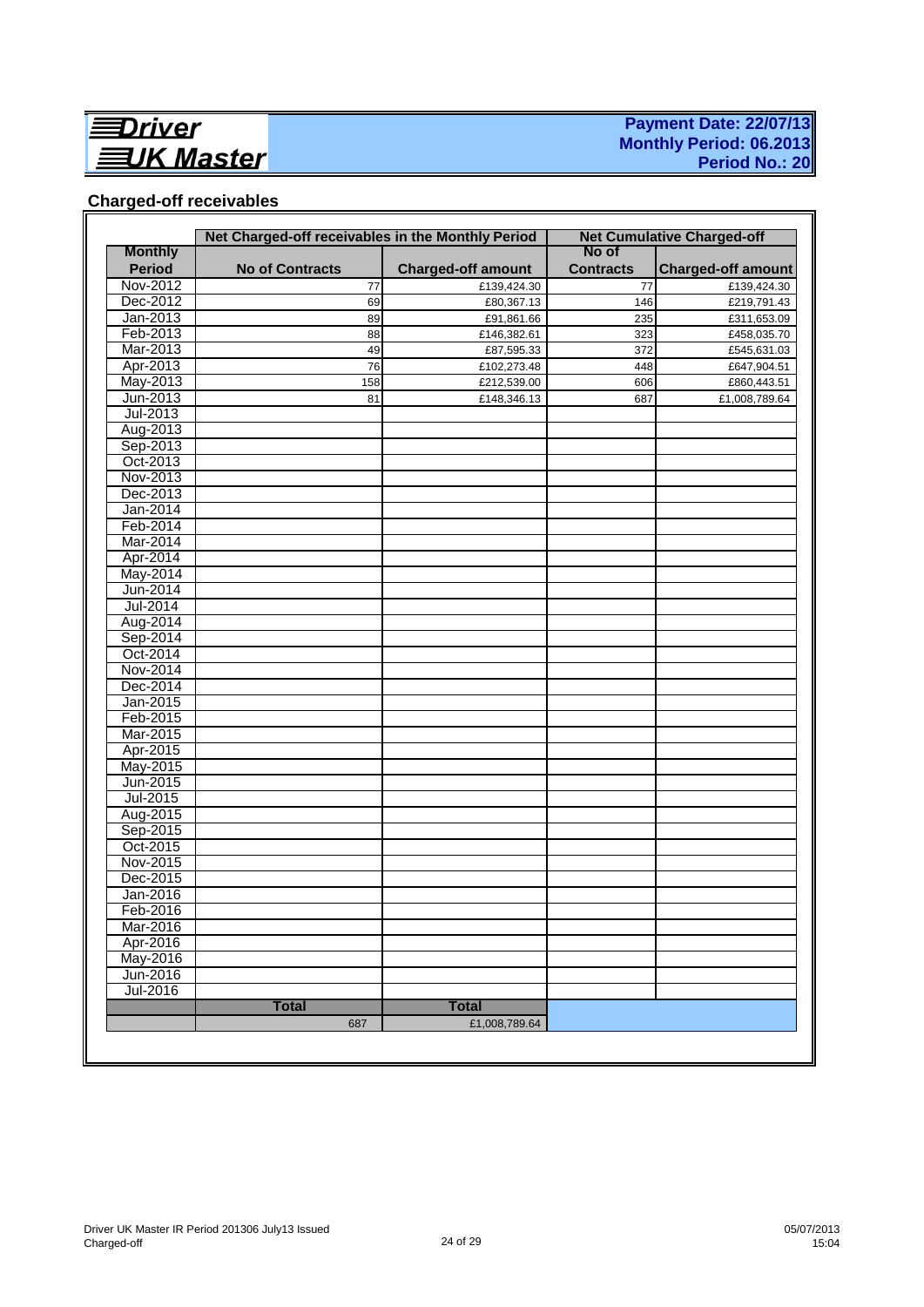# **Driver UK Master**

#### **Payment Date: 22/07/13 Monthly Period: 06.2013 Period No.: 20**

#### **Retention**

#### **On-Balance Sheet Retention of Net Economic Interest**

#### **End of Monthly Period**

| <b>Portfolio</b><br>description                 | <b>No of Contracts</b> |   | <b>Total Oustanding</b><br><b>Included Receivables</b><br><b>Balance in GBP</b> | in $%$ of<br>Total |
|-------------------------------------------------|------------------------|---|---------------------------------------------------------------------------------|--------------------|
| <b>Driver UK Master</b><br><b>Compartment 1</b> | 244,548                | £ | 2,350,429,416.41                                                                |                    |
| <b>Asset Retention</b>                          | 12,959                 | £ | 123,706,916.18                                                                  | 5.26%              |
| Total                                           | 257,507                | £ | 2,474,136,332.59                                                                | 5.26%              |

|                         |   | <b>Total Oustanding Included</b><br>Receivables Balance in GBP | in $%$ |
|-------------------------|---|----------------------------------------------------------------|--------|
| Minimum Retention       | £ | 117,521,470.82                                                 | 5.00%  |
| <b>Actual Retention</b> | £ | 123.706.916.18                                                 | 5.26%  |

 **In its capacity as originator and original lender, Volkswagen Financial Services UK Ltd complies with the retention requirement of a material net economic interest in accordance with §122a CRD.** 

 **By adhering to option c) of the directive, Volkswagen Financial Services UK Limited will keep the exposures designated for retention on its balance sheet on an ongoing basis.**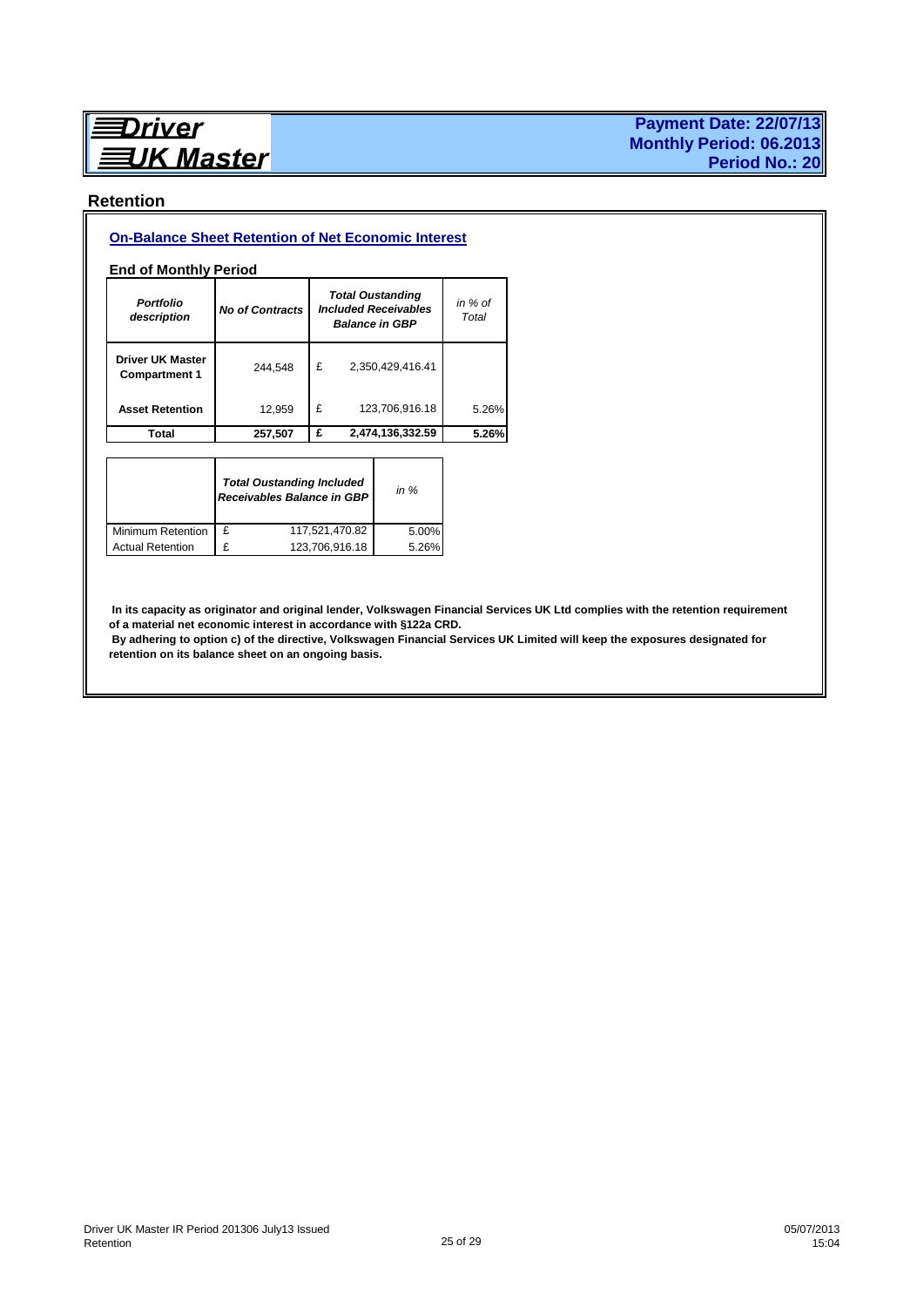| ≣Driver           | <b>Payment Date: 22/07/13</b>  |
|-------------------|--------------------------------|
|                   | <b>Monthly Period: 06.2013</b> |
| <b>三JK Master</b> | Period No.: 20                 |

|            | Month / Yea            |                        | Original                 | Outstanding            |                |            | Month /           | Recovery   |            |            |                             | Loss Percentage |                        | Geographical           |                    |                    | <b>Contract Type</b>                         |                     |                                          |
|------------|------------------------|------------------------|--------------------------|------------------------|----------------|------------|-------------------|------------|------------|------------|-----------------------------|-----------------|------------------------|------------------------|--------------------|--------------------|----------------------------------------------|---------------------|------------------------------------------|
|            | of Loan                | Month / Year           | Principal                | <b>Balance of Loan</b> | Current        |            | Year of           | from sale  | Unsecured  | Total      | Loss                        | on Original     | <b>Loss Percentage</b> | <b>Location of</b>     | <b>Object Type</b> | Manufacturer       | (lease/loan.                                 | <b>Distribution</b> |                                          |
| No         | Origination            | of Default             | <b>Balance</b>           | at Default             | <b>Balance</b> | Rebate     | Loss              | of Asset   | Recovery   | Recovery   | Amount                      | Balance         | <b>Current Balance</b> | <b>Borrower</b>        | (new / used)       | Make               | amortising/balloon)                          | Channel             | Customer Type                            |
| 589        | 13/11/200              | 25/06/201              | £11,045.00               | n/a                    | n/a            | n/a        | 06.2013           | n/a        | n/a        | n/a        | 138.47                      | $1.3%$ n/a      |                        | <b>FM</b>              | Used               | Volkswagen         | <b>Hire Purchase</b>                         | n/a                 | Private Individual                       |
| 590        | 24/12/200              | 25/06/201              | £ 6,500,00               | n/a                    | n/a            | n/a        | 16.2013           | n/a        | n/a        | n/a        | 175.76<br>£                 | 2.7%            | n/a                    | <b>WM</b>              | Used               | Volkswagen         | Hire Purchase                                | n/a                 | Private Individual                       |
| 59         | 06/11/200              | 26/06/20               | £27,650.00               | n/a                    | n/a            | n/a        | 6.2013            | n/a        | n/a        | n/a        | £ 1.874.07                  | 6.8%            | n/a                    | SW                     | New                | Audi               | Lease Purchase                               | n/a                 | Private Individual                       |
| 592        | 18/08/200              | 17/09/201              | £16,984.00               | n/a                    | n/a            | n/a        | 06.2013           | n/a        | n/a        | n/a        | 383.18<br>٠F                | $-2.3%$         | n/a                    | <b>WM</b>              | Used               | Audi               | Solutions                                    | n/a                 | Corporate                                |
| 593        | 18/11/200              | 25/06/20               | £33.071.54               | n/a                    | n/a            | n/a        | 06.2013           | n/a        | n/a        | n/a        | £ 6.747.08                  | 20.4% INa       |                        | EA                     | New                | Audi               | Lease Purchase                               | n/a                 | Private Individual                       |
| 594        | 16/12/200              | 25/06/201              | £ 3.935.40               | n/a                    | n/a            | n/a        | 06.2013           | n/a        | n/a        | n/a        | £<br>248.00                 | 6.3%            | n/a                    | <b>NW</b>              | Used               | Volkswagen         | <b>Hire Purchase</b>                         | n/a                 | Private Individual                       |
| 595        | 18/12/200              | 25/06/201              | £19,477.00               | n/a                    | n/a            | n/a        | 6.2013            | n/a        | n/a        | n/a        | 9.315.94<br>£               | 47.8%           | n/a                    | EA                     | New                | Audi               | Solutions                                    | n/a                 | Private Individual                       |
| 596        | 02/12/2008             | 25/06/201              | £ 3.630.25               | n/a                    | n/a            | n/a        | 06.2013           | n/a        | n/a        | n/a        | 275.71<br>$\mathbf{f}$      | 7.6%            | n/a                    | SW                     | Used               | <b>SEAT</b>        | <b>Hire Purchase</b>                         | n/a                 | Private Individual                       |
| 597        | 12/12/200              | 25/06/20               | £10,995.00               | n/a                    | n/a            | n/a        | 06.2013           | n/a        | n/a        | n/a        | £<br>101.13                 | 0.9%            | n/a                    | SC                     | Used               | Audi               | <b>Hire Purchase</b>                         | n/a                 | Private Individual                       |
| 598        | 10/03/200              | 25/06/201              | £16,348.00               | n/a                    | n/a            | n/a        | 06.2013           | n/a        | n/a        | n/a        | 58.42<br>$\mathcal{F}$      | 0.4%            | n/a                    | <b>SE</b>              | New                | Volkswagen         | Solutions                                    | n/a                 | Private Individual                       |
| 599        | 21/05/200              | 22/11/201              | \$8,500.00               | n/a                    | n/a            | n/a        | 6.2013            | n/a        | n/a        | n/a        | £ 1.891.30                  | 22.3%           | n/a                    | <b>NW</b>              | Used               | Audi               | Hire Purchase                                | n/a                 | Private Individual                       |
| 600        | 27/05/200              | 13/12/201              | £ 6.015.00               | n/a                    | n/a            | n/a        | 6.2013            | n/a        | n/a        | n/a        | 689.20                      | 11.5%           | n/a                    | <b>NW</b>              | Used               | Volkswagen         | Hire Purchase                                | n/a                 | Private Individual                       |
| 601        | 15/06/200              | 25/06/201              | £ 5.895.00               | n/a                    | n/a            | n/a        | 06.2013           | n/a        | n/a        | n/a        | ç<br>769.62                 | 13.1%           | n/a                    | <b>SE</b>              | New                | Volkswagen         | Solutions                                    | n/a                 | Private Individual                       |
| 602        | 05/12/200              | 25/06/20               | £15,900.00               | n/a                    | n/a            | n/a        | 06.2013           | n/a        | n/a        | n/a        | £10.168.55                  | 64.0%           | n/a                    | <b>LO</b>              | New                | Audi               | Solutions                                    | n/a                 | Private Individual                       |
| 603        | 28/08/200              | 10/12/201              | £ 8.390.00               | n/a                    | n/a            | n/a        | 16.2013           | n/a        | n/a        | n/a        | £ 1.798.20                  | 21.4%           | n/a                    | SF                     | Used               | Volkswagen         | Hire Purchase                                | n/a                 | Private Individual                       |
| 604        | 14/12/200              | 25/06/20               | £ 4.345.00               | n/a                    | n/a            | n/a        | 6.2013            | n/a        | n/a        | n/a        | £ 3.161.25                  | 72.8%           | n/a                    | <b>WA</b>              | New                | Skoda              | Solutions                                    | n/a                 | Private Individual                       |
| 605        | 03/10/2009             | 24/06/2013             | £ 8,995.00               | n/a                    | n/a            | n/a        | 06.2013           | n/a        | n/a        | n/a        | £ 2.162.71                  | $24.0\%$ n/a    |                        | <b>WA</b>              | Used               | SFAT               | Hire Purchase                                | n/a                 | Private Individual                       |
| 606        | 24/12/200              | 25/06/20               | £12,849.78               | n/a                    | n/a            | n/a        | 06.2013           | n/a        | n/a        | n/a        | £<br>208.65                 | 1.6%            | n/a                    | <b>SE</b>              | New                | Volkswagen         | Solutions                                    | n/a                 | Private Individual                       |
| 607        | 08/12/200              | 25/06/201              | £13,230.00               | n/a                    | n/a            | n/a        | 06.2013           | n/a        | n/a        | n/a        | $£$ 8.061.0                 | 60.9%           | n/a                    | SW                     | <b>New</b>         | Volkswagen         | Solutions                                    | n/a                 | Private Individual                       |
| 608        | 31/10/200              | 25/06/20               | £ 23,125.40              | n/a                    | n/a            | n/a        | 6.2013            | n/a        | n/a        | n/a        | £13,320.13                  | 57.6%           | n/a                    | EA                     | New                | Audi               | Solutions                                    | n/a                 | Private Individual                       |
| 609        | 04/11/200              | 25/06/201              | £18,600.00               | n/a                    | n/a            | n/a        | 06.2013           | n/a        | n/a        | n/a        | £ 1,004.73                  | 5.4%            | n/a                    | $\overline{0}$         | New                | Audi               | Solutions                                    | n/a                 | Private Individual                       |
| 610        | 16/12/200              | 06/12/201              | £12,250.00               | n/a                    | n/a            | n/a        | 16.2013           | n/a        | n/a        | n/a        | $F$ 2.945.10                | 24.0%           | n/a                    | YH                     | Used               | Audi               | Hire Purchase                                | n/a                 | Private Individual                       |
| 611        | 23/12/200              | 25/06/201              | £18,912.50               | n/a                    | n/a            | n/a        | 6.2013            | n/a        | n/a        | n/a        | £ 9,276.84                  | 49.1%           | n/a                    | <b>NW</b>              | New                | Volkswagen         | Solutions                                    | n/a                 | Private Individual                       |
| 612        | 04/12/200              | 25/06/201              | £13,775.92               | n/a                    | n/a            | n/a        | 6.2013            | n/a        | n/a        | n/a        | \$3.270.15                  | 23.7%           | n/a                    | SF                     | New                | Audi               | Solutions                                    | n/a                 | Private Individual                       |
| 613        |                        | 25/06/201              | £14,550.00               | n/a                    | n/a            | n/a        | 6.2013            | n/a        | n/a        | n/a        | £ 2.400.00                  | 16.5%           | n/a                    | YH                     | Used               | Volkswagen         | Solutions                                    | n/a                 | Private Individual                       |
| 614        | 21/12/2009             | 25/06/2013             | £ 20,499.00              | n/a                    | n/a            | n/a        | 16.2013           | n/a        | n/a        | n/a        | £11.011.45                  | 53.7%           | n/a                    | <b>NW</b>              | Used               | Audi               | Solutions                                    | n/a                 | Private Individual                       |
| 615        | 11/12/200              | 10/12/201              | £ 4,344.48               | n/a                    | n/a            | n/a        | 06.2013           | n/a        | n/a        | n/a        | $-E$ 100.00                 | $-2.3%$         | n/a                    | WA                     | New                | Skoda              | Hire Purchase                                | n/a                 | Private Individual                       |
| 616        | 11/12/200              | 25/06/201              | £ 9.380.00               | n/a                    | n/a            | n/a        | 06.2013           | n/a        | n/a        | n/a        | £ $5.466.00$                | 58.3%           | n/a                    | $\overline{10}$        | New                | Volkswagen         | Solutions                                    | n/a                 | Private Individual                       |
| 617        | 26/02/201              | 22/11/20               | £18,440.00               | n/a                    | n/a            | n/a        | 6.2013            | n/a        | n/a        | n/a        | 126.                        | 0.7%            | n/a                    | <b>WM</b>              | New                | Audi               | Solutions                                    | n/a                 | Private Individual                       |
| 618        | 16/12/2009             | 25/06/201              | £ 5.390.00               | n/a                    | n/a            | n/a        | 06.2013           | n/a        | n/a        | n/a        | 179.85<br>$\mathbf{f}$      | 3.3%            | n/a                    | <b>SE</b>              | Used               | Skoda              | <b>Hire Purchase</b>                         | n/a                 | Private Individual                       |
| 619        | 19/12/200              | 26/06/20               | £16,745.00               | n/a                    | n/a            | n/a        | 06.2013           | n/a        | n/a        | n/a        | $£$ 2.130.2                 | 12.7%           | n/a                    | <b>NW</b>              | New                | Audi               | Solutions                                    | n/a                 | Private Individual                       |
| 620        | 19/12/2009             | 25/06/201              | £ 8,000.00               | n/a                    | n/a            | n/a        | 06.2013           | n/a        | n/a        | n/a        | 262.22<br>£                 | 3.3%            | n/a                    | EA                     | New                | Audi               | Hire Purchase                                | n/a                 | Private Individual                       |
| 621        | 22/12/200              | 25/06/201              | \$9.752.00               | n/a                    | n/a            | n/a        | 6.2013            | n/a        | n/a        | n/a        | $F = 5.202.00$              | 53.3%           | n/a                    | LO                     | Used               | Volkswagen         | Solutions                                    | n/a                 | Private Individual                       |
| 622        | 25/02/201              | 25/06/201              | £18,000.00               | n/a                    | n/a            | n/a        | 6.2013            | n/a        | n/a        | n/a        | 559.76                      | 3.1%            | n/a                    | WA                     | Used               | Volkswagen         | Hire Purchase                                | n/a                 | Corporate                                |
| 623        | 13/02/201              | 04/12/201              | £24416.25                | n/a                    | n/a            | n/a        | 16.2013           | n/a        | n/a        | n/a        | $-F$ 1.063.37               | $-4.4%$         | n/a                    | SW                     | New                | Audi               | Solutions                                    | n/a                 | Private Individual                       |
| 624        | 17/03/201              | 20/12/201              | £ 6,600.00               | n/a                    | n/a            | n/a        | 06.2013           | n/a        | n/a        | n/a        | £<br>30.53                  | 0.5%            | n/a                    | <b>SE</b>              | Used               | Volkswagen         | Hire Purchase                                | n/a                 | Private Individual                       |
| 625        | 30/03/201              | 17/12/201              | £11.495.00               | n/a                    | n/a            | n/a        | 16.2013           | n/a        | n/a        | n/a        | £ 6.048.41                  | 52.6%           | n/a                    | SC.                    | Used               | Audi               | Hire Purchase                                | n/a                 | Private Individual                       |
| 626        | 09/04/20               | 10/12/20               | £10.623.00               | n/a                    | n/a            | n/a        | 6.2013            | n/a        | n/a        | n/a        | £ 7.635.05                  | 71.9%           | n/a                    | LO                     | Used               | Volkswagen         | Hire Purchase                                | n/a                 | Private Individual                       |
| 627        | 06/05/201              | 24/06/201              | £14,907.76               | n/a                    | n/a            | n/a        | 6.2013            | n/a        | n/a        | n/a        | 318.65<br>£                 | 2.1%            | n/a                    | SF                     | Used               | Audi               | Hire Purchase                                | n/a                 | Private Individual                       |
| 628        | 13/05/201              | 24/06/201              | £20,457.58               | n/a                    | n/a            | n/a        | 06.2013           | n/a        | n/a        | n/a        | £<br>250.57                 | 1.2%            | n/a                    | <b>NE</b>              | New                | Audi               | Solutions                                    | n/a                 | Private Individual                       |
| 629        | 27/05/201              | 07/12/201              | £18.056.00               | n/a                    | n/a            | n/a        | 06.2013           | n/a        | n/a        | n/a        | 752.36<br>$\mathbf{f}$      | 4.2%            | n/a                    | YH                     | Used               | Audi               | Solutions                                    | n/a                 | Corporate                                |
| 630        | 16/06/20               | 07/12/20               | £ 4,868.87               | n/a                    | n/a            | n/a        | 6.2013            | n/a        | n/a        | n/a        | 482.84<br>£                 | 9.9%            | n/a                    | NW                     | Used               | Volkswagen         | <b>Hire Purchase</b>                         | n/a                 | Private Individual                       |
| 631        | 05/07/201              | 24/06/201              | £12,201.61               | n/a                    | n/a            | n/a        | 06.2013           | n/a        | n/a        | n/a        | 133.99<br>£                 | 1.1%            | n/a                    | <b>SE</b>              | New                | Volkswagen         | Solutions                                    | n/a                 | Private Individual                       |
| 632        | 10/09/201              | 12/12/201              | £24,666.99               | n/a                    | n/a            | n/a        | 06.2013           | n/a        | n/a        | n/a        | $-E$ 2,250.00               | $-9.1%$         | n/a                    | <b>NW</b>              | New                | Audi               | Solutions                                    | n/a                 | Private Individual                       |
| 633        | 02/09/201              | 23/11/201              | £ 6,566.39               | n/a                    | n/a            | n/a        | 06.2013           | n/a        | n/a        | n/a        | 645.50<br>$\mathbf{F}$      | 9.8%            | n/a                    | SC                     | Used               | Vauxhall           | Hire Purchase                                | n/a                 | Private Individual                       |
| 63/        | 27/09/20               | 28/11/201              | £10.295.00               | n/a                    | n/a            | n/a        | 6.2013            | n/a        | n/a        | n/a        | 988.95<br>$\mathbf{f}$      | 9.6%            | n/a                    | <b>SE</b>              | New                | SFAT               | Solutions                                    | n/a                 | Private Individual                       |
| 635        | 23/09/20               | 24/06/20               | £11.102.66               | n/a                    | n/a            | n/a        | 6.2013            | n/a        | n/a        | n/a        | £ 1.227.94                  | 11.1%           | n/a                    | <b>SE</b>              | New                | <b>SEAT</b>        | Solutions                                    | n/a                 | Private Individual                       |
| 636        | 08/10/201              | 24/06/201              | £18,990.00               | n/a                    | n/a            | n/a        | 16.2013           | n/a        | n/a        | n/a        | F<br>822.90                 | 4.3%            | n/a                    | <b>SE</b>              | Used               | Volvo              | Hire Purchase                                | n/a                 | Private Individual                       |
| 637        | 20/10/20               | 24/06/20               | £ 26,558.08              | n/a                    | n/a            | n/a        | 06.2013           | n/a        | n/a        | n/a        | £ 2.097.56                  | 7.9%            | n/a                    | YH                     | Used               | Audi               | Hire Purchase                                | n/a                 | Private Individual                       |
| 638        | 16/10/201              | 12/12/201              | £15.476.11               | n/a                    | n/a            | n/a        | 16.2013           | n/a        | n/a        | n/a        | $f$ 1.003.14                | 6.5%            | n/a                    | <b>WA</b>              | Used               | Mitsubishi         | Hire Purchase                                | n/a                 | Private Individual                       |
| 639        | 29/10/201              | 24/06/201              | £12,395.00               | n/a                    | n/a            | n/a        | 6.2013            | n/a        | n/a        | n/a        | £ 1.350.44                  | 10.9%           | n/a                    | <b>NE</b>              | New                | <b>SEAT</b>        | Hire Purchase                                | n/a                 | Private Individual                       |
| 640        | 04/12/201              | 24/06/2013             | £14.794.18               | n/a                    | n/a            | n/a        | 06.2013           | n/a        | n/a        | n/a        | £ 1,777.26                  | 12.0%           | n/a                    | YH                     | Used               | Skoda              | Solutions                                    | n/a                 | Private Individual                       |
| 641        | 18/11/201              | 28/11/20               | £26,263.51               | n/a                    | n/a            | n/a        | 06.2013           | n/a        | n/a        | n/a        | ٠£<br>984.15                | $-3.7%$         | n/a                    | WM                     | New                | Audi               | Solutions                                    | n/a                 | Private Individual                       |
| 642        | 17/11/201              | 22/11/201              | £ 5.995.00               | n/a                    | n/a            | n/a        | 06.2013           | n/a        | n/a        | n/a        | -£<br>378.10                | $-6.3%$         | n/a                    | <b>SC</b>              | Used               | Peugeot            | Hire Purchase                                | n/a                 | Corporate                                |
| 643        | 25/11/201              | 25/06/201              | £23,495.00               | n/a                    | n/a            | n/a        | 6.2013            | n/a        | n/a        | n/a        | £<br>427.79                 | 1.8%            | n/a                    | EA                     | Used               | Audi               | Solutions                                    | n/a                 | Private Individual                       |
| 644        | 11/12/201              | 04/12/201              | £16,500.66               | n/a                    | n/a            | n/a        | 6.2013            | n/a        | n/a        | n/a        | $-E$ 1,328.34               | $-8.1%$         | n/a                    | SC                     | New                | Audi               | Solutions                                    | n/a                 | Private Individual                       |
| 645        | 02/12/201              | 11/12/201              | £12,287.00<br>£ 7.482.90 | n/a                    | n/a            | n/a        | 06.2013           | n/a        | n/a        | n/a        | £ 8.344.12                  | 67.9%<br>4.7%   | n/a                    | LO<br>YH               | Used               | Volkswagen         | Hire Purchase                                | n/a                 | Private Individual                       |
| 646<br>647 | 14/12/201<br>26/01/201 | 25/06/201<br>27/11/201 | $F$ 7.259.00             | n/a                    | n/a            | n/a        | 06.2013<br>6.2013 | n/a        | n/a<br>n/a | n/a<br>n/a | 352.94<br>£<br>$f$ 1.112.80 | 15.3%           | n/a                    | <b>WM</b>              | Used<br>Used       | Audi<br>Skoda      | <b>Hire Purchase</b><br><b>Hire Purchase</b> | n/a<br>n/a          | Private Individual<br>Private Individual |
| 648        | 27/01/201              | 20/12/201              | £20,000.00               | n/a<br>n/a             | n/a<br>n/a     | n/a<br>n/a | 6.2013            | n/a        | n/a        | n/a        | 584.54                      | 2.9%            | n/a<br>n/a             | SW                     | Used               | Skoda              | Hire Purchase                                | n/a                 | Private Individual                       |
| 649        | 19/02/201              | 22/11/201              | £10.750.00               | n/a                    |                | n/a        |                   | n/a        |            |            | $-F$ 1.035.97               | $-9.6%$         |                        | EM                     | Used               | Skoda              | Hire Purchase                                |                     | Private Individual                       |
| 650        | 28/02/20               | 13/12/201              | £12,310.00               |                        | n/a<br>n/a     | n/a        | 06.2013           | n/a<br>n/a | n/a<br>n/a | n/a        | £ 1,439.08                  | 11.7%           | n/a                    | SW                     | Used               | Volkswagen         | Hire Purchase                                | n/a<br>n/a          | Private Individual                       |
|            | 03/03/201              | 04/12/201              | £10.795.28               | n/a                    |                |            | 06.2013           |            |            | n/a        | £ 1.068.89                  |                 | n/a                    | SW                     | Used               | Nissan             | Hire Purchase                                |                     | Private Individual                       |
| 651<br>652 | 04/03/20               | 05/12/20               | £23,914.00               | n/a                    | n/a<br>n/a     | n/a<br>n/a | 06.2013<br>6.2013 | n/a<br>n/a | n/a<br>n/a | n/a<br>n/a | £<br>236.7'                 | 9.9%<br>1.0%    | n/a                    | <b>NW</b>              | New                | Volkswagen         | Solutions                                    | n/a<br>n/a          | Private Individual                       |
|            |                        |                        |                          | n/a                    |                |            |                   |            |            |            |                             |                 | n/a                    |                        |                    |                    |                                              |                     |                                          |
| 653<br>654 | 15/03/20<br>25/03/201  | 24/06/201<br>18/12/201 | £12,049.00<br>£18,000.00 | n/a<br>n/a             | n/a<br>n/a     | n/a<br>n/a | 6.2013<br>6.2013  | n/a<br>n/a | n/a<br>n/a | n/a<br>n/a | £ 3.644.68<br>£ 1,539.40    | 30.2%<br>8.6%   | n/a<br>n/a             | <b>SE</b><br><b>LO</b> | Used<br>Used       | Volkswagen<br>Audi | Hire Purchase<br><b>Hire Purchase</b>        | n/a<br>n/a          | Private Individual<br>Private Individual |
|            |                        | 08/11/201              | £18,500.00               | n/a                    |                |            |                   |            |            |            |                             | 10.8%           |                        |                        |                    |                    |                                              |                     |                                          |
| 655<br>656 | 13/04/201<br>06/05/201 | 22/11/201              | £11.120.00               | n/a                    | n/a<br>n/a     | n/a<br>n/a | 06.2013<br>6.2013 | n/a<br>n/a | n/a<br>n/a | n/a<br>n/a | £ 2,000.30<br>£ 1,506.60    | 13.5%           | n/a<br>n/a             | YH<br><b>SE</b>        | Used<br>Used       | Audi<br>Volkswagen | Hire Purchase<br>Hire Purchase               | n/a<br>n/a          | Private Individual<br>Private Individual |
| 657        | 20/05/201              | 04/12/201              | £12,713.52               | n/a                    | n/a            | n/a        | 6.2013            | n/a        | n/a        | n/a        | 525.20                      | $-4.1%$         | n/a                    | SC                     | New                | Volkswagen         | Solutions                                    | n/a                 | Private Individual                       |
| 658        | 23/06/201              | 27/11/201              | £ 27,749.00              | n/a                    | n/a            | n/a        | 06.2013           | n/a        | n/a        | n/a        | $-E$ 3.383.33               | $-12.2%$        | n/a                    | <b>NW</b>              | Used               | Audi               | Solutions                                    | n/a                 | Private Individual                       |
| 659        | 22/10/201              | 24/06/201              | £ 9,167.50               | n/a                    | n/a            | n/a        | 06.2013           | n/a        | n/a        | n/a        | £ 1,906.29                  | 20.8%           | n/a                    | YH                     | New                | Skoda              | Hire Purchase                                | n/a                 | Private Individual                       |
| 660        | 26/07/201              | 21/12/201              | £10.795.00               | n/a                    | n/a            | n/a        | 6.2013            | n/a        | n/a        | n/a        | F<br>146.36                 | 1.4%            | n/a                    | <b>SE</b>              | New                | SFAT               | Solutions                                    | n/a                 | Private Individual                       |
| 661        |                        | 20/12/201              | £ 9.495.00               | n/a                    | n/a            | n/a        | 6.2013            | n/a        | n/a        | n/a        | 274.72                      | $-2.9%$         | n/a                    | SW                     | New                | Volkswagen         | Solutions                                    | n/a                 | Private Individual                       |
| 662        | 15/09/201              | 24/06/2013             | £11,295.00               | n/a                    | n/a            | n/a        | 06.2013           | n/a        | n/a        | n/a        | £ 3.332.70                  | 29.5%           | n/a                    | <b>WM</b>              | New                | <b>SFAT</b>        | Solutions                                    | n/a                 | Private Individual                       |
| 663        | 18/11/201              | 17/12/201              | £17,805.30               | n/a                    | n/a            | n/a        | 6.2013            | n/a        | n/a        | n/a        | $-E$ 1,459.59               | $-8.2%$         | n/a                    | SE                     | New                | Volkswagen         | Solutions                                    | n/a                 | Private Individual                       |
| 664        | 06/10/201              | 07/12/201              | \$5.673.00               | n/a                    | n/a            | n/a        | 06.2013           | n/a        | n/a        | n/a        | \$ 351.84                   | 6.2%            | n/a                    | EA                     | Used               | Renault            | <b>Hire Purchase</b>                         | n/a                 | Private Individual                       |
| 665        | 29/11/201              | 04/12/201              | £14,740.37               | n/a                    | n/a            | n/a        | 6.2013            | n/a        | n/a        | n/a        | $-E$ 1,783.13               | $-12.1%$        | n/a                    | EA                     | Used               | Volkswagen         | <b>Hire Purchase</b>                         | n/a                 | Private Individual                       |
| 666        | 23/01/20               | 24/06/201              | £ 9.497.00               | n/a                    | n/a            | n/a        | 6.2013            | n/a        | n/a        | n/a        | £ $1.448.80$                | 15.3%           | n/a                    | YH                     | Used               | Volkswagen         | Hire Purchase                                | n/a                 | Private Individual                       |
| 667        | 07/02/201              | 05/12/2012             | £18,390.00               | n/a                    | n/a            | n/a        | 06.2013           | n/a        | n/a        | n/a        | 796.90<br>£                 | 4.3%            | n/a                    | WM                     | Used               | Audi               | Hire Purchase                                | n/a                 | Private Individual                       |
| 668        | 07/03/201              |                        | 12/12/2012 £13,515.00    | n/a                    | n/a            | n/a        | 06.2013           | n/a        | n/a        | n/a        | £ 528.70                    | 3.9%            | n/a                    | <b>NW</b>              | Used               | Skoda              | Solutions                                    | n/a                 | Private Individual                       |
| 669        | 29/03/201              | 24/06/2013             | £ 29.294.00              | n/a                    | n/a            | n/a        | 06.2013           | n/a        | n/a        | n/a        | £14,664.90                  | 50.1%           | n/a                    | SW                     | Used               | Audi               | Solutions                                    | n/a                 | Private Individual                       |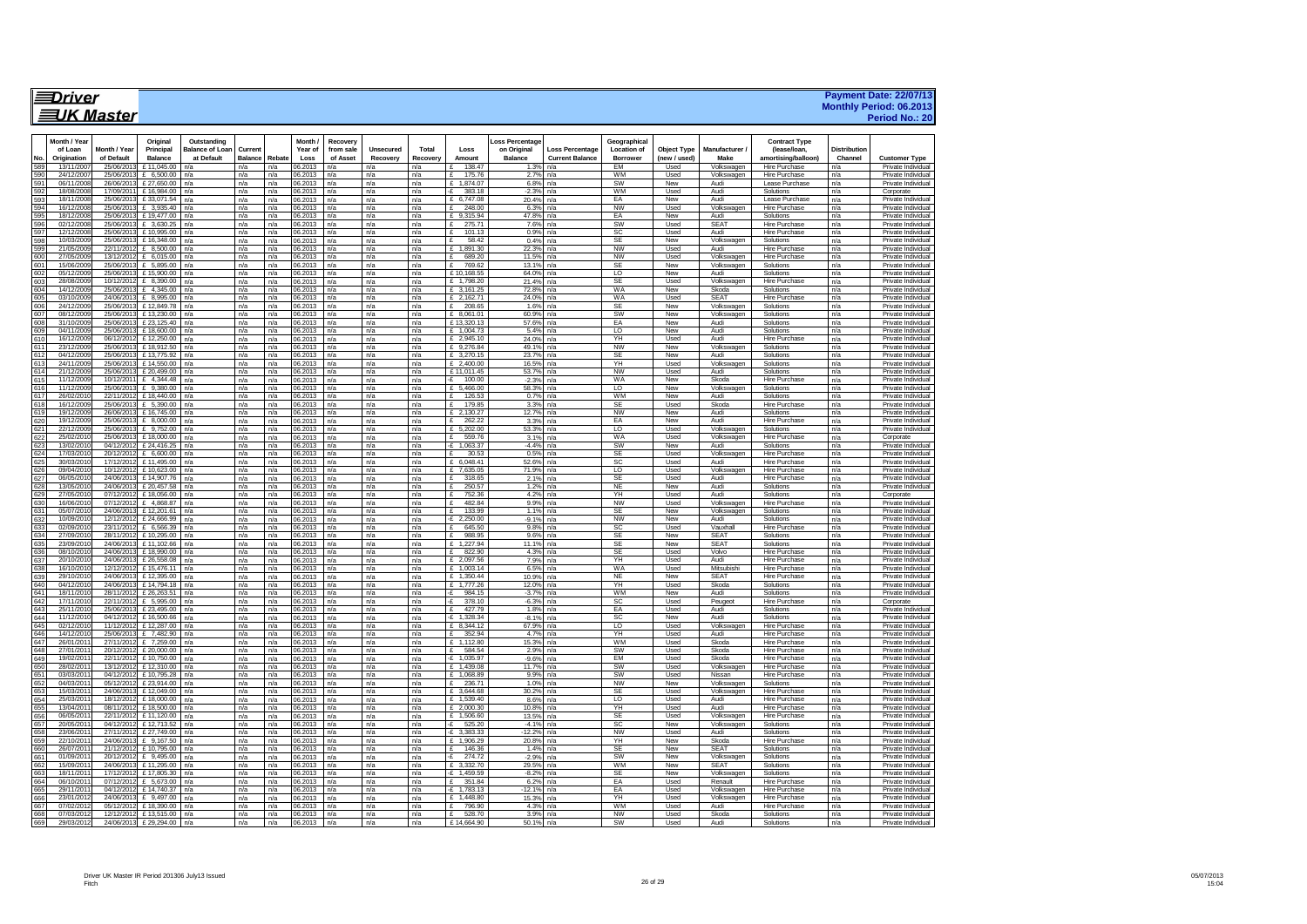

## **Invoice Log**

|              | € | £ |  |
|--------------|---|---|--|
|              |   |   |  |
|              |   |   |  |
| <b>Total</b> |   |   |  |
|              |   |   |  |
|              |   |   |  |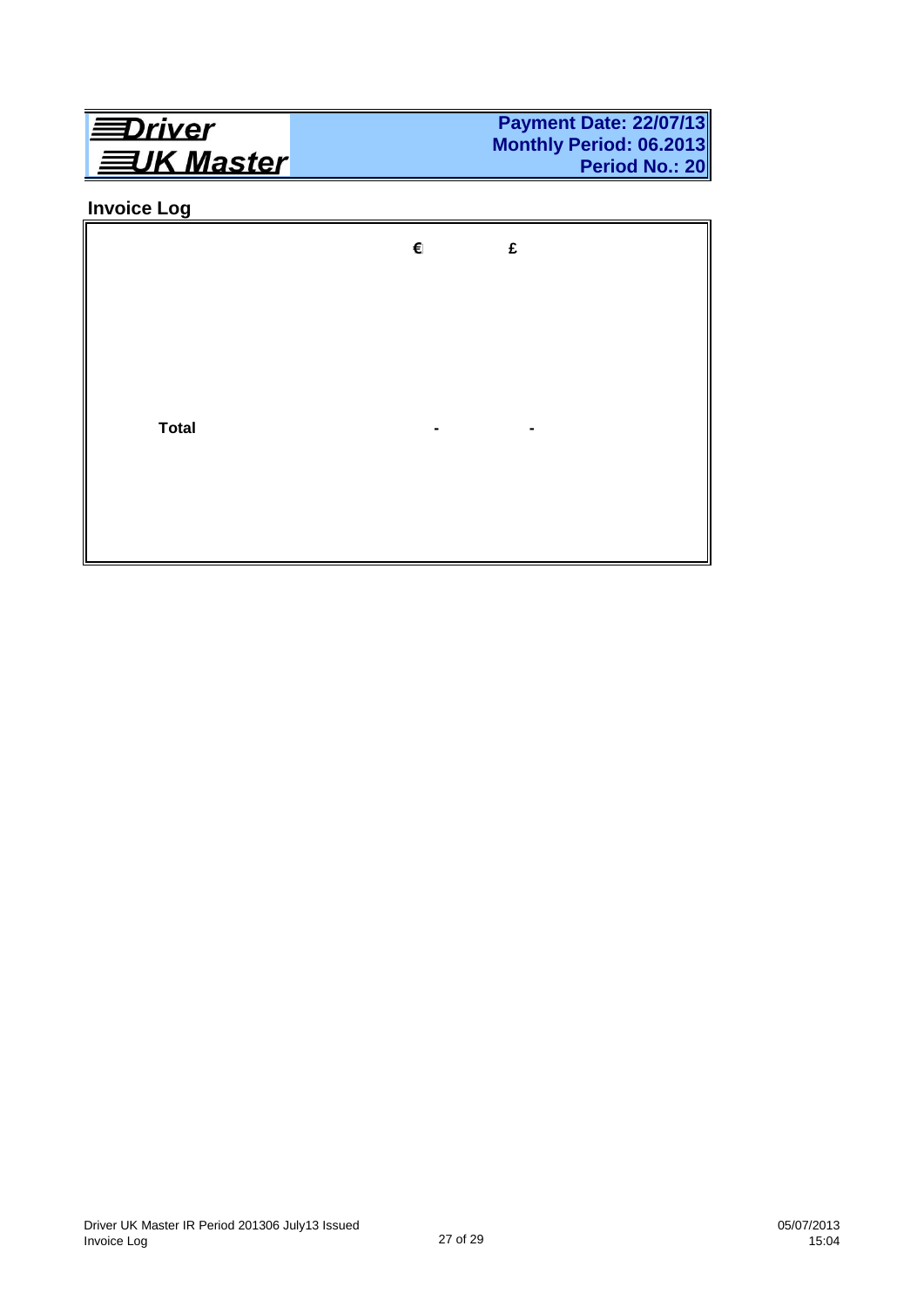|                   | <b>Payment Date: 22/07/13</b> |
|-------------------|-------------------------------|
|                   | Monthly Period: 06.2013       |
| <b>三UK Master</b> | Period No.: 20                |
|                   |                               |

#### **Bank Account Reconciliation**

| Brought forward Accumulation Account Balance from Last Period        | £0.00                            |  |
|----------------------------------------------------------------------|----------------------------------|--|
| Movements this period                                                | £0.00                            |  |
|                                                                      |                                  |  |
|                                                                      |                                  |  |
| Carried forward Accumulation Account Balance to Next Period          | £0.00                            |  |
|                                                                      |                                  |  |
|                                                                      |                                  |  |
| Brought forward Distribution Account Balance from Last Period        | £195,294,245.11                  |  |
|                                                                      |                                  |  |
| 07/06/2013 Expected monthly collections<br>21/05/2013 Invoice        | £68,685,776.42<br>$-E22.717.91$  |  |
| 21/05/2013 Servicer fee                                              | -£1,996,255.61                   |  |
| 21/05/2013 Interest                                                  | $-E1.283.923.61$                 |  |
| 21/05/2013 Guarantee payment                                         | £9,542,773.44                    |  |
| 21/05/2013 Deferred purchase price                                   | $-E9,641,345.17$                 |  |
| 21/05/2013 Additional receivables                                    | -£128,132,132.93                 |  |
| 21/05/2013 Swap interest payment                                     | $-E134,615.34$                   |  |
| 21/05/2013 Swap interest payment<br>21/05/2013 Swap interest payment | $-E134,615.34$<br>$-E269,230.68$ |  |
| 21/05/2013 Swap interest payment                                     | $-E269,230.68$                   |  |
| 21/05/2013 Swap interest payment                                     | $-E336,538.36$                   |  |
| 21/05/2013 Swap interest payment                                     | $-£336,538.36$                   |  |
| 21/05/2013 Replenishment Adjustment Payment                          | $-E58,708.86$                    |  |
| 21/05/2013 Swap payment                                              | $-E2,973.70$                     |  |
| 21/05/2013 Swap payment<br>21/05/2013 Swap payment                   | $-E2,973.70$<br>$-E26.543.83$    |  |
| 21/05/2013 Swap payment                                              | $-E6,478.76$                     |  |
| 21/05/2013 Swap payment                                              | $-E5,947.40$                     |  |
| 21/05/2013 Swap payment                                              | $-E5,947.40$                     |  |
| 25/04/2013 Guarantee repayment                                       | £60,309,008.56                   |  |
| 30/04/2013 Interest                                                  | £17,820.52                       |  |
|                                                                      |                                  |  |
| Movements this period                                                | $-E4, 111, 338.70$               |  |
| Carried forward Distribution Account Balance to Next Period          | £191,182,906.41                  |  |
|                                                                      |                                  |  |
|                                                                      |                                  |  |
|                                                                      |                                  |  |